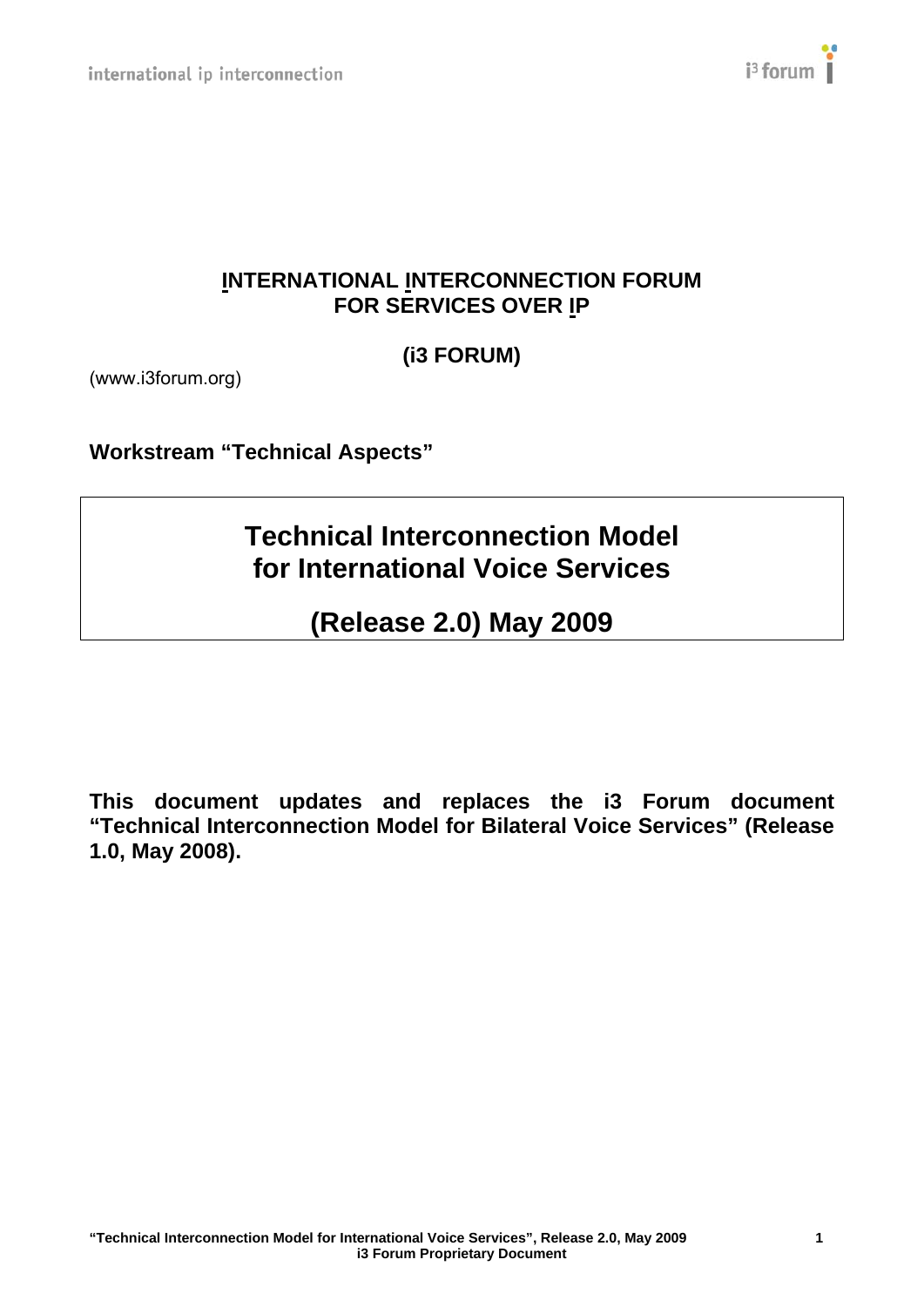

#### **EXECUTIVE SUMMARY**

In order to allow a worldwide and unrestrained migration to IP of the thousands of existing TDM International voice interconnections, this document aims to specify, on the basis of existing standards/recommendations issued by international bodies (e.g. ITU-T, ETSI, IETF), a unique network architecture capable to support one (or a limited number of) interconnection model(s) for the implementation of trusted, secure and QoS compliant VoIP interconnection between International Wholesale Carriers.

In order to achieve this goal, the scope of the documents covers all the relevant technical issues e.g.:

- $\checkmark$  transport protocols/capabilities;
- $\checkmark$  signalling protocols (including SIGTRAN protocol for the support of mobile applications);
- $\checkmark$  media codec schemes;
- $\checkmark$  QoS levels with measurements and performance needs;
- $\checkmark$  E.164-based addressing schemes
- $\checkmark$  Security
- $\checkmark$  Accounting and Charging.

The specification of the VoIP and TDM interconnections of the international switching facilities with the domestic networks is outside the scope of this initiative.

Assuming a general reference configuration encompassing:

- $\checkmark$  switching platforms fed with TDM traffic as well as VoIP traffic from the domestic fixed and mobile networks and capable to manage signaling and media information onto an IP transport layer;
- $\checkmark$  border functions in order to separate IP domains enhancing service and network level of security;
- $\checkmark$  routing functions according to IP networking:
- $\checkmark$  transmission functions according to SDH/Ethernet –based systems and protocols;

and considering Public Internet as a global infrastructure, two main sets of configurations are recommended:

- 9 *Private-oriented interconnection*: when no unidentified third party is able to affect the bilateral VoIP service;
- $\checkmark$  *Public-oriented interconnection:* when the VoIP traffic is mixed with other IP traffic coming from the Public Internet, thus allowing the gateways' interfaces to be reached from unidentified third parties which can affect the service performance and quality.

Though several signalling protocols are available on the market, two protocols have been selected as appropriate in this scenario: SIP protocol as defined in IETF RFC 3261 and complementing documents and ISUP enabled SIP profile as recommended in ITU-T Q.1912.5.

Media functions should assure transport for all the services and transcoding between different codecs. In the scope of this initiative the G.711 codec and the set of G.729 codec are considered mandatory.

Security, both from the network and service perspective, has been considered as a primary requirement for international VoIP interconnection. As a result, it is strongly recommended that all voice traffic coming into / leaving the network operator passes through Border Functions, i.e. all IP packets (for signalling and media), crossing this bilateral voice interconnection, are originated and received by such Border Functions.

Quality of Service parameters, together with the relevant measurement points, are defined for the Service Provider – Carrier relationship as well as for the Carrier to Carrier one. The identified parameters are pertinent to the transport layer (round trip delay, jitter, packet loss), to the service layer (MOS<sub>CQE</sub>, ALOC, ASR, NER, PGRD) and to the call attributes (CLI transparency, one way speech).

This deliverable is the second version of this technical interconnection document. Future versions will be released encompassing new features / functions in order to consider the evolution of services, equipment capabilities and international standards.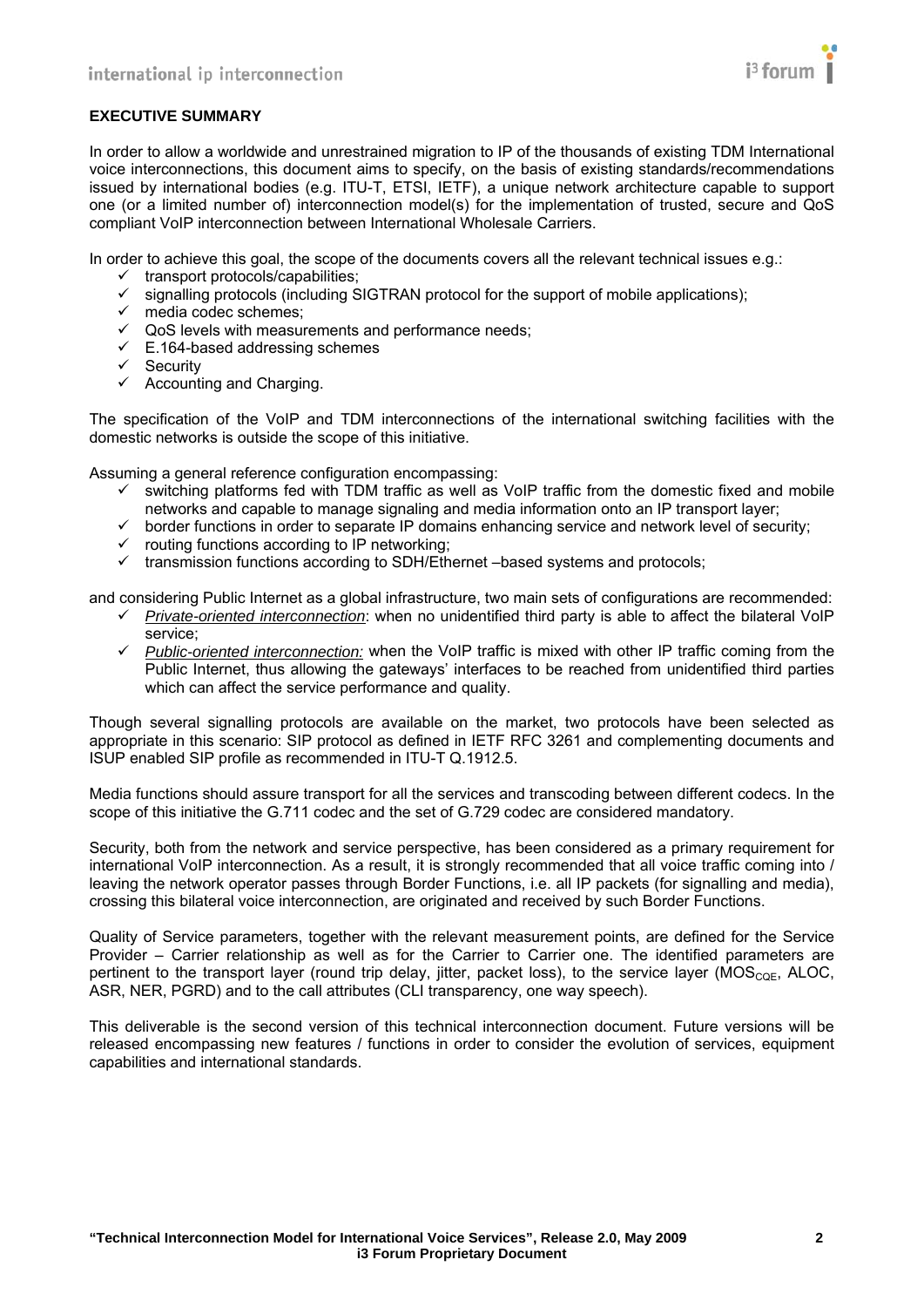# $i^3$  forum

# **Table of Contents**

| $\mathbf{1}$ |     |       |  |  |
|--------------|-----|-------|--|--|
| 2            |     |       |  |  |
| 3            |     |       |  |  |
| 4            |     |       |  |  |
| 5            |     |       |  |  |
|              | 5.1 |       |  |  |
|              |     | 5.1.1 |  |  |
|              |     | 5.1.2 |  |  |
|              |     | 5.1.3 |  |  |
|              | 5.2 |       |  |  |
| 6            |     |       |  |  |
|              | 6.1 |       |  |  |
|              |     | 6.1.1 |  |  |
|              |     | 6.1.2 |  |  |
|              |     | 6.1.3 |  |  |
|              | 6.2 |       |  |  |
|              |     | 6.2.1 |  |  |
|              |     | 6.2.2 |  |  |
|              | 6.3 |       |  |  |
|              |     | 6.3.1 |  |  |
|              |     | 6.3.2 |  |  |
|              |     | 6.3.3 |  |  |
|              |     | 6.3.4 |  |  |
|              |     | 6.3.5 |  |  |
|              | 6.4 |       |  |  |
|              | 6.5 |       |  |  |
|              |     | 6.5.1 |  |  |
|              |     | 6.5.2 |  |  |
|              | 6.6 |       |  |  |
|              |     | 6.6.1 |  |  |
|              |     | 6.6.2 |  |  |
|              |     | 6.6.3 |  |  |
| 7            |     |       |  |  |
|              | 7.1 |       |  |  |
|              |     | 7.1.1 |  |  |
|              |     | 7.1.2 |  |  |
|              |     | 7.1.3 |  |  |
|              |     | 7.1.4 |  |  |
|              | 7.2 |       |  |  |
|              |     | 7.2.1 |  |  |
|              |     | 7.2.2 |  |  |
|              |     | 7.2.3 |  |  |
|              | 7.3 |       |  |  |
|              | 7.4 |       |  |  |
|              |     |       |  |  |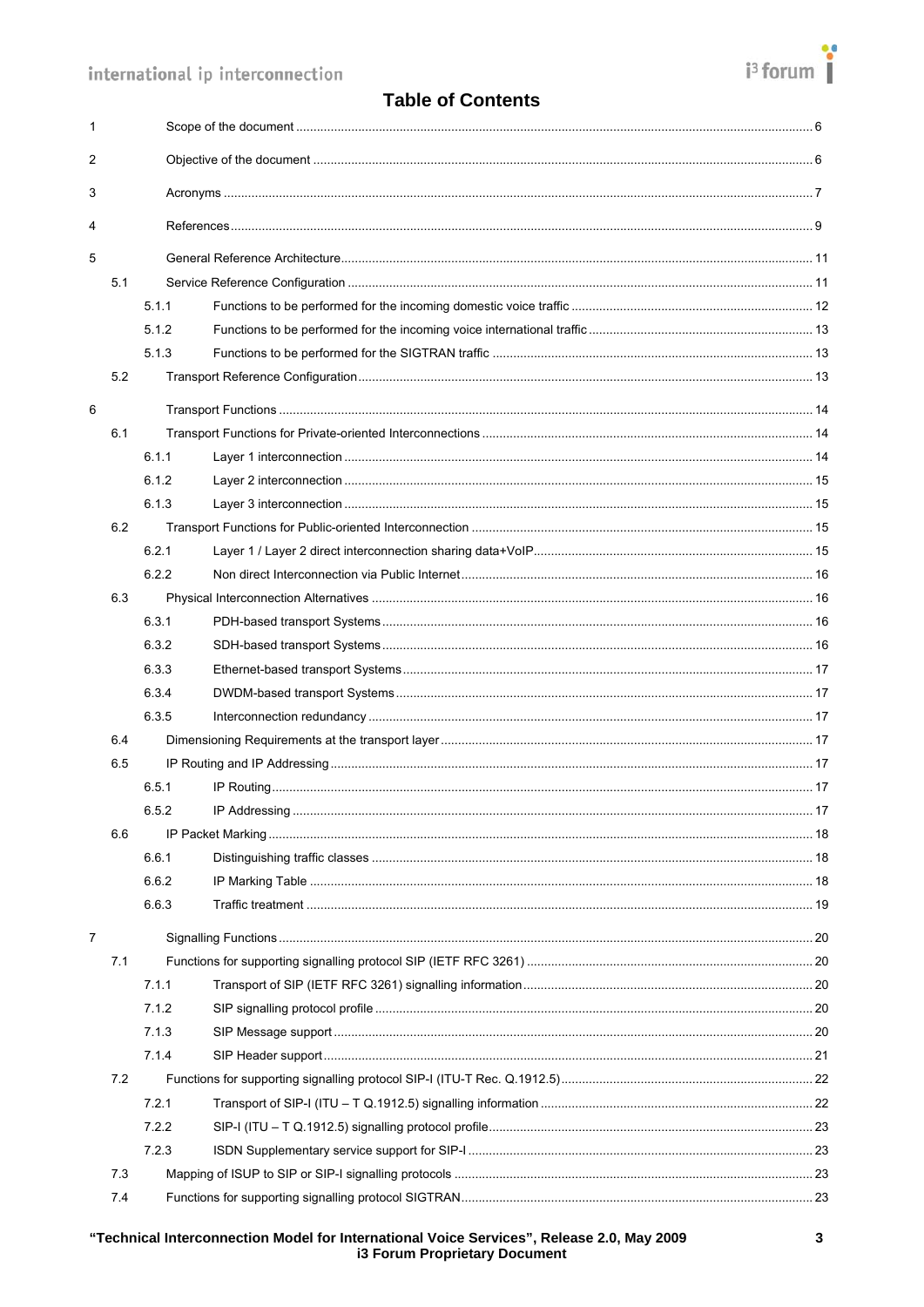|              |      |        |                                  | i <sup>3</sup> forum |
|--------------|------|--------|----------------------------------|----------------------|
|              |      |        | international ip interconnection |                      |
| 7.4.1        |      |        |                                  |                      |
| 7.4.2        |      | 7.4.3  |                                  |                      |
| 7.4.4        |      |        |                                  |                      |
|              |      | 7.4.5  |                                  |                      |
|              |      |        |                                  |                      |
| 8            |      |        |                                  |                      |
|              | 8.1  |        |                                  |                      |
|              |      | 8.1.1  |                                  |                      |
|              | 8.2  | 8.1.2  |                                  |                      |
|              | 8.3  |        |                                  |                      |
|              | 8.4  |        |                                  |                      |
|              | 8.5  |        |                                  |                      |
|              |      | 8.5.1  |                                  |                      |
|              |      | 8.5.2  |                                  |                      |
|              |      |        |                                  |                      |
| 9            |      |        |                                  |                      |
|              | 9.1  |        |                                  |                      |
|              | 9.2  |        |                                  |                      |
| 10           |      |        |                                  |                      |
|              | 10.1 |        |                                  |                      |
|              | 10.2 |        |                                  |                      |
|              |      | 10.2.1 |                                  |                      |
|              |      | 10.2.2 |                                  |                      |
|              | 10.3 |        |                                  |                      |
|              | 10.4 |        |                                  |                      |
|              | 10.5 |        |                                  |                      |
| 11           |      |        |                                  |                      |
|              | 11.1 |        |                                  |                      |
|              |      | 11.1.1 |                                  |                      |
|              |      | 11.1.2 |                                  |                      |
|              |      | 11.1.3 |                                  |                      |
|              | 11.2 |        |                                  |                      |
|              |      | 11.2.1 |                                  |                      |
|              |      | 11.2.2 |                                  |                      |
|              |      | 11.2.3 |                                  |                      |
|              |      | 11.2.4 |                                  |                      |
| 12           |      |        |                                  |                      |
|              | 12.1 |        |                                  |                      |
|              | 12.2 |        |                                  |                      |
|              | 12.3 |        |                                  |                      |
|              | 12.4 |        |                                  |                      |
| 13           |      |        |                                  |                      |
| 13.1         |      |        |                                  |                      |
| $\mathbf{1}$ |      |        |                                  |                      |
|              | 1.1  |        |                                  |                      |
|              |      |        |                                  |                      |

# "Technical Interconnection Model for International Voice Services", Release 2.0, May 2009<br>i3 Forum Proprietary Document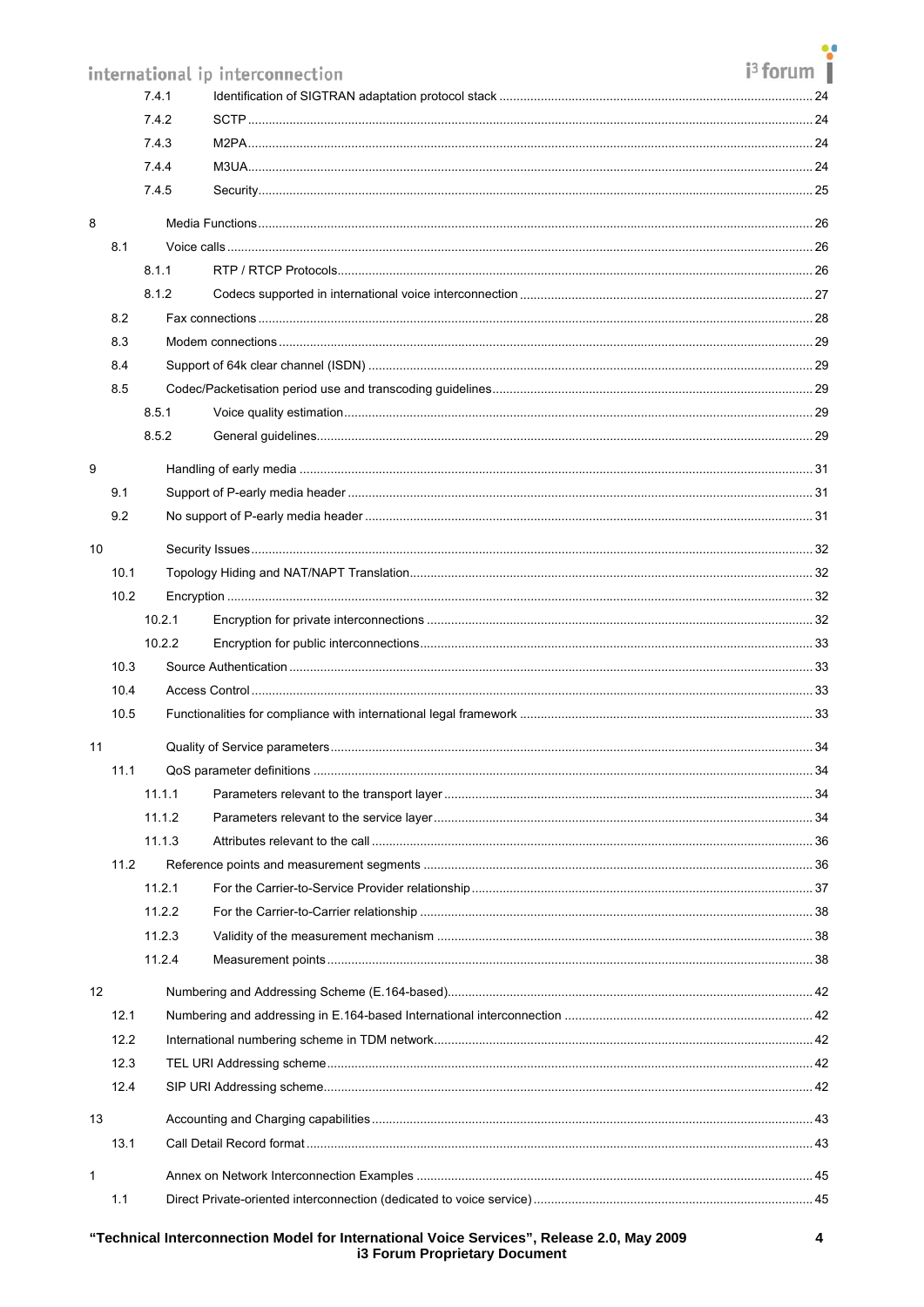|     | international ip interconnection | $i3$ forum $\parallel$ |  |
|-----|----------------------------------|------------------------|--|
| 1.2 |                                  |                        |  |
| 1.3 |                                  |                        |  |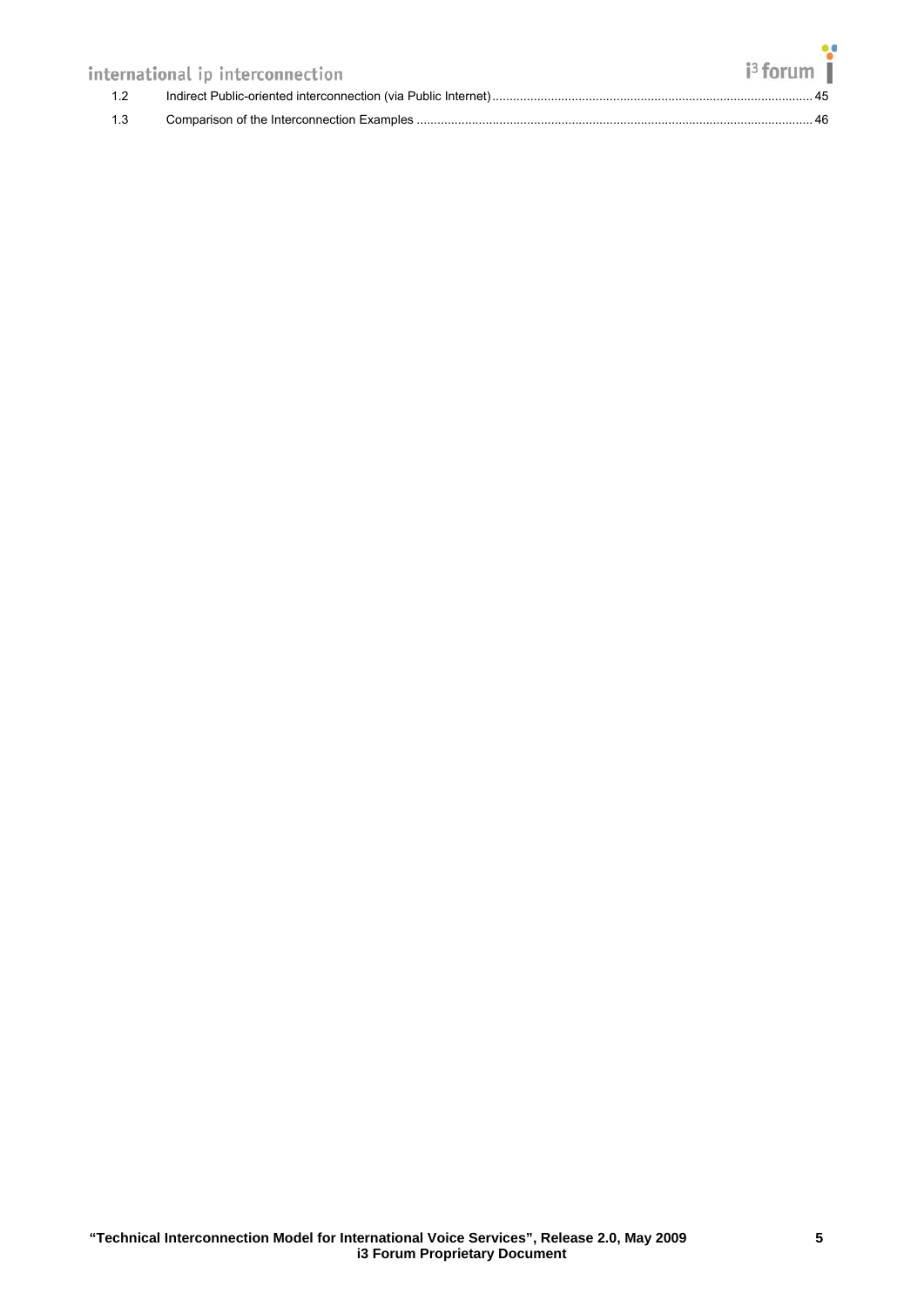

# <span id="page-5-1"></span><span id="page-5-0"></span>**1 Scope of the document**

The scope of this document is to address all the technical issues for the implementation of trusted, secure and QoS compliant IP-based interconnection of Voice Services (encompassing ISDN**,** fax and modem connections) between International Wholesale Operators considering:

- $\triangleright$  transport protocols/capabilities:
- $\triangleright$  signalling protocols
- $\triangleright$  media codec schemes:
- $\triangleright$  QoS levels with measurements and performance needs;
- $\triangleright$  E.164 addressing schemes;
- ¾ Security issues;
- $\triangleright$  Accounting and Charging Issues.

The support of applications based on the usage of the SIGTRAN suite of protocols is also considered in this document.

The results and deliverables of private and public standardisation/specification bodies, such as ITU-T, IETF, ETSI, GSMA, have been considered as well as it has been also verified the existence of any regulatory framework for international IP interconnection.

As far as the network platform is concerned, the present, and the short-term achievable, status of the art of the vendors' equipment has been considered.

All domestic legal rules and obligations are out of the scope of this document.

Though this document does not intend to address any specific IMS model, for the sake of consistency with widely used terminology, the IMS ETSI TISPAN naming conventions have been adopted for some functional blocks (e.g. border functions).

#### <span id="page-5-2"></span>**2 Objective of the document**

The objective of the document is to define, on the basis of existing standards, a unique network architecture capable to support one (or a limited number of) interconnection model(s) for international voice over IP services encompassing bilateral interconnection as well as voice hubbing services.

Each interconnection model is fully described in terms of transport capabilities, signalling protocols, media codec schemes, available QoS levels, available numbering/addressing schemes, available security capabilities.

This deliverable is the second version of the document. Future versions will be released encompassing new features / capabilities to address the evolution of services, equipment capabilities and international standards.

The i3 Forum released a set of companion documents dealing with the service description [\[1\],](#page-8-2) testing [\[2\],](#page-8-3) codec selection [\[3\]](#page-8-4) and migration template [\[4\]](#page-8-5) for international voice over IP interconnection.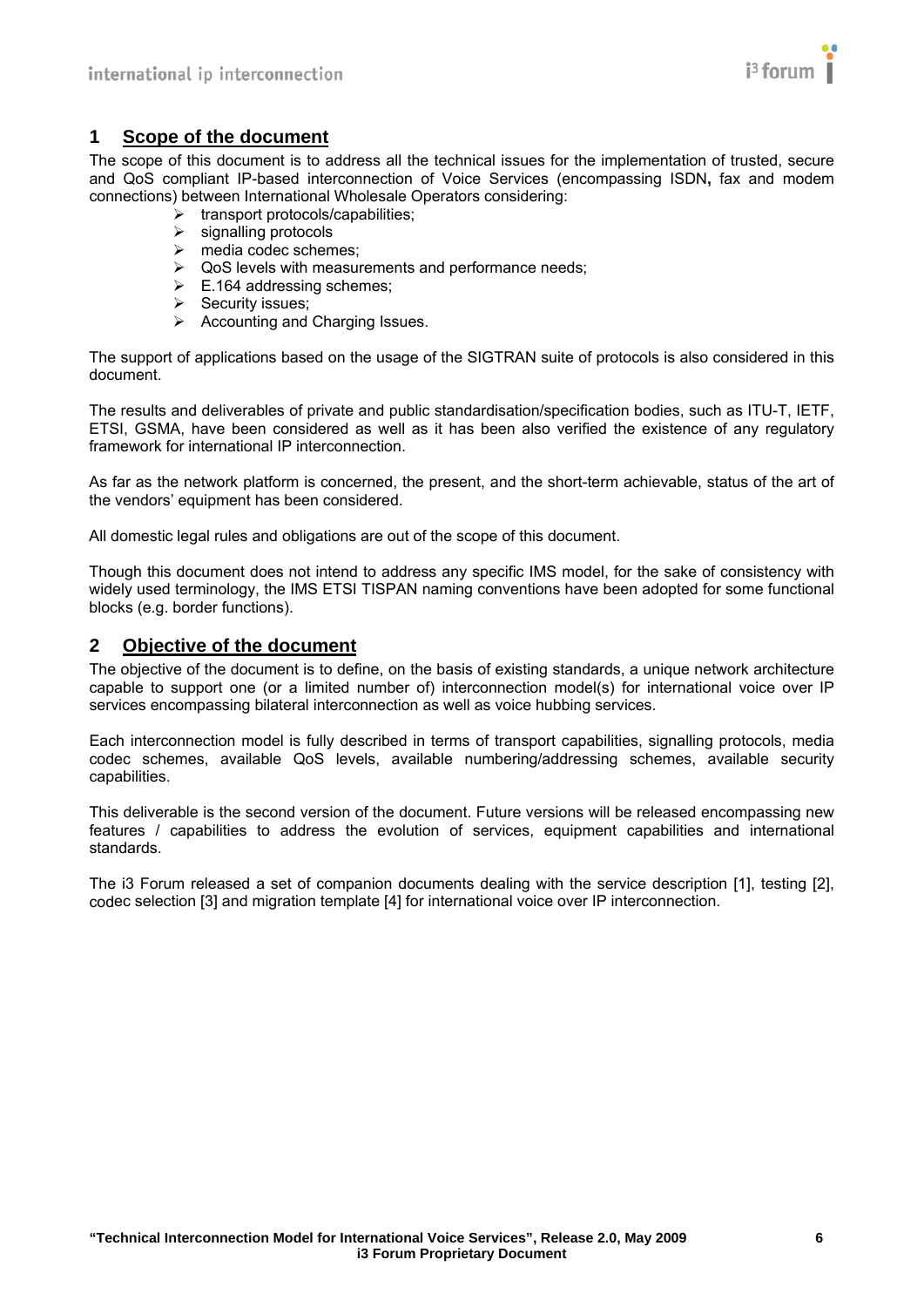

# <span id="page-6-1"></span><span id="page-6-0"></span>**3 Acronyms**

| 3 <sub>pcc</sub>   | <b>Third Party Call Control</b>                            |
|--------------------|------------------------------------------------------------|
| ACL                | <b>Access Control List</b>                                 |
| ACM                | Address Complete Message                                   |
| AF                 | <b>Assured Forwarding</b>                                  |
| ALG                | <b>Application Level Gateway</b>                           |
| <b>ALOC</b>        | Average Length Of Call                                     |
| ANM                | Answer Message                                             |
| ASR                | Answer Seizure Rate                                        |
| ATM                | Asynchronous Transfer Mode                                 |
| BA                 | <b>Behavior Aggregate</b>                                  |
| BЕ                 | <b>Best Effort</b>                                         |
| BFD                | <b>Bidirectional Forwarding Detection</b>                  |
| <b>BGCF</b>        | <b>Breakout Gateway Control Function</b>                   |
| <b>BGP</b>         | <b>Border Gateway Protocol</b>                             |
| <b>BSS</b><br>CBC  | <b>Business Support System</b>                             |
| СC                 | <b>Cipher Block Chaining</b>                               |
| CDR                | <b>Country Code</b><br>Call Detail Record                  |
| <b>CIN</b>         | Calling Party's Number                                     |
| CLI                | Calling Line Identification                                |
| <b>CLIP</b>        | Calling Line Identification Presentation                   |
| <b>CLIR</b>        | Calling Line Identification Restriction                    |
| <b>COLP</b>        | COnnected Line identification Presentation                 |
| COLR               | <b>COnnected Line identification Restriction</b>           |
| <b>CPN</b>         | Called Party's Number                                      |
| <b>CSCF</b>        | <b>Call Session Control Function</b>                       |
| <b>DDoS</b>        | Distributed Denial of Service                              |
| <b>DES</b>         | Data Encryption Standard                                   |
| Diffserv           | <b>Differentiated Services</b>                             |
| DoS                | Denial of Service                                          |
| <b>DPO</b>         | Dynamic Port Opening                                       |
| <b>DSCP</b>        | Differentiated Services Code Point                         |
| <b>DTMF</b>        | Dual-Tone Multi-Frequency                                  |
| <b>DWDM</b>        | Dense Wavelength Division Multiplexing                     |
| EF                 | <b>Expedite Forward</b>                                    |
| EXP                | MPLS header EXPerimental use field                         |
| FolP               | Fax over IP                                                |
| <b>GIC</b>         | Group Identification Code                                  |
| <b>GSDN</b>        | <b>Global Software Defined Network</b>                     |
| <b>GSN</b>         | Global Subscriber Number                                   |
| IAM                | Initial Address Message                                    |
| <b>IBCF</b>        | Interconnection Border Control Function                    |
| I-BGF              | Interconnection Border Gateway Function                    |
| IC                 | <b>Identification Code</b>                                 |
| IFP<br>IFT         | Internet Facsimile Protocol<br>Internet Facsimile Transfer |
| <b>IKE</b>         | Internet Key Exchange                                      |
| IMS                | IP Multimedia Subsystem                                    |
| IP                 | Internet Protocol                                          |
| <b>IPSec</b>       | IP Security                                                |
| <b>ISDN</b>        | <b>Integrated Services Digital Network</b>                 |
| <b>ISUP</b>        | <b>ISDN User Part</b>                                      |
| <b>IVR</b>         | Interactive Voice Response                                 |
| KPI                | Key Performance Indicator                                  |
| ΜF                 | Multi-Field Classifier                                     |
| <b>MGCF</b>        | Media Gateway Control Function                             |
| <b>MGF</b>         | Media Gateway Function                                     |
| MIME               | Multipurpose Internet Mail Extensions                      |
| <b>MNO</b>         | Mobile Network Operator                                    |
| MoIP               | Modem over IP                                              |
| <b>MOS</b>         | Mean Opinion Scale                                         |
| MOS <sub>CQE</sub> | Mean Opinion Score, Communication Quality Estimated        |
| <b>MPLS</b>        | Multiprotocol Label Switching                              |
| <b>MTP</b>         | Message Transfer Part (SS7)                                |
| <b>NAPT</b>        | Network Address and Port Translation                       |
| <b>NAT</b>         | <b>Network Address Translation</b>                         |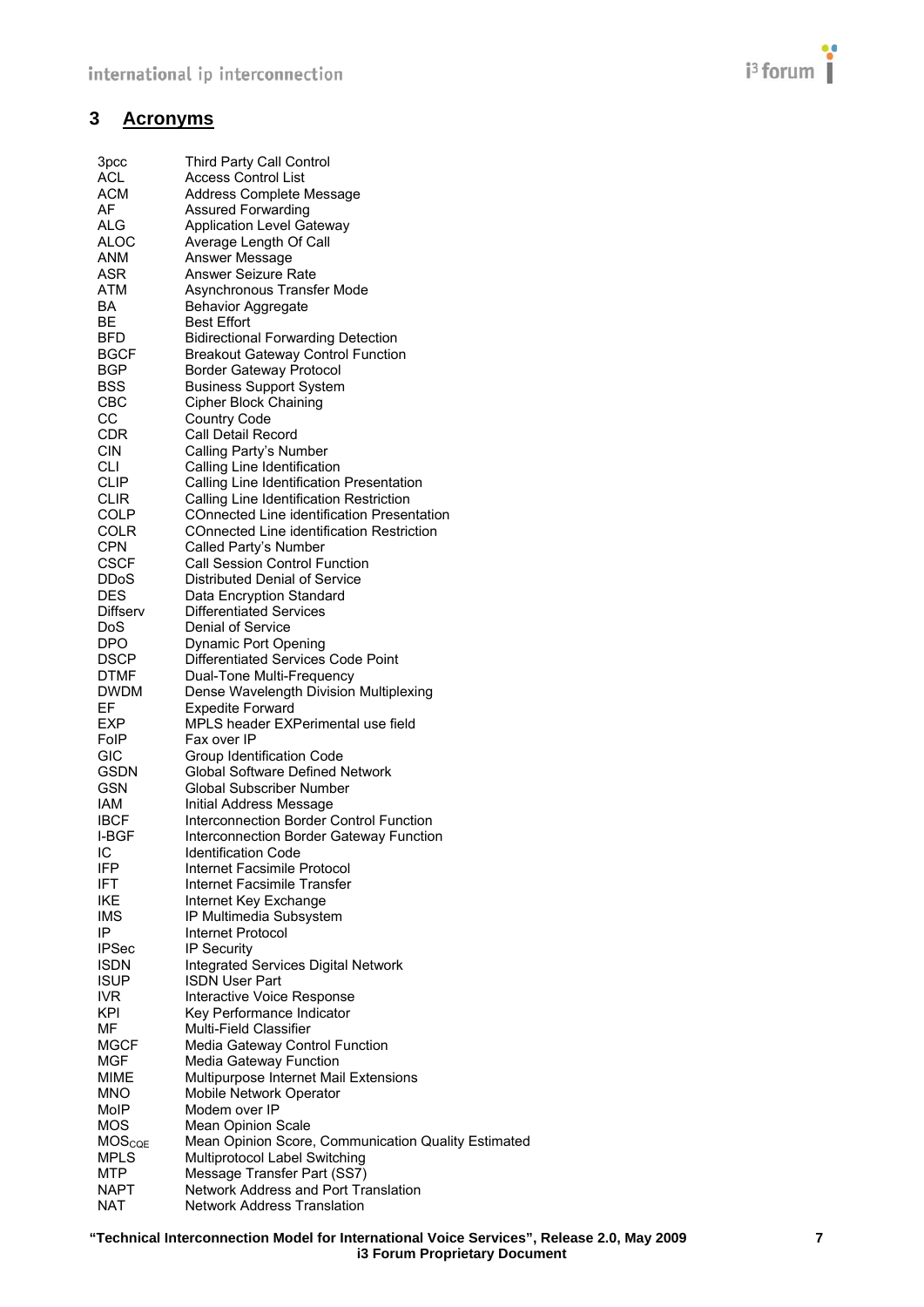# international ip interconnection



| <b>NDC</b>     | National Destination Code                                                                |
|----------------|------------------------------------------------------------------------------------------|
| <b>NER</b>     | <b>Network Efficiency Ratio</b>                                                          |
| <b>NNI</b>     | Network Network Interface                                                                |
| NN.            | <b>National Number</b>                                                                   |
| <b>OCN</b>     | Original Called Number                                                                   |
| OIP.           | Originating Identity Presentation                                                        |
| <b>OIR</b>     | Originating Identity Restriction                                                         |
| <b>OLO</b>     | Other Licensed Operator                                                                  |
| <b>OSS</b>     | <b>Operations Support System</b>                                                         |
| P-router       | Provider router                                                                          |
| <b>PDH</b>     | Plesiochronous Digital Hierarchy                                                         |
| PE-router      | Provider Edge router                                                                     |
| <b>PGRD</b>    | Post Gateway Ringing Delay                                                               |
| <b>PHB</b>     | Per-Hop Behavior                                                                         |
| <b>POS</b>     | Packet Over Sonet                                                                        |
| <b>PSTN</b>    | <b>Public Switched Telephone Network</b>                                                 |
| QoS            | <b>Quality of Service</b>                                                                |
| R-Factor       |                                                                                          |
|                | Rating-Factor                                                                            |
| RgN<br>RI      | <b>Redirecting Number</b>                                                                |
|                | Redirecting Information                                                                  |
| <b>RTCP</b>    | Real Time Control Protocol                                                               |
| <b>RTD</b>     | Round Trip Delay                                                                         |
| <b>RTP</b>     | Real-Time Protocol                                                                       |
| <b>SCCP</b>    | <b>Signalling Connection Control Part (SS7)</b>                                          |
| <b>SCTP</b>    | <b>Stream Control Transmission Protocol</b>                                              |
| <b>SDES</b>    | Source Description                                                                       |
| <b>SDH</b>     | Synchronous Digital Hierarchy                                                            |
| <b>SDP</b>     | <b>Session Description Protocol</b>                                                      |
| SGF            | <b>Signalling Gateway Function</b>                                                       |
| <b>SIP</b>     | Session Initiation Protocol                                                              |
| <b>SIGTRAN</b> | Signalling Transport suite of Protocols                                                  |
| <b>SIP URI</b> | SIP protocol Uniform Resource Identifier                                                 |
| SIP-I          | SIP with encapsulated ISUP                                                               |
| SIP-T          | SIP for Telephones                                                                       |
| <b>SLA</b>     | Service Level Agreement                                                                  |
| SN             | Subscriber Number                                                                        |
| <b>SPRT</b>    | Simple Packet Relay Transport                                                            |
| SR/RR          | Sender Report/Receiver Report                                                            |
| <b>TCP</b>     | <b>Transmission Control Protocol</b>                                                     |
| <b>TDM</b>     | <b>Time Division Multiplexing</b>                                                        |
| TE MPLS        | <b>Traffic Engineering MPLS</b>                                                          |
| tel-URI        | Telephone Uniform Resource Identifier                                                    |
| TIP            | Terminating Identification Presentation                                                  |
| <b>TIR</b>     | Terminating Identification presentation Restriction                                      |
| <b>TISPAN</b>  | Telecommunications and Internet converged Services and Protocols for Advanced Networking |
| TLS            | <b>Transport Layer Security</b>                                                          |
| <b>TOS</b>     | Type Of Service                                                                          |
| <b>TSG</b>     | <b>Trunk Group</b>                                                                       |
| <b>TUP</b>     | Telephone User Part                                                                      |
| <b>UDP</b>     | User Datagram Protocol                                                                   |
| <b>URI</b>     | Uniform Resource Identifier                                                              |
| <b>URL</b>     | Uniform Resource Locator                                                                 |
| UUI            | User-to-User Information                                                                 |
| <b>VBD</b>     | Voice Band Data                                                                          |
| <b>VLAN</b>    | Virtual Local Area Network                                                               |
| VoIP           | Voice over IP                                                                            |
| <b>VPN</b>     | <b>Virtual Private Network</b>                                                           |
|                |                                                                                          |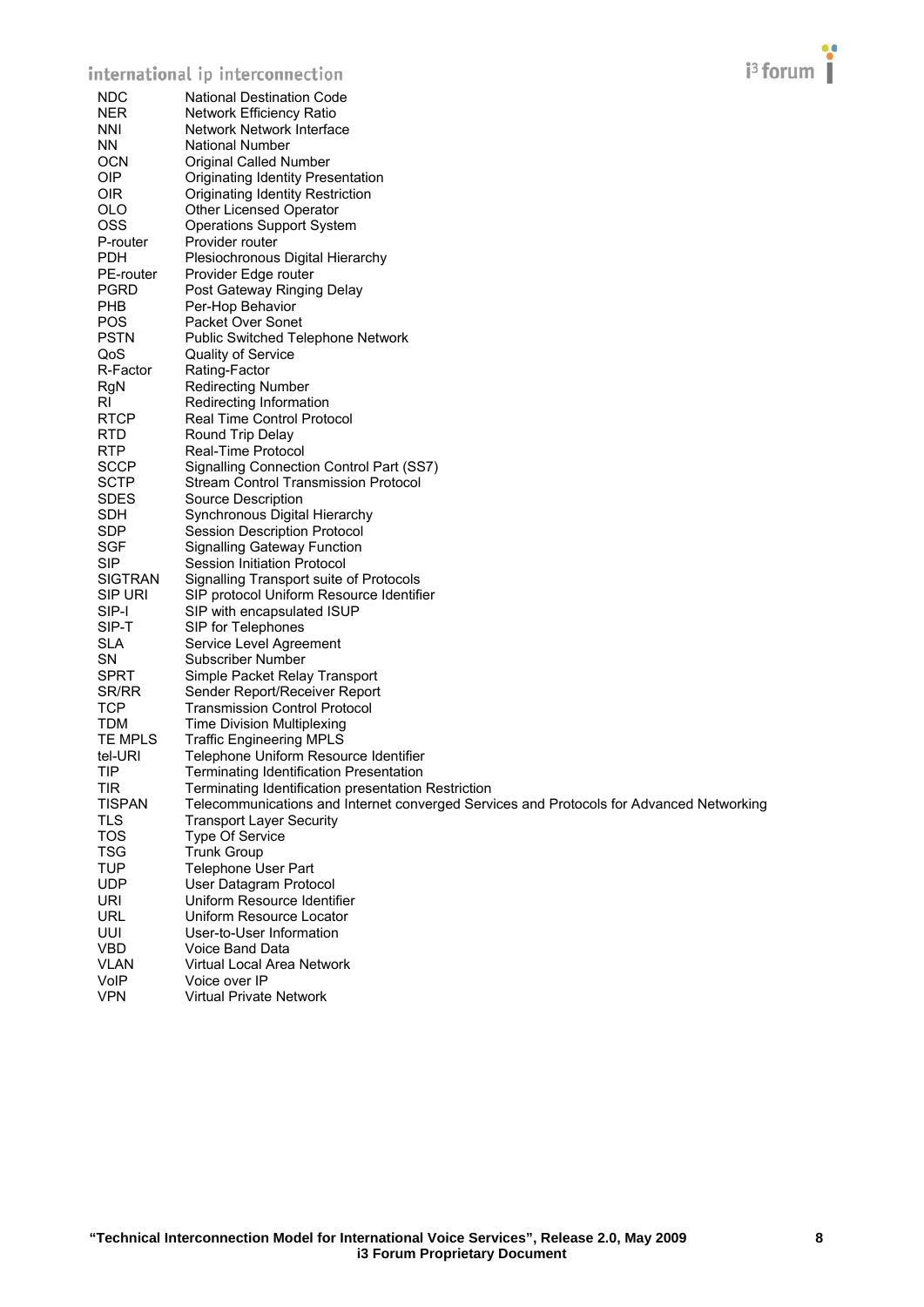

### <span id="page-8-1"></span><span id="page-8-0"></span>**4 References**

- <span id="page-8-2"></span>[1] i3 Forum "IP International Interconnections for Voice and other related services" Release 1.0, June 2009
- [2] i3 Forum "Interoperability Test Plan for Bilateral Voice services" Release 2.0, May 2009
- <span id="page-8-4"></span><span id="page-8-3"></span>[3] i3 Forum White Paper "Optimal Codec Selection in International IP based Voice Networks" Release 1.0, May 2009
- <span id="page-8-5"></span>[4] i3 Forum "Interconnection Form for International Voice Service" Release 2.0, May 2009
- <span id="page-8-22"></span>[5] i3 Forum White Paper "Mapping of Signalling protocols from ISUP to SIP, SIP-I" Release 1.0, May 2009
- <span id="page-8-6"></span>[6] ETSI 123.517 "TISPAN IP Multimedia Subsystem (IMS); Functional architecture"
- <span id="page-8-14"></span>[7] IETF RFC 2474 "Definition of the Differentiated Services Field"
- <span id="page-8-10"></span>[8] IETF RFC 2475 "An Architecture for Differentiated Services"
- <span id="page-8-11"></span>[9] IETF RFC 3246 "Expedited Forwarding Per-Hop Behavior"
- <span id="page-8-12"></span>[10] IETF RFC 3247 "Supplemental Information for the New Definition of the EF PHB"
- <span id="page-8-13"></span>[11] IETF RFC 2597 "Assured Forwarding PHB Group"
- [12] IETF RFC 4594 "Configuration Guidelines for Diffserv Service Classes"
- <span id="page-8-9"></span>[13] IETF RFC 1918 "Address Allocation for Private Internets"
- <span id="page-8-8"></span>[14] IETF draft-ietf-bfd-base-08.txt "Bidirectional Forwarding Detection"
- <span id="page-8-7"></span>[15] IETF RFC 4271 "A Border Gateway Protocol 4 (BGP-4)"
- <span id="page-8-16"></span>[16] IETF RFC 3261 "SIP: Session Initiation Protocol", June 2002
- <span id="page-8-33"></span>[17] IETF RFC 3966 "The tel URI for Telephone Numbers", December 2004
- <span id="page-8-19"></span>[18] IETF RFC 3323 "A Privacy Mechanism for the Session Initiation Protocol (SIP)", September 2002
- <span id="page-8-18"></span>[19] IETF RFC 3325 "SIP Extensions for Network-Asserted Caller Identity and Privacy within Trusted Networks", September 2002
- <span id="page-8-17"></span>[20] IETF RFC 4028 "Session Timers in the Session Initiation Protocol (SIP)", April 2005
- <span id="page-8-21"></span>[21] ITU-T Recommendation Q1912.5 "Interworking between Session Initiation Protocol and Bearer Independent Call Control or ISDN User Part, 2004
- [22] IETF RFC 4566, "SDP: Session Description Protocol", July 2006
- <span id="page-8-23"></span>[23] IETF RFC 3550 "RTP: A Transport Protocol for Real-Time Applications", July 2003
- <span id="page-8-24"></span>[24] IETF RFC 3551, "RTP Profile for Audio and Video Conferences with Minimal Control", July 2003
- <span id="page-8-27"></span>[25] IETF RFC 3555, "MIME Type Registration of RTP Payload Formats", July 2003
- <span id="page-8-26"></span>[26] IETF RFC 2833, "RTP Payload for DTMF Digits, Telephony Tones and Telephony Signals", May 2000
- <span id="page-8-31"></span>[27] IETF RFC 4040, "RTP Payload Format for a 64 kbit/s Transparent Call", April 2005
- [28] IETF RFC 3362 "Real-time Facsimile (T.38) image/t38 MIME Sub-type Registration,", August 2002
- [29] ITU-T T.38 Procedures for real-time Group 3 facsimile communication over IP networks, 1998
- <span id="page-8-15"></span>[30] IETF RFC 768 "User Datagram Protocol", August 1980
- <span id="page-8-32"></span>[31] ITU-T Recommendation E.164 "The international public telecommunication numbering plan", 1997
- [32] ITU-T Recommendation G.729 "Coding of speech at 8 kbit/s using conjugate-structure algebraic-codeexcited linear prediction (CS-ACELP)", 1996
- [33] ITU-T Recommendation G.711 "Pulse Code Modulation of Voice Frequencies", 1988
- <span id="page-8-20"></span>[34] IETF draft-levy-sip-diversion-08 "Diversion Indication in SIP", August 2004
- [35] IETF RFC 4458 "Session Initiation Protocol (SIP) URIs for Applications such as Voicemail and Interactive Voice Response (IVR)", April 2006.
- <span id="page-8-25"></span>[36] IETF RFC 3389 "Real-time Transport Protocol (RTP) Payload for Comfort Noise (CN)" September 2002
- [37] IETF RFC 4733 "RTP Payload for DTMF Digits, Telephony Tones and Telephony Signals" December 2006
- <span id="page-8-28"></span>[38] IETF RFC 4867 "Real-Time Transport Protocol (RTP) Payload Format and File Storage Format for the Adaptive Multi-Rate (AMR) and Adaptive Multi-Rate Wideband (AMR-WB) Audio Codecs April 2007
- [39] IETF RFC 4749 "RTP Payload Format for the G.729.1 Audio Codec" October 2006
- [40] IETF RFC 3555 "MIME Type Registration of RTP Payload Formats"
- [41] IETF RFC 4117 "Transcoding Services Invocation in the Session Initiation Protocol (SIP) Using Third Party Call Control (3pcc)" (June 2005).
- <span id="page-8-30"></span>[42] ITU-T Recommendation T.38 "Procedures for real-time Group 3 facsimile communication over IP networks" (04/2007)
- <span id="page-8-29"></span>[43] ITU-T Recommendation V.150 "Modem-over-IP networks: Foundation" (01/2003).
- [44] ITU-T Recommendation G.711 "Pulse Code Modulation (PCM) of voice frequencies"
- [45] ITU-T Recommendation G.729 "Coding of speech at 8 kbit/s using conjugate-structure algebraic code excited linear-prediction (CS-ALEP (03/96)
- [46] ITU-T Recommendation G.729 Annex A "Reduced complexity 8kbit/s CS-ALEP codec" (11/96)
- [47] ITU-T Recommendation G.729 Annex B Silence compression scheme for G.729 optimized for terminals conforming to Recommendation V.70" (11/96)
- [48] ITU-T Recommendation G.729 Annex A and B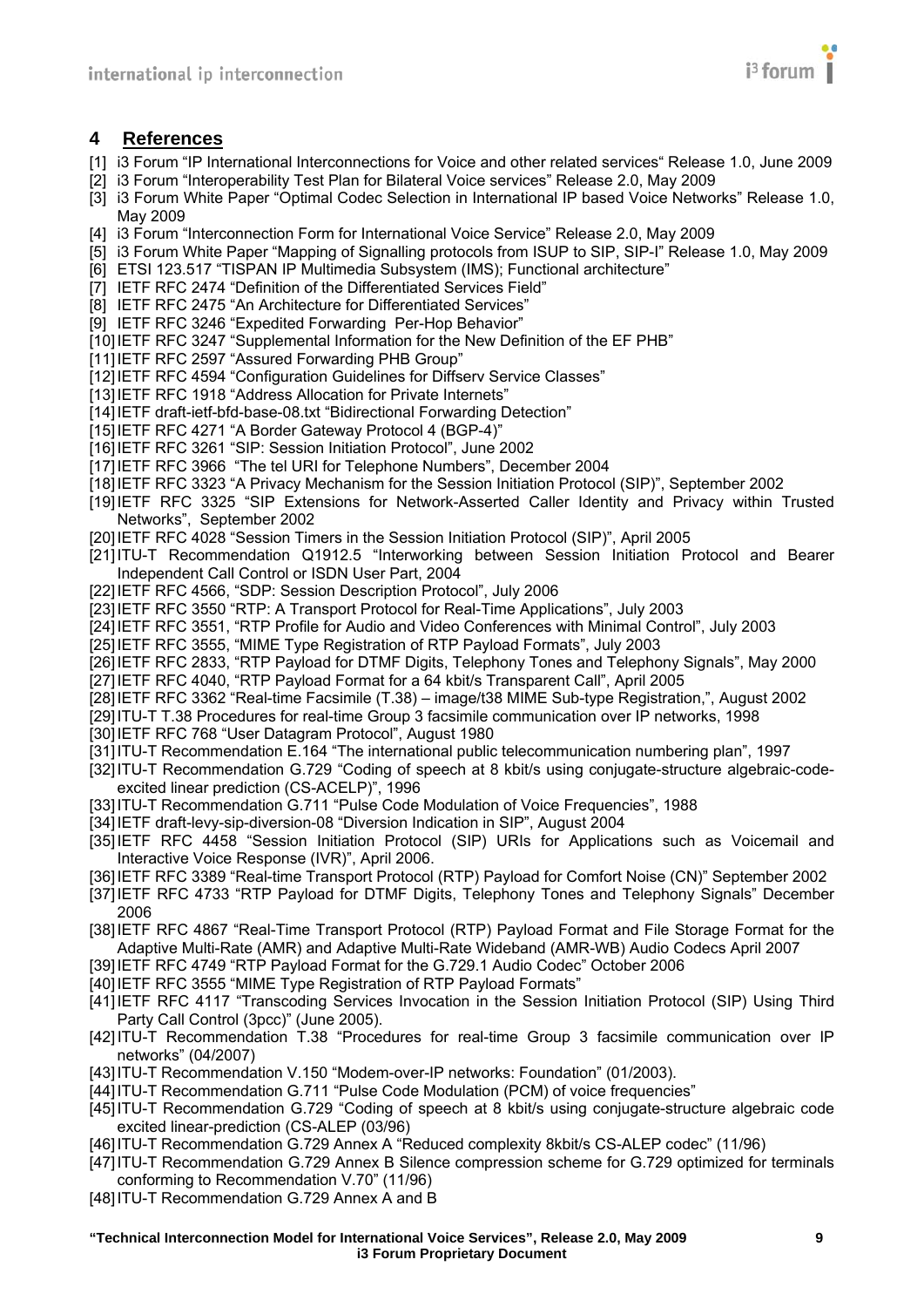#### international ip interconnection



<span id="page-9-15"></span>[49] IETF RFC 2663 "IP Network Address Translator (NAT) Terminology and Considerations"

<span id="page-9-16"></span>[50] IETF RFC 2401 "Security Architecture for the Internet Protocol"

- <span id="page-9-17"></span>[51] IETF RFC 2246 "The TLS Protocol"
- <span id="page-9-18"></span>[52] IETF RFC 4306 "Internet Key Exchange (IKEv2) Protocol"
- <span id="page-9-0"></span>[53] ITU-T Rec. G.703: "Physical/electrical characteristics of hierarchical digital interfaces", November 2001;
- <span id="page-9-1"></span>[54] ITU-T Rec. G.704 "Synchronous frame structures used at 1544, 6312, 2048, 8448 and 44 736 kbit/s hierarchical", October 1998;
- <span id="page-9-2"></span>[55] ITU-T Rec. G.705 "Characteristics of plesiochronous digital hierarchy (PDH) equipment functional", October 2000;
- <span id="page-9-3"></span>[56] ITU-T G.707: Network Node Interface for the Synchronous Digital Hierarchy(SDH)
- <span id="page-9-4"></span>[57] ANSI T1.105: SONET - Basic Description including Multiplex Structure, Rates and Formats
- <span id="page-9-11"></span>[58] IETF RFC 1423 - Privacy Enhancement for Internet Electronic Mail: Part III: Algorithms, Modes, and Identifiers
- <span id="page-9-27"></span>[59] RFC 2396 "Uniform Resource Identifiers (URI): Generic Syntax"
- [60] ITU-T Recommendation G.821 "Error Performance of an international digital connection operating at the bit rate below the primary rate and forming part of an Integrated Services Digital Network", December 2002
- <span id="page-9-20"></span>[61] ITU-T Recommendation Y.1540 "Internet Protocol Data Communications Services - IP Packet Transfer and availability performance parameters", December 2002
- <span id="page-9-25"></span>[62] ITU-T Recommendation E. 411 "International Network Management – Operational guidance", March 2000
- <span id="page-9-26"></span>[63] ITU-T Recommendation E.425 "Network Management – Checking the quality of the international telephone service. Internal automatic observations", March 2002
- <span id="page-9-24"></span>[64] ITU-T Recommendation E.437 "Comparative metrics for network performance management", May 1999
- <span id="page-9-22"></span>[65] ITU-T Recommendation P.10 "Vocabulary of terms on telephone transmission quality and telephone sets", December 1998
- <span id="page-9-23"></span>[66] ITU-T Recommendation G.107 "The E model, a computational model for use in transmission planning", March 2005
- <span id="page-9-19"></span>[67] ETSI EG 202 057-2 "Speech processing transmission and quality aspects (STQ); user related QoS parameter definitions and measurements; Part 2: Voice Telephony, Group 3 Fax, modem data services and SMS"; October 2005
- [68] ITU-T Recommendation V.152 "Procedures for supporting voice-band data over IP networks" , January 2005.
- <span id="page-9-5"></span>[69] ITU-T Recommendation Q.767, "Specification of Signalling System No.7, Application of the User Part of CCITT Signalling System No.7 for International Interconnection ISDN", 1991
- <span id="page-9-21"></span>[70] IETF RFC 3393 "IP Packet Delay Variation Metric for IP Performance Metrics (IPPM)", November 2002
- <span id="page-9-6"></span>[71] IETF RFC 4960 "Stream Control Transmission Protocol"
- <span id="page-9-7"></span>[72] IETF RFC 4166 "Telephony Signaling Transport over Stream Control Transmission Protocol (SCTP) Applicability Statement"
- <span id="page-9-8"></span>[73] IETF RFC 4165 "Signaling System 7 (SS7) Message Transfer Part 2 (MTP2) - User Peer-to-Peer Adaptation Layer (M2PA)"
- <span id="page-9-9"></span>[74] IETF RFC 3332 & 4666 "Signaling System 7 (SS7) Message Transfer Part 3 (MTP3) - User Adaptation Layer (M3UA)"
- <span id="page-9-10"></span>[75] IETF RFC 3788 "Security Considerations for Signaling Transport (SIGTRAN) Protocols"
- <span id="page-9-12"></span>[76] IETF RFC 3960 "Early Media and Ringing Tone Generation in the Session Initiation Protocol (SIP)", December 2004
- <span id="page-9-13"></span>[77] 3GPP TS 29.163 "Interworking between the IP Multimedia (IM) Core Network (CN) subsystem and Circuit Switched (CS) networks" & TS 29.527 "TISPAN; Endorsement of the SIP-ISUP Interworking between the IP Multimedia (IM) Core Network (CN) subsystem and Circuit Switched (CS) networks"
- <span id="page-9-14"></span>[78] 3GPP TS 29.164 "Interworking between the 3GPP CS domain with BICC or ISUP as signalling protocol and external SIP-I networks"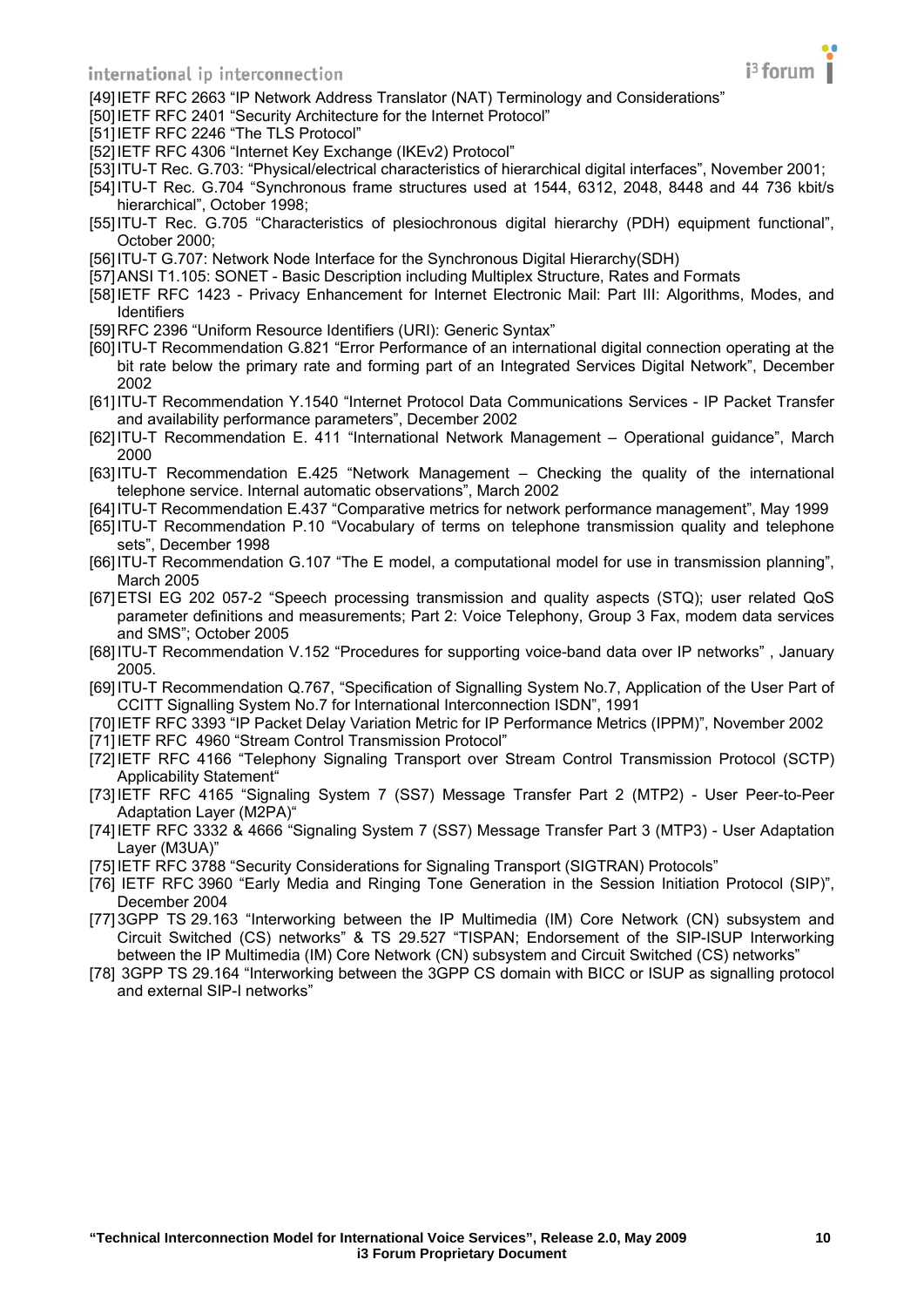# <span id="page-10-1"></span><span id="page-10-0"></span>**5 General Reference Architecture**

The general reference configuration for international voice interconnection based on IP protocol is given in figure 1. Carriers operate switching facilities which are fed with TDM traffic as well as VoIP traffic from the domestic fixed and mobile networks. The interconnection between two Carriers makes use of signalling protocol (see section 7) and media (see section 8) flows carried onto an IP transport layer (see section 6).



**Figure 1 – General Reference Configuration** 

The above general reference configuration also supports:

- $\triangleright$  ISDN services (see section 7 for the relevant characteristics)
- $\triangleright$  legacy Signalling System #7-based applications over an IP transport making use of the SIGTRAN suite of protocols. Specific applications considered in this document are SMS, Camel and roaming mobile signalling applications [\[1\].](#page-8-2)

#### <span id="page-10-2"></span>**5.1 Service Reference Configuration**

The service reference configuration is depicted in figure 2.

Four basic functional blocks have been identified:

- 1) the Call Handling Function which performs the functions related to signalling management, call routing, control of the Media Gateways and redirection of signaling and media to the Border Functions. For the sake of consistency with IMS TISPAN terminology, in figure 2 the Call Handling Functions encompass some capabilities of the functional blocks "Call Session Control Function" (CSCF), the Media Gateway Control Function (MGCF) and the Breakout Gateway Control Function (BGCF).
- 2) the Media Gateway Function (MGF) devoted to the transcoding of the media flow from/to TDM domain and IP domain;
- 3) the Signalling Gateway Function (SGF) devoted to manage the SIGTRAN connections and to interwork SIGTRAN with MTP;
- 4) the Border Functions devoted to separate the IP domain of the two carriers in order to implement trusted and secure VoIP Interconnections. The border functions apply to both the control plane and the user plane. For the sake of consistency with IMS TISPAN terminology, in figure 2:
	- $\triangleright$  the control plane border function is identified with the Interconnection Border Control Function (IBCF) [\[6\];](#page-8-6)
	- $\triangleright$  the user plane border functions is identified with I-Border Gateway Function (I-BGF) [\[6\]](#page-8-6).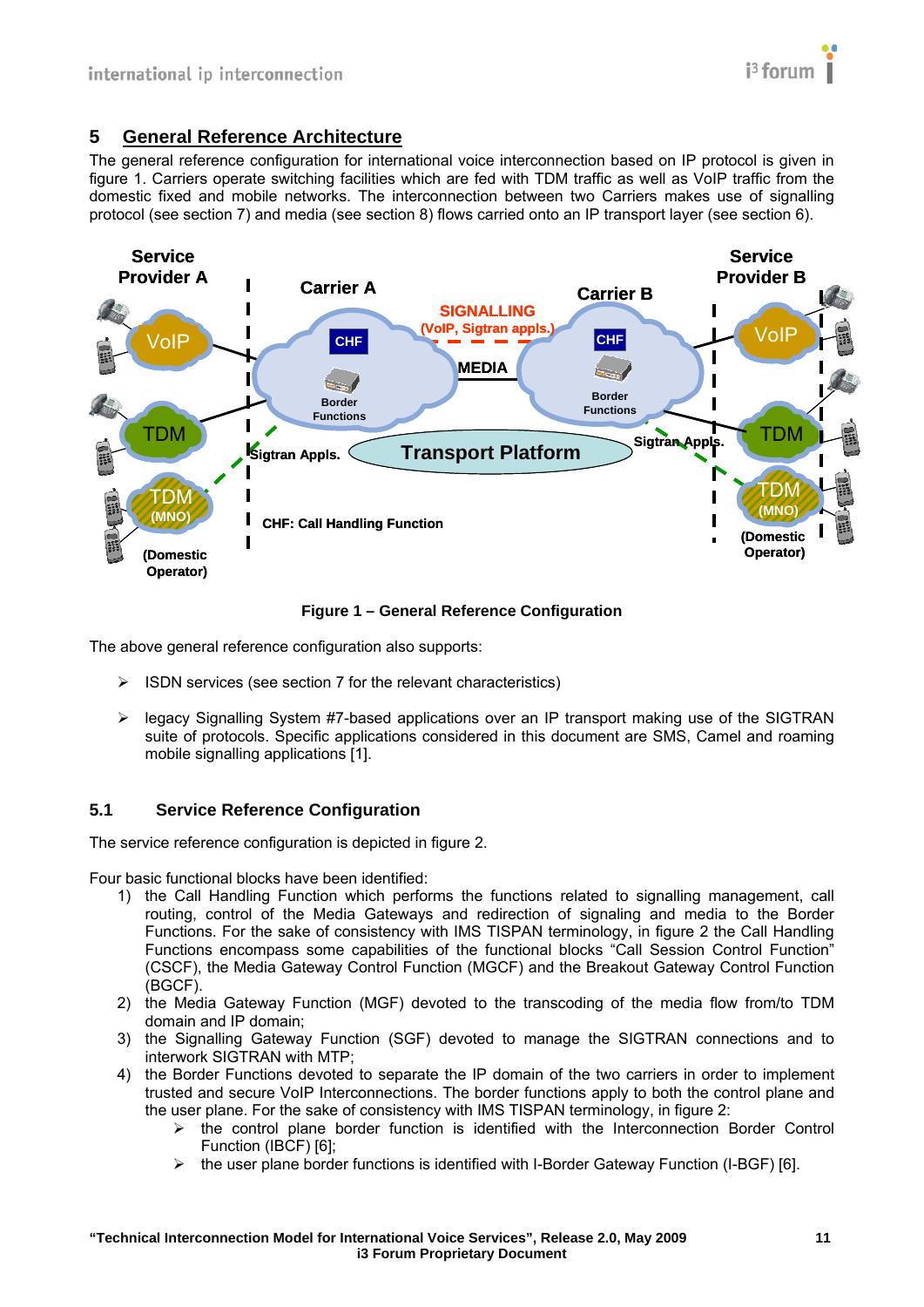#### <span id="page-11-0"></span>international ip interconnection

The implementation of combined Border Functions (i.e co-located IBCF and I-BGF) vs. separated Border Functions (i.e. IBCF geographically separated from I-BGF) depends on the specific carrier's implementation and it is not the subject of this document.

Additional information on how to use the border functions for security purposes are given in section 9 of this document.

The Call Handling Function of the Carrier's international switching facility receives VoIP and TDM signalling from the domestic network. The specification of the VoIP and TDM interconnections of the international switching facilities with the domestic networks is outside the scope of this document.



**Figure 2 – Service Reference Configuration** 

The specification of the Signalling and Media information are given in sections 7 and 8 of this document, respectively.

The specification of the minimum set of information elements produced by OSS/ BSS systems for accounting and charging functions is given in section 12.

#### <span id="page-11-1"></span>**5.1.1 Functions to be performed for the incoming domestic voice traffic**

For the TDM traffic, the Call Handling Function:

- $\triangleright$  receives the Common Channel Signalling #7
- $\triangleright$  converts in suitable protocols for VoIP traffic:
- $\triangleright$  identifies the proper routing towards the egress port;
- $\triangleright$  controls the Media Getaways, which, in turn, convert the TDM media flows to RTP media flows;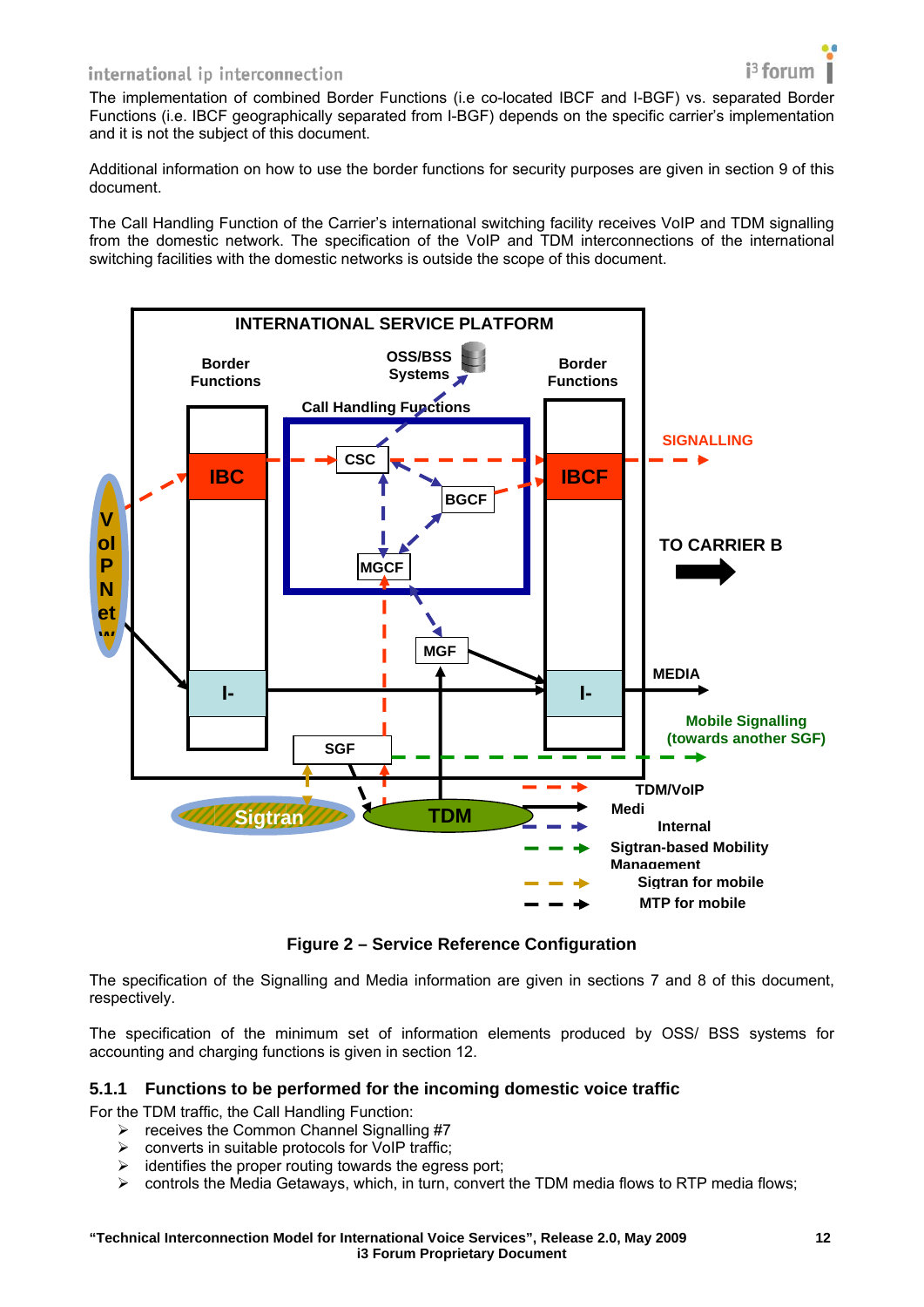

<span id="page-12-0"></span> $\triangleright$  the signalling is sent to the IBCF which controls I-BGF identifying the involved I-BGF resources where the RTP media flow has to be directed.

For the VoIP traffic, the Call Handling Function:

- $\triangleright$  receives the proper signalling information (e.g. SIP, SIP-I)
- $\triangleright$  converts, if needed, to suitable protocols for VoIP traffic;
- $\triangleright$  identifies the proper routing towards the egress port;
- $\triangleright$  the signalling is sent to the IBCF which controls I-BGF identifying the involved I-BGF resources where the RTP media flow has to be directed.

#### <span id="page-12-1"></span>**5.1.2 Functions to be performed for the incoming voice international traffic**

IBCF receives the signalling information (e.g. SIP, SIP-I) from the corresponding carrier and forwards this signalling information to the Call Handling Function.

The Call Handling Function:

- $\triangleright$  identifies the proper routing towards the egress port;
- $\triangleright$  performs signalling interworking, if needed;<br> $\triangleright$  in case of delivering towards a TDM-ba
- ¾ in case of delivering towards a TDM-based network, controls the identified Media Gateway Functions for delivering the media information;
- $\triangleright$  in case of delivering towards a VoIP-based network, the signalling information is sent to the IBCF which controls I-BGF identifying the involved I-BGF resources where the RTP media flow has to be directed.

#### <span id="page-12-2"></span>**5.1.3 Functions to be performed for the SIGTRAN traffic**

- For the SIGTRAN traffic, the Signalling Gateway Function:
	- $\triangleright$  receives the proper signalling information;
	- $\triangleright$  identifies the proper routing towards the egress port;
	- ¾ performs, if needed, interworking between MTP and SIGTRAN;
	- $\triangleright$  handles mobility protocols for interworking with wireless networks.

#### <span id="page-12-3"></span>**5.2 Transport Reference Configuration**

Different transport configurations can be identified distinguishing between Private IP Interconnection and Public IP Interconnection. In turn, different options are viable for these two main categories. The definition of Private and Public IP Interconnection is given in section 6 of this document.

At the transmission layer either SDH transmission system or Ethernet-based systems are possible solutions. Additional information of these transmission systems are given in section 6 of this document.



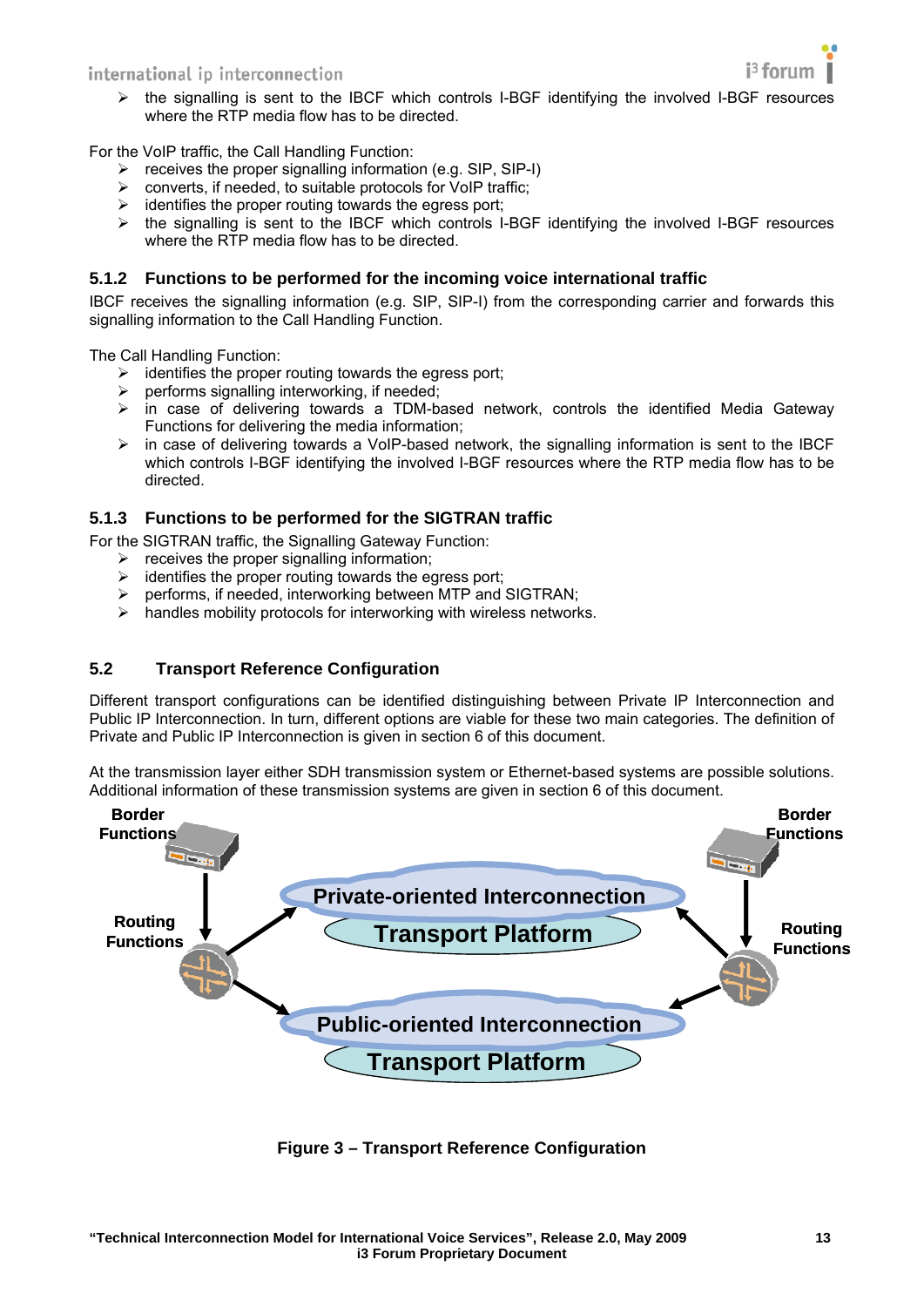

# <span id="page-13-1"></span><span id="page-13-0"></span>**6 Transport Functions**

This section recommends alternative reference transport configurations for implementing bilateral international VoIP interconnections.

Assuming as Public Internet a global infrastructure, interconnecting managed *IP* networks, carrying mixed types of traffic with public announced IP addresses; two main sets of configurations are possible:

- ¾ *Private-oriented interconnection*: when no unidentified third party is able to affect the bilateral VoIP service;
- ¾ *Public-oriented interconnection:* when the VoIP traffic is mixed with other IP traffic coming from the Public Internet, thus allowing the gateways' interfaces to be reached from unidentified third parties which can affect the service performance and quality.

This section exclusively deals with the Transport Functions. Signalling Functions and Media Functions are discussed in sections 7 and 8, respectively.

#### <span id="page-13-2"></span>**6.1 Transport Functions for Private-oriented Interconnections**

In the following sections three private-oriented scenarios are given which differentiate each other at the interconnection layer:

In order to retain the private interconnection feature the following conditions have to be satisfied:

1) Only VoIP and/or private data services traffic is exchanged across the interconnection

2) all the involved IP addresses (i.e. *PE router* interface, *P router* interface, border function interface) can not be reached from unidentified entities via Public Internet. As a result, these IP addresses can be private or public, but they shall not be announced onto the Public Internet.

A hybrid configuration (i.e. carrier A using public not announced IP addresses and carrier B using private IP addresses), though technically feasible, is not recommended since it implies additional operational efforts for the management of the address spaces.

3) the VoIP traffic, from the PE router to the border functions in a carrier's domain, shall be secured, either physically or logically, from the Internet Transit traffic.

This security can be achieved:

- *physically*: by implementing separated and dedicated networks for the two types of traffic.
- *logically*: implementing different mechanism such as native MPLS, Virtual Private Network (at layer 2 and 3) and Tunnelling (e.g. TE MPLS, IP Sec).

The QoS issues are dealt with in section 10.

#### <span id="page-13-3"></span>**6.1.1 Layer 1 interconnection**

In this configuration a dedicated physical link (provided by one involved carrier, or by the two involved carrier, or by an identified third party) is implemented between PE routers or layer 2 switches, or directly between border functions.



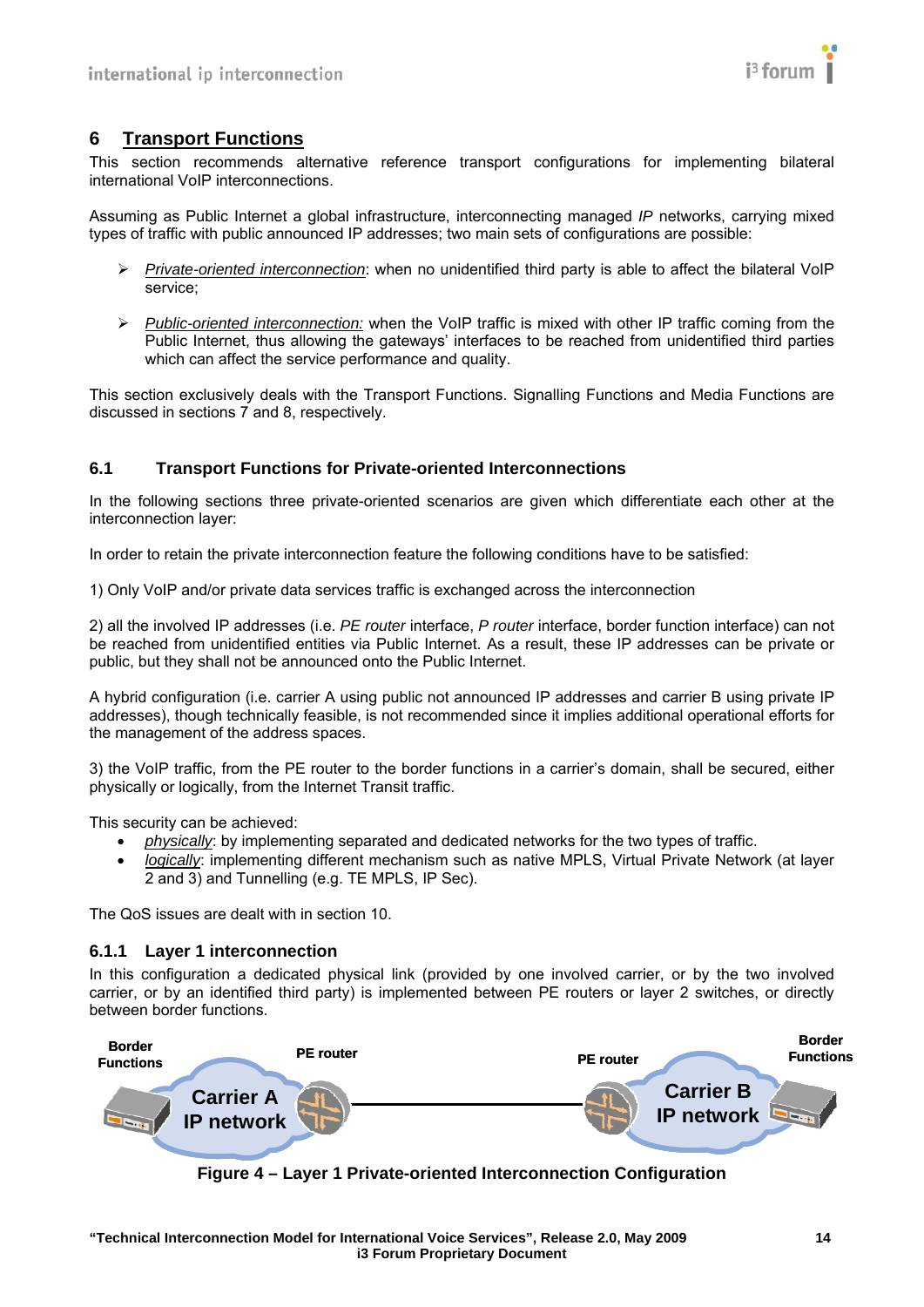#### <span id="page-14-1"></span><span id="page-14-0"></span>**6.1.2 Layer 2 interconnection**

In this configuration a dedicated physical link (provided by one involved carrier, or by the two involved carrier, or by an identified third party) is implemented between PE routers or layer 2 switches, or directly between border functions passing through an ethernet switch network run by a third party (e.g. telehouse/carrier hotel owner; Internet Exchange Point owner). The switch provider will assign specific *VLAN*s for each interconnection allowing for the aggregation of several interconnections over the same physical link.



**Figure 5 – Layer 2 Private-oriented Interconnection Configuration** 

#### <span id="page-14-2"></span>**6.1.3 Layer 3 interconnection**

In this configuration a dedicated virtual link is implemented between PE routers passing through a third party IP private network. The 3<sup>rd</sup> party IP network provider will establish a VPN between the carriers' networks and shall provide *QoS* mechanisms and shall guarantee appropriate SLAs.



**Figure 6 – Layer 3 Private-oriented Interconnection Configuration** 

#### <span id="page-14-3"></span>**6.2 Transport Functions for Public-oriented Interconnection**

In the following sections two public-oriented scenarios are given which differentiate each other at the interconnection layer.

In order to retain the public interconnection feature it is assumed that some IP addresses to be used in these configurations can be reached from unidentified entities via Public Internet.

#### <span id="page-14-4"></span>**6.2.1 Layer 1 / Layer 2 direct interconnection sharing data+VoIP**

In this configuration Internet traffic as well as VoIP traffic is exchanged directly:

- 1) over the same physical link;
- 2) via a layer 2 switch.

In both cases, layer-2 traffic encapsulation can be used by configuring VLAN based on IEEE 802.1q standard. Carriers may use QoS mechanisms (e.g. Diffserv) to guarantee VoIP traffic performance over the interconnection. The IP addresses of the involved PE routers interfaces shall be public and they may be announced over the Public Internet. Border function IP addresses shall be exchanged only by the two carriers (ie : using the no-export BGP community attribute).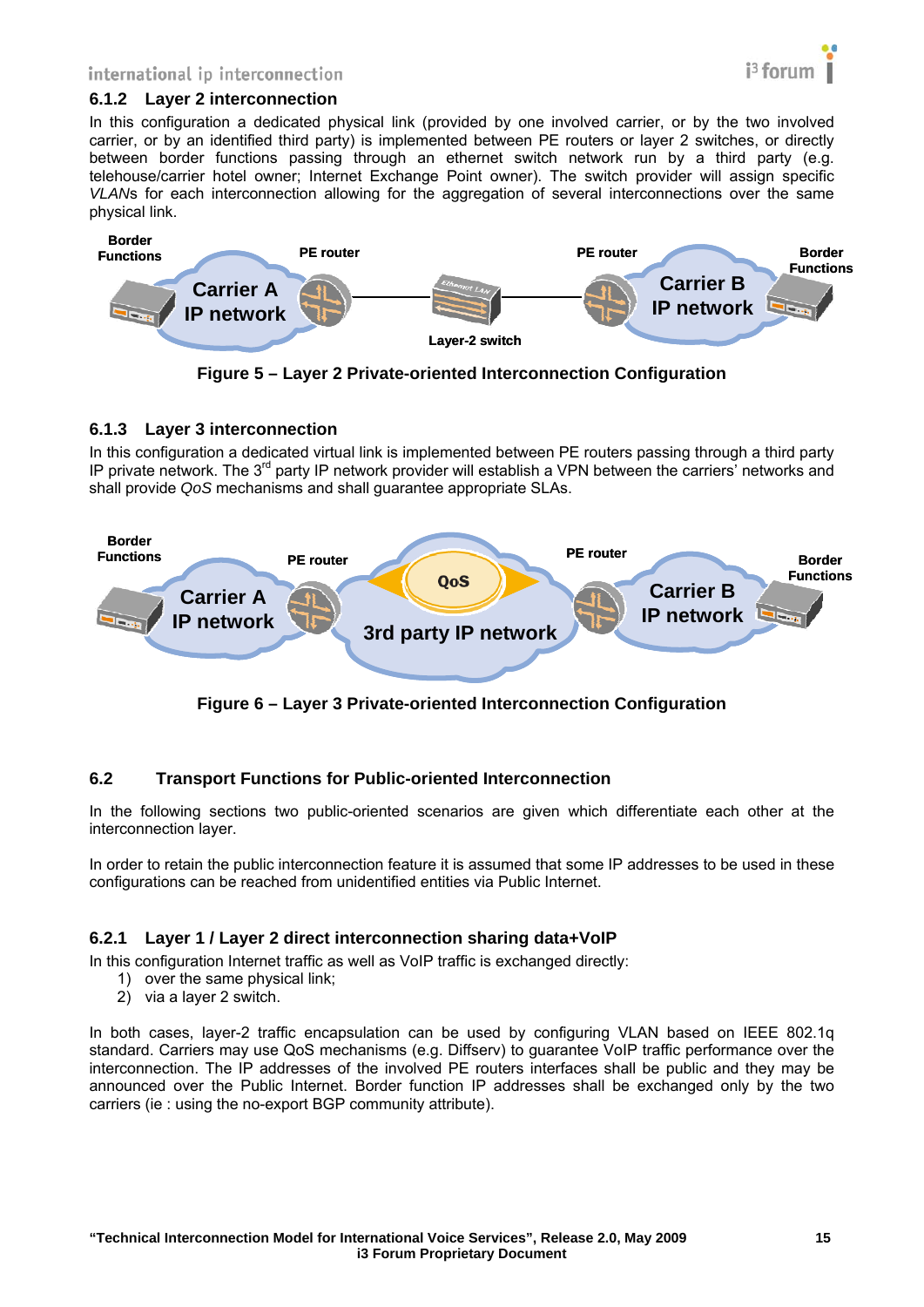

<span id="page-15-0"></span>

**Figure 7 – Layer 1 / 2 Public-oriented Direct Interconnection Configuration** 

# <span id="page-15-1"></span>**6.2.2 Non direct Interconnection via Public Internet**

In this configuration the VoIP traffic passes through Public Internet i.e. through a third (or multiple) Internet Transit providers.

The IP addresses of the PE routers as well as those of the Border functions shall be public and they shall be announced over the Public Internet.



# **Figure 8 – Non Direct Public-oriented Interconnection Configuration**

This configuration includes the case where PE routers are interconnected via an IPSec tunnel onto the Public Internet. More information on encryption requirements are given in section 10.

This scenario implies lower values of QoS parameters than the interconnection configurations described in sec. 6.1 since uncontrolled network segments are present from origin to destination of the call, but allows simpler and faster interconnection provisioning.

#### <span id="page-15-2"></span>**6.3 Physical Interconnection Alternatives**

The physical interface of the interconnection can be either DWDM-based or PDH-based, SDH POS – based or Ethernet-based (i.e. fast-ethernet, gigabit-ethernet or 10gigabit-ethernet).

#### <span id="page-15-3"></span>**6.3.1 PDH-based transport Systems**

The ITU-T Recommendations G. Series shall be considered as reference documents, among these the ITU T Recc. ITU-T G.703, G.704, G.705 [\[53\]](#page-9-0), [\[54\]](#page-9-1), [\[55\].](#page-9-2)

#### <span id="page-15-4"></span>**6.3.2 SDH-based transport Systems**

The ITU-T Recommendations G. Series shall be considered as reference documents, among these the ITU T Recc. ITU-T G.70[7\[56\]](#page-9-3) 

For North America another reference document is ANSI T1.105[\[57\]](#page-9-4)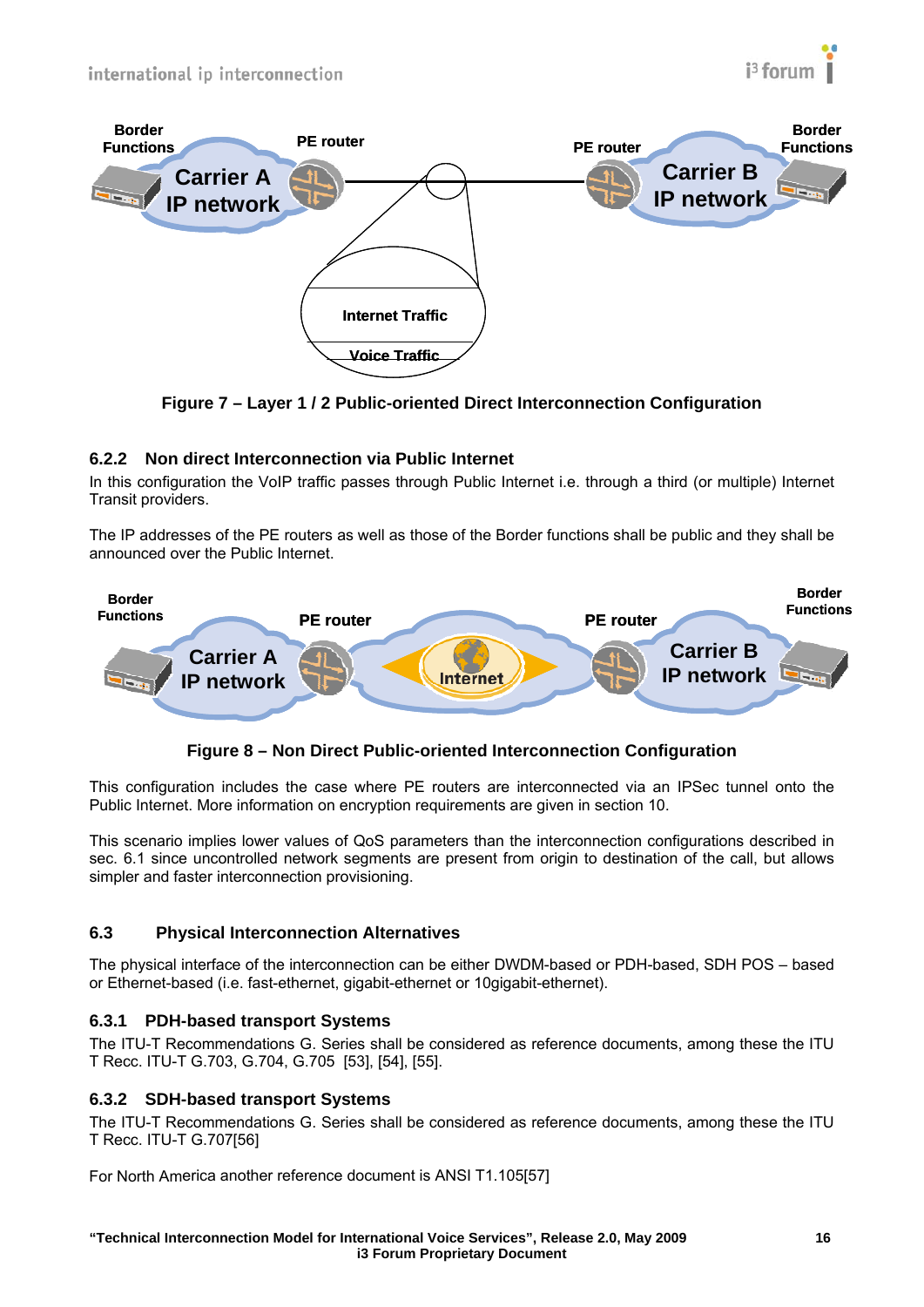

#### <span id="page-16-1"></span><span id="page-16-0"></span>**6.3.3 Ethernet-based transport Systems**

The IEEE recommendations 802.3 for Ethernet communication together with enhanced ethernet technologies such as fast-ethernet, giga-ethernet and 10giga-ethernet have to be considered (e.g. ISO/CIE 8802-3).

#### <span id="page-16-2"></span>**6.3.4 DWDM-based transport Systems**

For the public interconnection configurations, a DWDM channel can be provisioned for interconnecting two carries.

#### <span id="page-16-3"></span>**6.3.5 Interconnection redundancy**

The level of redundancy of a specific interconnection can be enhanced by increasing the number of involved Border Functions. Additional redundancy can be achieved by increasing the number of involved PE routers by geographical separation.

#### <span id="page-16-4"></span>**6.4 Dimensioning Requirements at the transport layer**

In order to ensure that, at the interconnection, sufficient capacity is present with the highest level of confidence, a dimensioning scheme with an over-provisioning factor is suggested. In the following table, the bandwidth to be allocated per call is given for the most common codecs:

| Codec | <b>Packetisation</b><br>(msec.) | <b>IP Bandwidth</b><br>(kbit/s) |
|-------|---------------------------------|---------------------------------|
| G.711 | 20                              | 100.280                         |
| G.729 | 20                              | 35,880                          |
| G.729 |                                 | 22.540                          |

Note: the IP bandwidth values of the above table consider the bandwidth of the codec plus the overhead of the Ethernet, IP, UDP and RTP protocols and assuming a value equal to 15% as over-provisioning factor. The signalling bandwidth is considered in the 15% over-provisioning factor.

#### <span id="page-16-5"></span>**6.5 IP Routing and IP Addressing**

#### <span id="page-16-6"></span>**6.5.1 IP Routing**

For all the above interconnection configurations, it is sufficient to announce only those IP addresses that need to be reached by the interconnecting carrier.

The dynamic BGP protocol [\[15\]](#page-8-7) or a static routing protocol can be used to exchange routes between carriers' networks.

If the BGP protocol is used, two cases have to be considered:

- a) direct AS connection (see sections 6.1.1, 6.1.2, 6.2.1): the NO\_EXPORT communities attribute shall be set;
- b) indirect AS connection (see sections 6.1.3, 6.2.2): the NO\_EXPORT communities attribute shall not be set.

It is desirable to tune timer parameters at proper values, which depend on specific implementation, to ensure better convergence for recovering needs. Alternatively, BFD [\[14\]](#page-8-8) could also be used to speed up link failure detection and subsequent protocol convergence.

#### <span id="page-16-7"></span>**6.5.2 IP Addressing**

The IPv4 addressing scheme shall be supported. The IPv6 addressing scheme is optional and can be agreed on a bilateral basis.

If public addresses are used, then the carriers will use only IP addresses assigned by IANA or related bodies. If private addresses [\[13\]](#page-8-9) are used, the bilateral agreement has to specify the IP addressing scheme.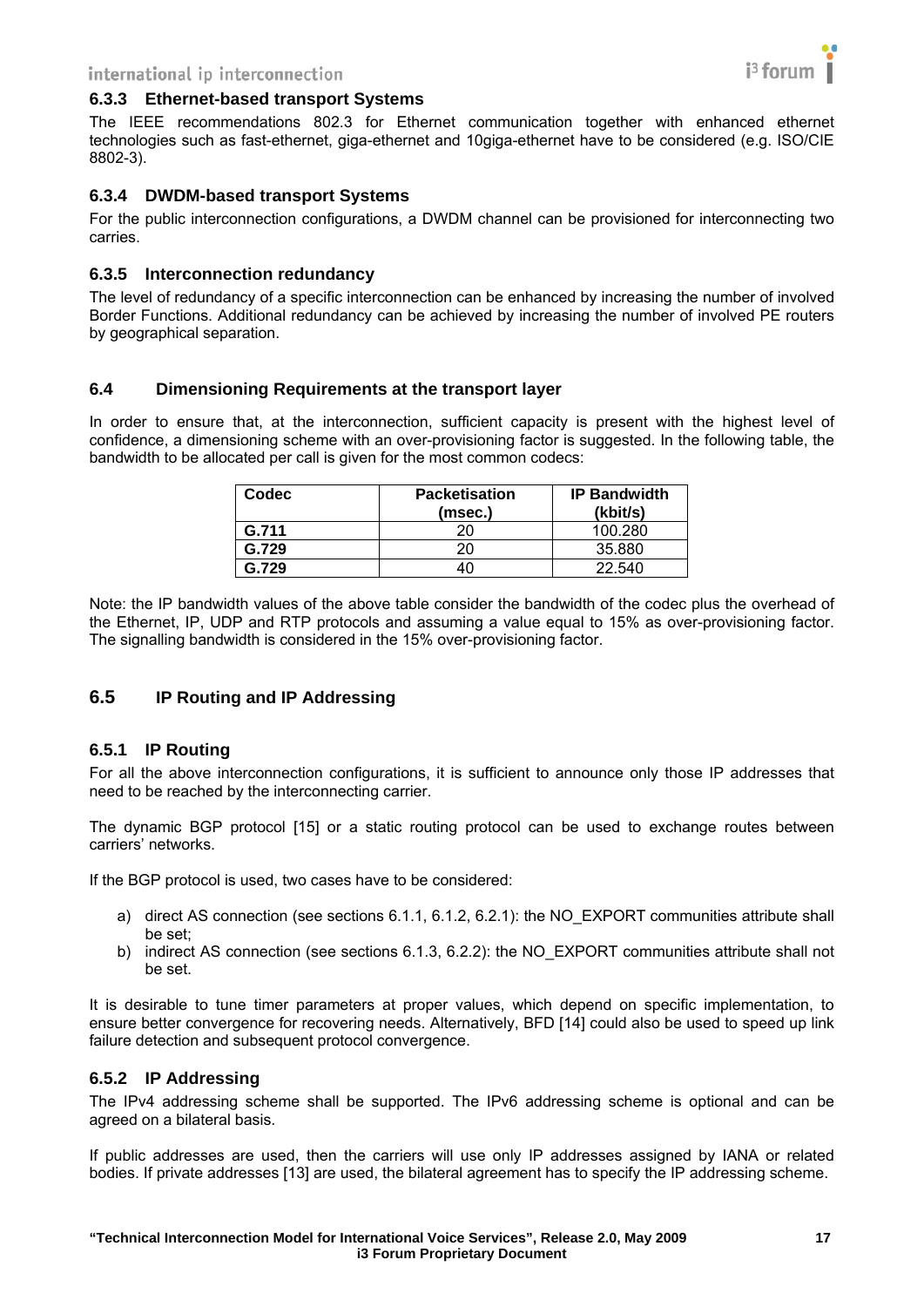

#### <span id="page-17-1"></span><span id="page-17-0"></span>**6.6 IP Packet Marking**

The following table describes the traffic classes defined for all the interconnection configurations described above:

| <b>Traffic class</b>          | <b>Traffic type</b>                                     |
|-------------------------------|---------------------------------------------------------|
| Voice Media                   | Speech / Voice bearer.                                  |
| Voice Signalling              | Voice Control Traffic (SIP, SIP-I signaling protocols)I |
| Mobile Signalling             | SMS and roaming (TCAP signaling protocol)               |
| <b>Other Customer Traffic</b> | Internet traffic, other data traffic                    |

Other control/management traffic such as BGP traffic crosses the interface.

#### <span id="page-17-2"></span>**6.6.1 Distinguishing traffic classes**

In order to distinguish between traffic classes, the use of the DSCP marking scheme in Behaviour Aggregation mode [\[8\]](#page-8-10) is recommended.

Using classification based on the DSCP value, packet marking is pre-agreed by both operators. The receiving operator assumes that the sending operator has marked the packet correctly according to the preagreed scheme described above.

If there is a mix of internet and VoIP traffic across the interconnection or the recommended marking cannot be guaranteed, an alternative solution is to classify packets using the Multi-Field classification method [2]. Using this scheme, ingress traffic is classified by the receiving Operator PE Router based on any field in the IP header, e.g. destination address, source address, port numbers or other IP packet header fields.

#### <span id="page-17-3"></span>**6.6.2 IP Marking Table**

The following table recommends the packet marking guideline for the link/network for all above interconnection configurations making use of the DiffServ (IETF RFC and IP Precedence TOS marking scheme plus the coding scheme at the MPLS and Ethernet layers, respectively. It applies to the traffic to be transmitted.

| <b>Traffic Type</b>      | <b>DSCP Marking</b>           | IP                | <b>802.1Q VLAN</b> |
|--------------------------|-------------------------------|-------------------|--------------------|
|                          |                               | <b>Precedence</b> |                    |
|                          | for configurations 6.1, 6.2.1 |                   |                    |
|                          | DSCP 46/EF (101110).          | 5                 | 5                  |
| <b>Voice Media</b>       | configurations 6.2.2<br>for   | 5                 | 5                  |
|                          | DSCP 46/EF (101110) or        | or                | or                 |
|                          | DSCP 00/DF (000000).          | 0                 | 0                  |
|                          | for configurations 6.1, 6.2.1 | 3                 | 3                  |
|                          | DSCP 26/AF31 (011010) or      | or                | or                 |
|                          | DSCP 46/EF (101110)           | 5                 | 5                  |
| <b>Voice Signalling,</b> | for configurations 6.2.2      | 3                 | 3                  |
|                          | DSCP 26/AF31 (011010) or      | or                | or                 |
|                          | DSCP 46/EF (101110) or        | 5                 | 5                  |
|                          | DSCP 00/DF (000000)           | or 0              | or $0$             |
|                          | for configurations 6.1, 6.2.1 | 3                 | 3                  |
|                          | DSCP 26/AF31 (011010) or      | or                | or                 |
| <b>SIGTRAN</b> for       | DSCP 46/EF (101110)           | 5                 | 5                  |
| <b>Mobile Signalling</b> | for configurations 6.2.2      | 3                 | 3                  |
|                          | DSCP 26/AF31 (011010) or      | or                | or                 |
|                          | DSCP 46/EF (101110) or        | 5                 | 5                  |
|                          | DSCP 00/DF (000000)           | or 0              | or 0               |
| <b>Other traffic</b>     | DSCP 00/DF (000000).          | 0                 | 0                  |

The marking for the other control/management traffic depends on the specific network implementation.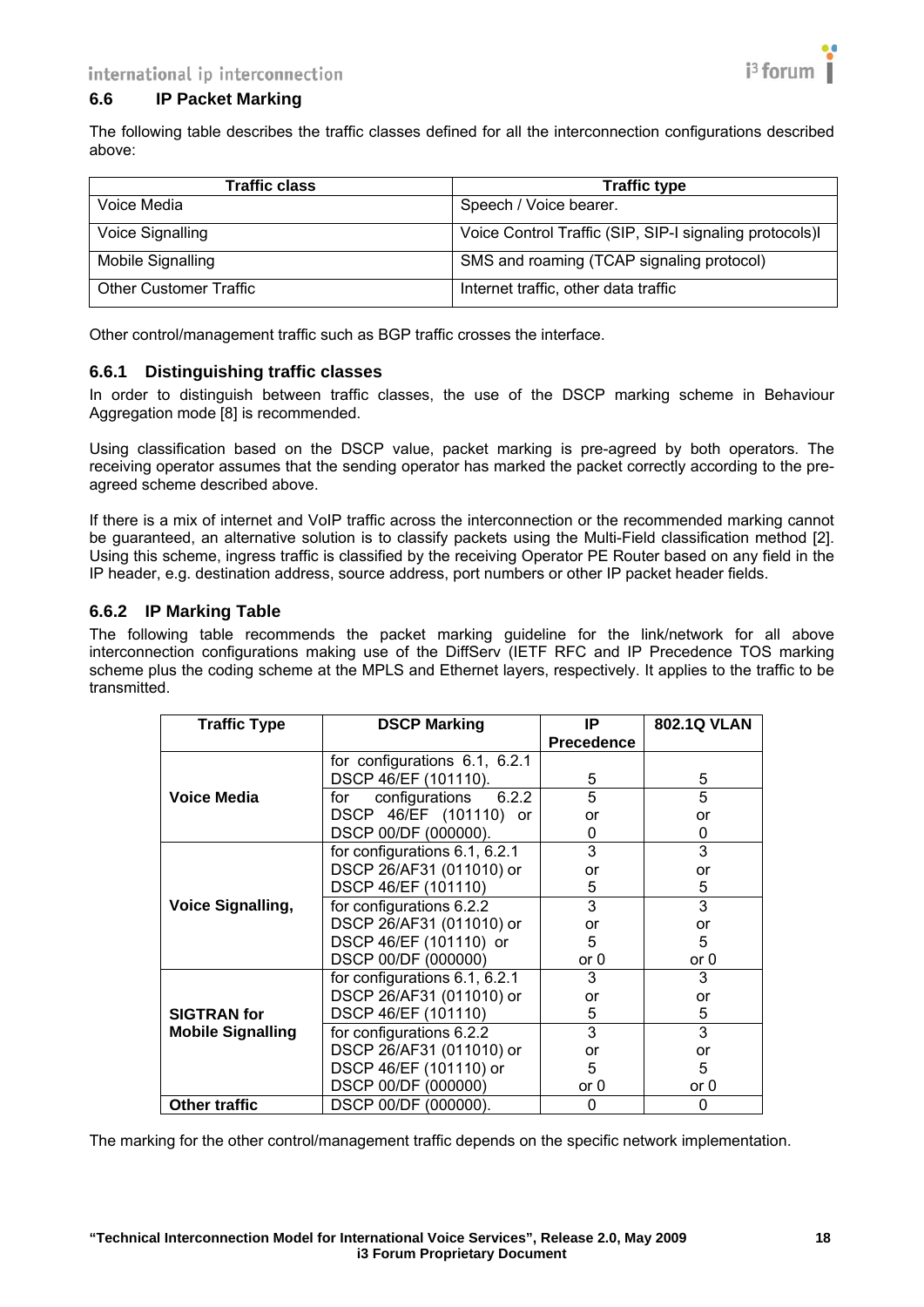

#### <span id="page-18-1"></span><span id="page-18-0"></span>**6.6.3 Traffic treatment**

For interconnection configurations specified in sections 6.1 and 6.2.1, voice media traffic leaving the sending Border Functions towards the receiving operator Border Functions should be treated according to the Expedited Forwarding Per-Hop Behaviour [\[9\]](#page-8-11)[\[10\]](#page-8-12).

For the interconnection configuration specified in section 6.2.2, voice media traffic leaving the sending Border Functions towards the sending PE router is treated either according to the Expedited Forwarding Per-Hop Behaviour [\[9\]](#page-8-11)[\[10\]](#page-8-12) or according to Default forwarding Per-Hop Behaviou[r\[1\]](#page-8-2) that is, it becomes 'best effort' forwarding.

For interconnection configurations specified in sections 6.1 and 6.2.1, voice signalling traffic leaving the sending Border Functions towards the receiving operator Border Functions should be treated according to the Expedite Forwarding Per-Hop Behaviour [\[9\]](#page-8-11)[\[10\]](#page-8-12), or alternatively according to the Assured Forwarding Per-Hop Behaviour [\[11\]](#page-8-13).

The industry uses both AF and EF PHB for signalling traffic. Where one carrier internally uses AF and the other interconnecting carrier internally uses EF, then bilateral agreement is needed on how to configure the interconnection to re-mark the packets as required in both directions. Further if different DSCP markings within the AF class are used, bilateral agreement will be required regarding whether the different marking is maintained or traffic re-marked as described for AF / EF marking.

For the interconnection configuration specified in section 6.2.2, signalling traffic leaving the sending Border Functions towards the sending PE router is treated either according to:

- the Expedite Forwarding Per-Hop Behaviour, as specified in RFC 3246 [\[9\]](#page-8-11) and 3247 [\[10\];](#page-8-12)
- the Assured Forwarding Per-Hop Behaviour as specified in RFC 2597 [\[11\].](#page-8-13)
- the Default forwarding PHB , as specified in IETF RFC 2474 [\[7\]](#page-8-14).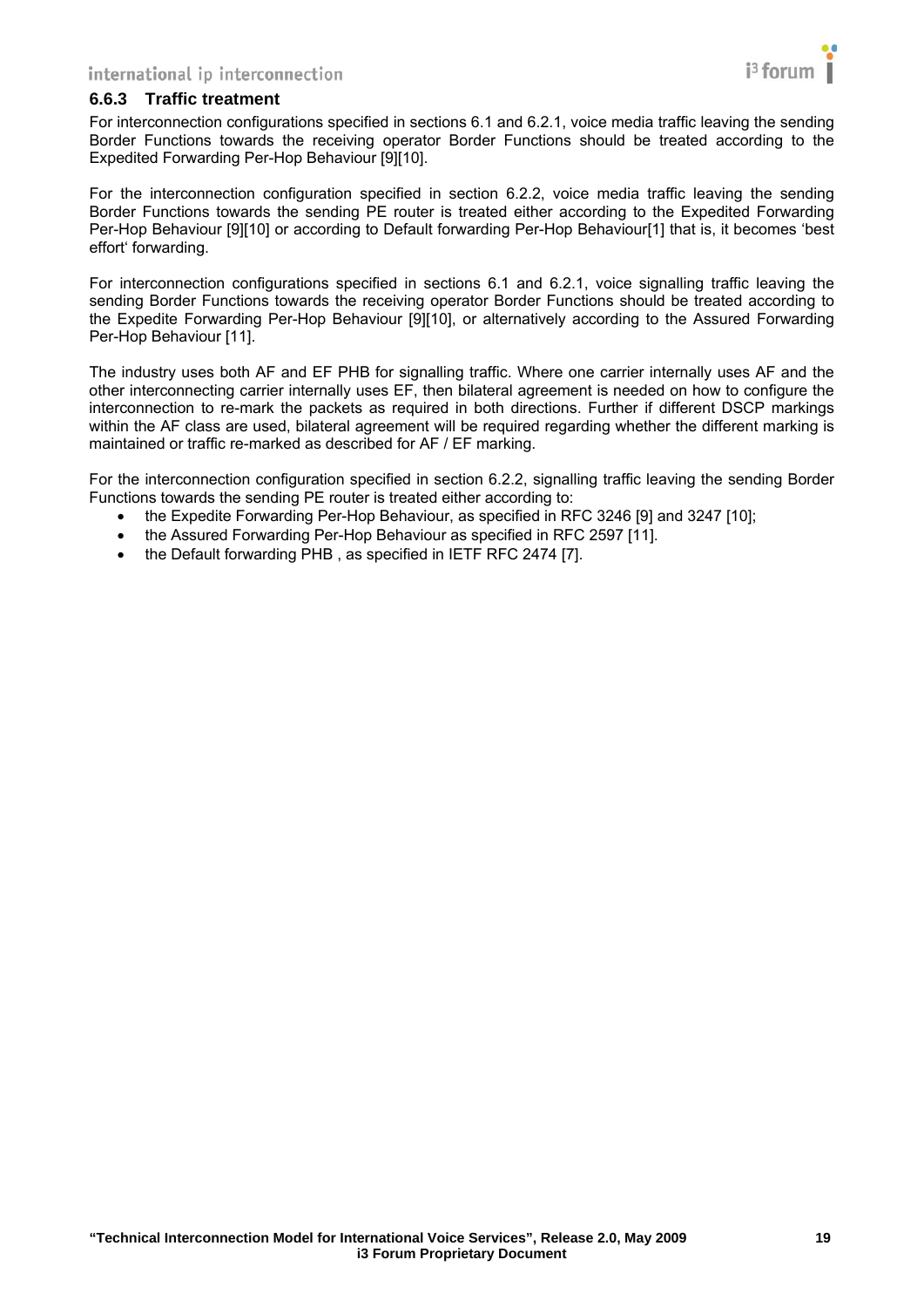# <span id="page-19-1"></span><span id="page-19-0"></span>**7 Signalling Functions**

The interconnections described in this document shall support either a basic SIP profile (as described in section 7.1) or an ISUP enabled SIP profile (as described in section 7.2) or SIGTRAN for additional signalling purposes such as SMS, Camel and mobile roaming (as described in section 7.4).

# <span id="page-19-2"></span>**7.1 Functions for supporting signalling protocol SIP (IETF RFC 3261)**

This subsection describes the basic SIP profile.

# <span id="page-19-3"></span>**7.1.1 Transport of SIP (IETF RFC 3261) signalling information**

The SIP protocol can be transported over UDP [\[30\],](#page-8-15) TCP or SCTP. IETF RFC 326[1\[16\]](#page-8-16) defines that UDP is the default for SIP.

In the scope of this document UDP shall be used as default. If a non-reliable transport implementation is used then TCP may be used based on bilateral agreements.

There is also the possibility to use the newer transport protocol SCTP. Since support from vendors is not widely available at the date when this document is published, the use of SCTP is left as part of the specific bilateral agreement.

# <span id="page-19-4"></span>**7.1.2 SIP signalling protocol profile**

The basic SIP profile shall comply with RFC 3261 [\[16\]](#page-8-16) with the addition of the following considerations:

- The compact form of SIP shall not be used.
- The Request-URI shall be set in accordance to section 11.
- The support of IETF RFC 4028 [\[20\],](#page-8-17) which addresses SIP Timers specification, is optional. The carrier receiving the INVITE message shall comply with IETF RFC 3261 [\[16\]](#page-8-16) section 16.8 if IETF RFC 4028 [\[20\]](#page-8-17) is not supported**.**
- The P-Asserted-Identity header defined in RFC 3325 [\[19\]](#page-8-18) shall be supported.
- The Privacy header defined in RFC 3323 [\[18\]](#page-8-19) shall be supported.
- The Diversion header defined in draft-levy-sip-diversion-08 [\[34\]](#page-8-20) shall be supported.
- The following body types shall be supported:
- $\blacktriangleright$  application/sdp
- The following body types may be supported:
	- $\triangleright$  application/dtmf
	- $\geq$  application/dtmf-relay
	- $\triangleright$  multipart/mixed.

Subject to bilateral agreement, the carrier may or may not apply privacy before forwarding SIP messages over the interconnection interface. When applying privacy, it shall be applied as follows:

| <b>Originating User Privacy Request</b> | <b>Originating Carrier behaviour</b>                             |
|-----------------------------------------|------------------------------------------------------------------|
| CIN Known, Presentation not restricted  | Forward CIN in From, Contact and P-Asserted-<br>Identity headers |
| CIN Known, Presentation restricted      | Use "Anonymous" in From and Contact headers.                     |
| CIN not known                           | Use "Unavailable" in From and Contact headers.                   |

Note: when a SIP message is passed to an untrusted domain, the inclusion or removal of the P-Asserted-Identity header shall be determined by consulting the Privacy header. If a Privacy header is not present, then it is recommended to include the P-Asserted-Identity header, but in this case bi-lateral agreement should dictate final treatment (IETF RFC 3325, 3323). When the SIP message is passed to a trusted domain, the P-Asserted-Identity header should not be removed ([IETF RFC 3325]).

#### <span id="page-19-5"></span>**7.1.3 SIP Message support**

The following table specifies how the SIP messages shall be supported.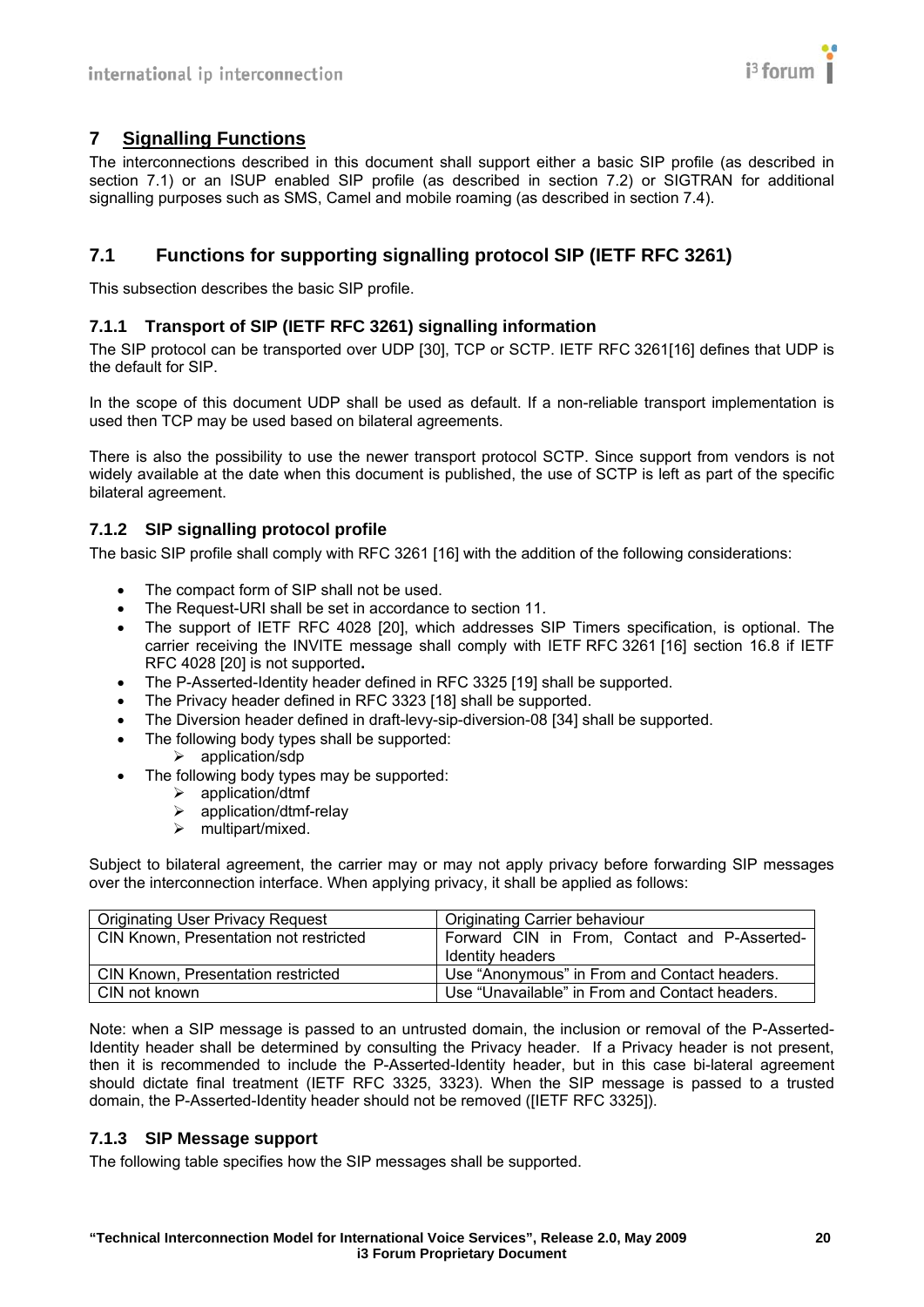

<span id="page-20-0"></span>

| #              | <b>SIP Message</b> | <b>Observations</b>                                                                                                                                                      |
|----------------|--------------------|--------------------------------------------------------------------------------------------------------------------------------------------------------------------------|
|                | <b>REGISTER</b>    | The REGISTER message is not needed in the scope of this document.                                                                                                        |
| 2              | <b>INVITE</b>      | The INVITE message shall be supported as described in IETF RFC3261 [16].                                                                                                 |
| 3              | <b>ACK</b>         | The ACK message shall be supported as described in IETF RFC3261 [16].                                                                                                    |
| 4              | <b>CANCEL</b>      | The CANCEL message shall be supported as described in IETF RFC3261 [16].                                                                                                 |
| $\overline{5}$ | <b>BYE</b>         | The BYE message shall be supported as described in IETF RFC3261 [16].                                                                                                    |
| 6              | <b>OPTIONS</b>     | <b>IETF</b><br>The OPTIONS messages shall be supported as described<br>in.<br>RFC3261 [16].<br>SIP message OPTIONS can be used to probe reachability and availability as |
|                |                    | follows: periodic SIP OPTIONS messages are sent to the other party to check if                                                                                           |
|                |                    | the route is still valid; after several unanswered messages the route gets                                                                                               |
|                |                    | dropped. The use of this feature is subject to bilateral agreement.                                                                                                      |
| $\overline{7}$ | <b>UPDATE</b>      | The UPDATE message described in IETF RFC 3311 may be used subject to                                                                                                     |
|                |                    | bilateral agreement                                                                                                                                                      |
| 8              | <b>INFO</b>        | The INFO message described in IETF RFC 2976 may be used subject to                                                                                                       |
|                |                    | bilateral agreement                                                                                                                                                      |
| 9              | <b>PRACK</b>       | The PRACK message described in IETF RFC 3262 may be used subject to                                                                                                      |
|                |                    | bilateral agreement                                                                                                                                                      |
| 10             | <b>MESSAGE</b>     | The MESSAGE message described in IETF RFC3428 may be used subject to                                                                                                     |
|                |                    | bilateral agreement                                                                                                                                                      |
|                | <b>PUBLISH</b>     | The PUBLISH message described in IETF RFC3903 may be used subject to                                                                                                     |
|                |                    | bilateral agreement                                                                                                                                                      |
| 11             | <b>REFER</b>       | The REFER message described in IETF RFC3515 may be used subject to                                                                                                       |
|                |                    | bilateral agreement                                                                                                                                                      |
| 12             | <b>SUBSCRIBE</b>   | The SUBSCRIBE message described in IETF RFC3265 may be used subject to                                                                                                   |
|                |                    | bilateral agreement                                                                                                                                                      |
| 13             | <b>NOTIFY</b>      | The NOTIFY message described in IETF RFC3265 may be used subject to                                                                                                      |
|                |                    | bilateral agreement                                                                                                                                                      |

# <span id="page-20-1"></span>**7.1.4 SIP Header support**

The following table specifies how the SIP header shall be supported.

| $\overline{\mathbf{t}}$ | Header                  | <b>Observations</b>                                                                                                                                                                                    |
|-------------------------|-------------------------|--------------------------------------------------------------------------------------------------------------------------------------------------------------------------------------------------------|
| $\mathbf{1}$            | Accept                  | The Accept header shall be used as defined in section 20.1 of RFC 3261 [16]<br>with the addition that accepting application/sdp is mandatory.                                                          |
| $\overline{2}$          | Accept-Encoding         | The Accept-Encoding header shall be used as defined in section 20.2 of<br>RFC3261 [16].                                                                                                                |
| $\overline{3}$          | Accept-Language         | The Accept-Language header shall be used as defined in section 20.3 of RFC<br>3261 [16]. Standard English language (en) is mandatory.                                                                  |
| $\overline{\mathbf{4}}$ | Alert-Info              | The Alert-Info header is not applicable in the scope of this document.                                                                                                                                 |
| $\overline{5}$          | Allow                   | The Allow header shall be used as defined in section 20.5 of RFC 3261 [16] with<br>the addition that it should be mandatory in all response messages (it reduces<br>the number of messages exchanged). |
| $\overline{6}$          | Authentication-<br>Info | The Authentication-Info header is not applicable in the scope of this document.                                                                                                                        |
| $\overline{7}$          | Authorization           | The Authorization header is not applicable in the scope of this document.                                                                                                                              |
| 8                       | Call-ID                 | The Call-ID header shall be used as defined in section 20.8 of RFC 3261 [16].                                                                                                                          |
| $\overline{9}$          | Call-Info               | The support of Call-Info header is optional and should be agreed between the<br>interconnecting Carriers.                                                                                              |
| 10                      | Contact                 | The Contact header shall be used as defined in section 20.10 of RFC 3261 [16].<br>Privacy considerations might modify its value.                                                                       |
| 11                      | Content-<br>Disposition | The Content-Disposition header shall be used as defined in section 20.11 of<br>RFC 3261 [16].                                                                                                          |
| 12                      | Content-<br>Encoding    | The Content-Encoding header shall be used as defined in section 20.12 of RFC<br>$3261$ [16].                                                                                                           |
| 13                      | Content-<br>Language    | The Content-Language header shall be used as defined in section 20.13 of RFC<br>3261 [16].                                                                                                             |
| 14                      | Content-Length          | The Content-Length header shall be used as defined in section 20.14 of RFC<br>3261 [16].                                                                                                               |
| 15                      | Content-Type            | The Content-Type header shall be used as defined in section 20.15 of RFC                                                                                                                               |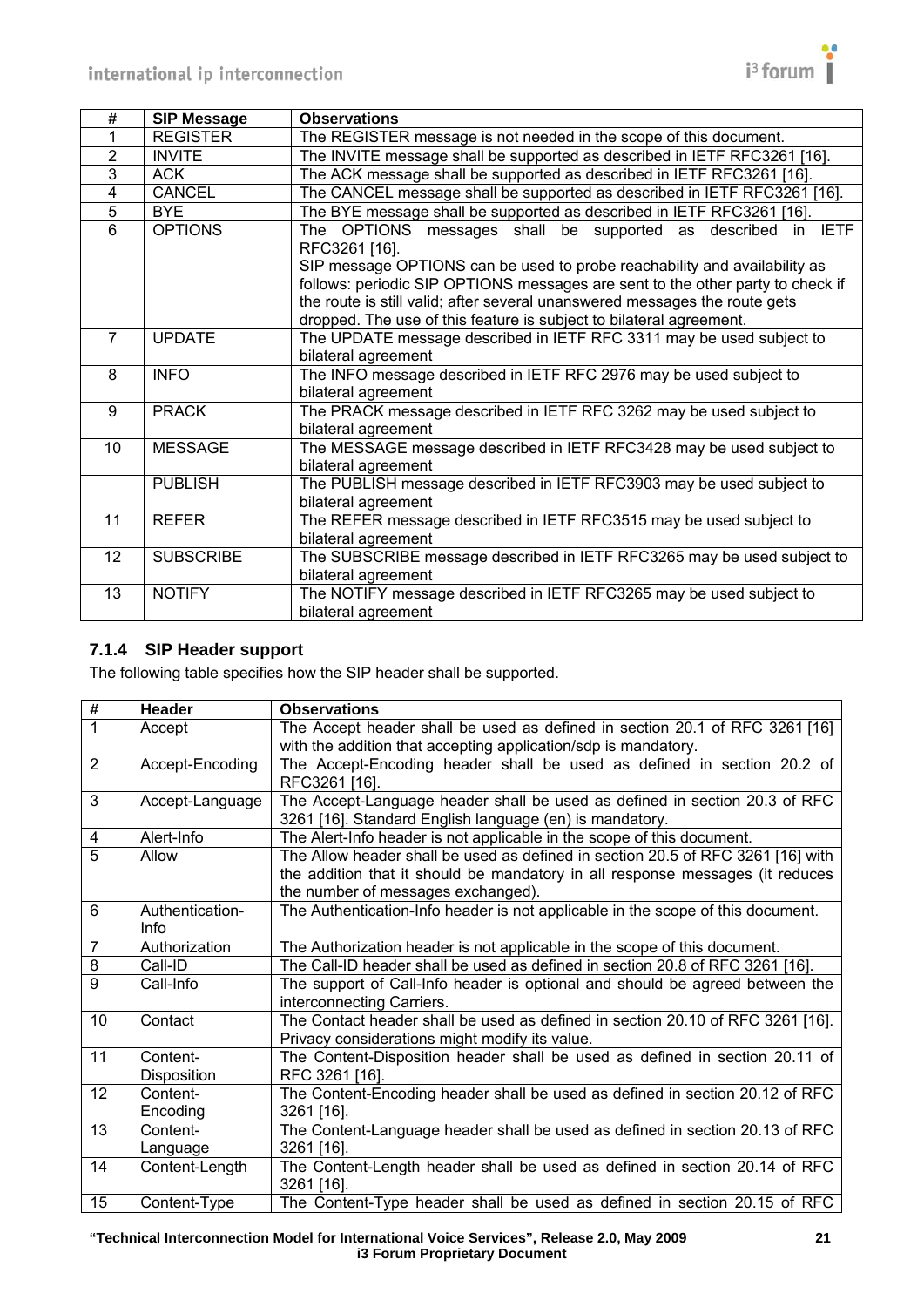<span id="page-21-0"></span>

|                 |                         | 3261 [16]. Support for Content-Type of application/sdp is mandatory.                                                              |
|-----------------|-------------------------|-----------------------------------------------------------------------------------------------------------------------------------|
| 16              | Cseq                    | The Cseq header shall be used as defined in section 20.16 of RFC 3261 [16].                                                       |
| 17              | Date                    | The Date header shall be used as defined in section 20.17 of RFC 3261 [16].                                                       |
| 18              | Error-Info              | The Error-Info header shall be used as defined in section 20.18 of RFC<br>3261 [16].                                              |
| 19              | <b>Expires</b>          | The Expires header shall be used as defined in section 20.19 of RFC 3261 [16].                                                    |
| 20              | From                    | The From header shall be used as defined in section 20.20 of RFC 3261.                                                            |
|                 |                         | Privacy considerations might modify its value.                                                                                    |
| 21              | In-Reply-To             | The In-Reply-To header shall be used as defined in section 20.21 of RFC<br>3261 [16].                                             |
| 22              | Max-Forwards            | The Max-Forwards header shall be used as defined in section 20.22 of RFC<br>3261 [16].                                            |
| 23              | Min-Expires             | The Min-Expires header shall be used as defined in section 20.23 of RFC<br>3261 [16].                                             |
| 24              | MIME-Version            | The MIME-Version header shall be used as defined in section 20.24 of RFC<br>3261 [16].                                            |
| 25              | Organization            | The Organization header shall be used as defined in section 20.25 of RFC<br>3261 [16].                                            |
| 26              | P-Asserted-<br>Identity | The P-Asserted-Identity shall be used as defined in RFC 3325 [19].                                                                |
| $\overline{27}$ | Priority                | The Priority header shall be used as defined in section 20.26 of RFC 3261 [16].                                                   |
| $\overline{28}$ | Privacy                 | The Privacy header shall be used as defined in RFC 3323 [18].                                                                     |
| 29              | Proxy-<br>Authenticate  | The Proxy-Authenticate header is not applicable in the scope of this document.                                                    |
| 30              | Proxy-<br>Authorization | The Proxy-Authorization header is not applicable in the scope of this document.                                                   |
| 31              | Proxy-Require           | The Proxy-Require header is not applicable in the scope of this document.                                                         |
| $\overline{32}$ | Record-Route            | The Record-Route header is not applicable in the scope of this document.                                                          |
| 33              | Reply-To                | The Reply-To header shall be used as defined in section 20.31 of RFC<br>3261 [16]. Privacy considerations might modify its value. |
| 34              | Require                 | The Require header shall be used as defined in section 20.32 of RFC 3261 [16].                                                    |
| 35              | Retry-After             | The Retry-After header shall be used as defined in section 20.33 of RFC<br>3261 [16].                                             |
| 36              | Route                   | The Route header is not applicable in the scope of this document.                                                                 |
| $\overline{37}$ | Server                  | The Server header shall be used as defined in section 20.35 of RFC 3261 [16].                                                     |
| 38              | Subject                 | The Subject header shall be used as defined in section 20.36 of RFC 3261 [16].                                                    |
| 39              | Supported               | The Supported header shall be used as defined in section 20.37 of RFC<br>3261 [16].                                               |
| 40              | Timestamp               | The Timestamp header shall be used as defined in section 20.38 of RFC<br>3261 [16].                                               |
| 41              | To                      | The To header shall be used as defined in section 20.39 of RFC 3261 [16].<br>Privacy considerations might modify its value.       |
| 42              | Unsupported             | The Unsupported header shall be used as defined in section 20.40 of RFC<br>3261 [16].                                             |
| 43              | User-Agent              | The User-Agent header shall be used as defined in section 20.41 of RFC<br>3261 [16].                                              |
| 44              | Via                     | The Via header shall be used as defined in section 20.42 of RFC 3261 [16].                                                        |
| 45              | Warning                 | The Warning header shall be used as defined in section 20.43 of RFC 3261 [16].                                                    |
| 46              | WWW-                    | The WWW-Authenticate header is not applicable in the scope of this document.                                                      |
|                 | Authenticate            |                                                                                                                                   |

# <span id="page-21-1"></span>**7.2 Functions for supporting signalling protocol SIP-I (ITU-T Rec. Q.1912.5)**

This subsection describes the ISUP-enabled SIP profile.

# <span id="page-21-2"></span>**7.2.1 Transport of SIP-I (ITU – T Q.1912.5) signalling information**

See section 7.1.1.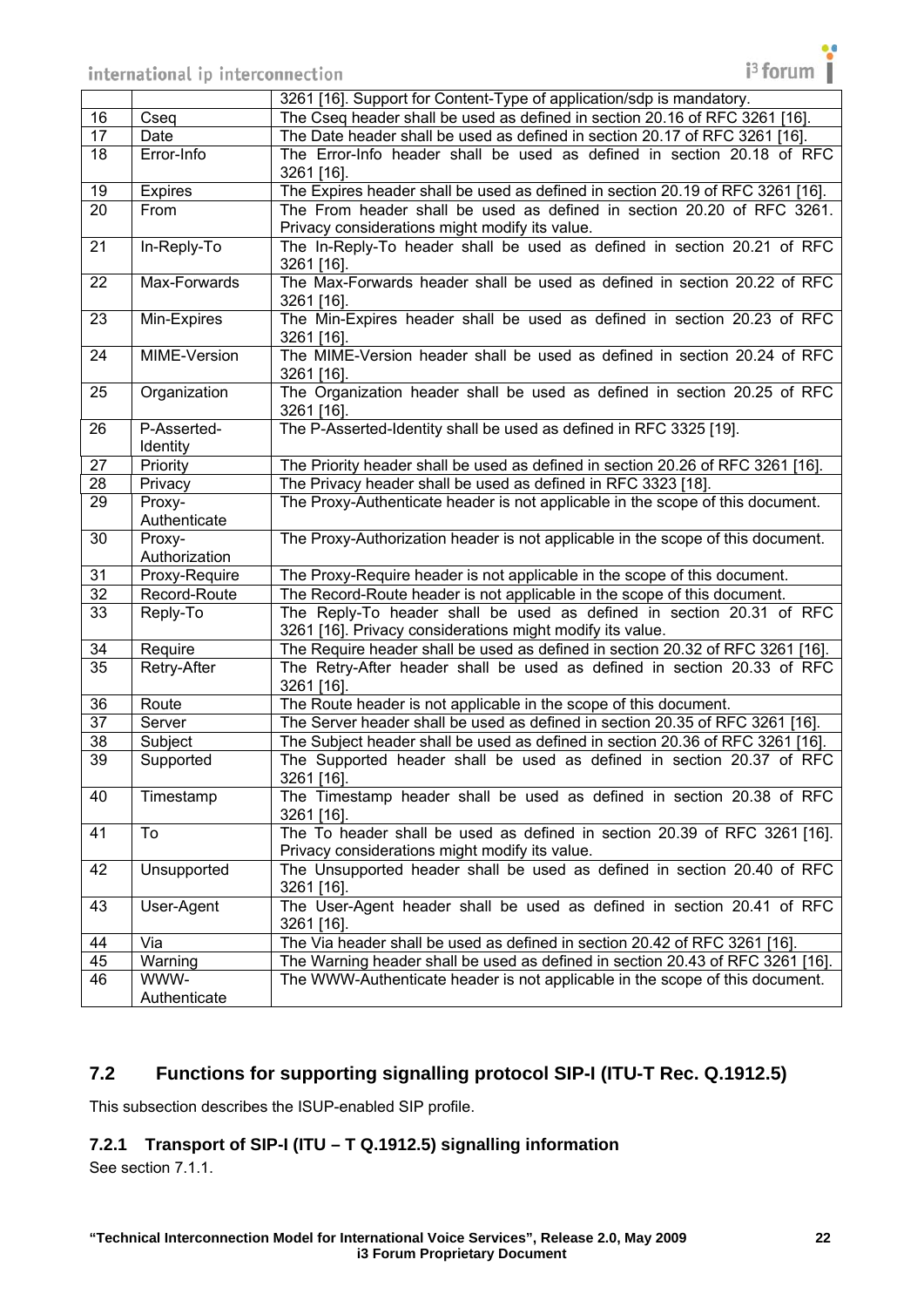<span id="page-22-1"></span><span id="page-22-0"></span>

This signalling protocol profile shall be in accordance with ITU-T Recommendation Q.1912.5 [\[21\]](#page-8-21) Annex C Profile C.

# <span id="page-22-2"></span>**7.2.3 ISDN Supplementary service support for SIP-I**

The implementation of SIP-I based interconnection is transparent for the support of ISDN bearer services, including video services, as well as ISDN Supplementary Services.

Assuming ITU-T Q.767 [\[69\]](#page-9-5) as the reference document for the identification of the ISDN bearer services to be supported onto an international circuit; namely:

Category: Circuit mode

- 64 kbit/s unrestricted
- Speech
- 3,1 kHz audio

it is recommended that the same bearer capabilities are supported on an international IP link.

The following listed Supplementary Services are part of the ISUP encapsulation mechanism and there is no need of additional interworking function:

- Calling Line Identification Presentation (OIP)
- Calling Line Identification Restriction (OIR)
- Connected Line Identification Presentation (TIP)
- CLIP no screening
- CoLP no screening
- Connected line Identification Restriction (TIR)
- Call Deflection during alerting (CD)
- Call Forwarding (CDIV)<sup>\*</sup>
- Anonymous Call Rejection (ACR)
- Reject Forward call (only if Call Forwarding indication is provided by ISUP)
- Call waiting
- Three-Party conference CONF (depending on special situation via destination IP-network)
- Closed user Group (CUG)
- User to user signalling 1(UUS1)

As some ISDN services are delay sensitive, in order to meet standard quality levels, it is preferable to provide ISDN services via private-oriented interconnections (see Sec. 6.1).

Video services based on 64 kbit/s unrestricted channel bearer capability are supported.

# <span id="page-22-3"></span>**7.3 Mapping of ISUP to SIP or SIP-I signalling protocols**

Mapping between ISUP and SIP or ISUP and SIP-I is a complex area that needs to be taken into account to ensure optimum behaviour for session control.

The most straightforward case is ISUP to SIP-I in accordance with specification ITU Q1912.5, Annex C Profile C [\[21\]](#page-8-21) Essentially, as the ISUP is encapsulated within the SIP message, correct conveyance of the ISUP information is guaranteed.

Where ISUP has to be mapped into SIP there are a number of standards but they differ and this has led to different vendors' implementations.

For further information on this subject, refer to the i3 Forum White Paper "Mapping of Signalling Protocols from ISUP to SIP, SIP-I" [\[5\].](#page-8-22)

# <span id="page-22-4"></span>**7.4 Functions for supporting signalling protocol SIGTRAN**

The suite of SIGTRAN protocols enable the transport of Signalling System #7 (SS7) messages over an IP transport layer as defined in Sec. 6. This section provides guidelines on the implementation of the following SIGTRAN protocols for inter-carrier connectivity.

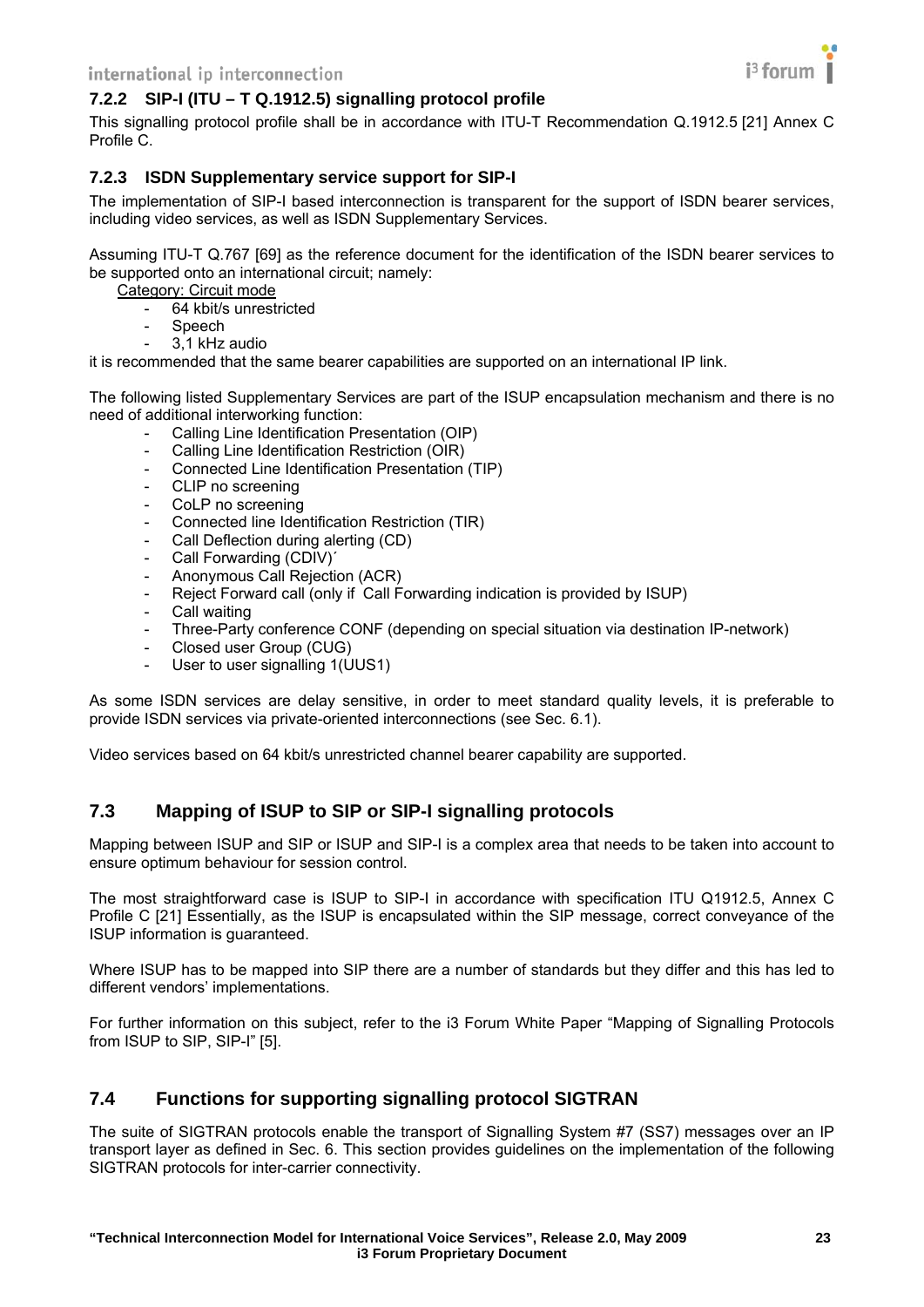#### <span id="page-23-1"></span><span id="page-23-0"></span>**7.4.1 Identification of SIGTRAN adaptation protocol stack**

Among the various SIGTRAN adaptation protocol stacks, for the interconnection between Signalling Gateways Functions (SGF), for the inter-carrier connectivity, the Message Transfer Part 2 Peer-to-Peer Adaptation Layer (M2PA) should be considered as the preferred solution since it is the only one with relaying capabilities (i.e. it is possible to continue SS#7 MTP traffic routing beyond the end-point of the M2PA connection).

The Message Transfer Part 3 User Adaptation Layer (M3UA) may be used in the case when no relaying capability is needed (i.e. a SCCP connection with the corresponding carrier).

In all cases, the Stream Control Transmission Protocol (SCTP) shall be used between the IP layer and the SIGTRAN adaptation layers.

# <span id="page-23-2"></span>**7.4.2 SCTP**

SCTP shall be supported as defined by IETF RFC 4960 [\[71\]](#page-9-6) and IETF RFC 4166 [\[72\]](#page-9-7)**.** 

# <span id="page-23-3"></span>**7.4.3 M2PA**

If the transport of SS7 MTP3 signalling messages is required in a peer to peer architecture, such as SGF to SGF, then M2PA shall be implemented as defined by IETF RFC 4165 [\[73\]](#page-9-8)**.**



**Figure 9 – M2PA Adaptation Layer**

#### <span id="page-23-4"></span>**7.4.4 M3UA**

If the transport of any SS7 MTP3-User signalling, (e.g. SCCP) is required, then M3UA shall be implemented as defined by also IETF RFC 3332 [\[74\]](#page-9-9) as short term implementation and IETF RFC 4666 [\[74\]](#page-9-9) as target implementation.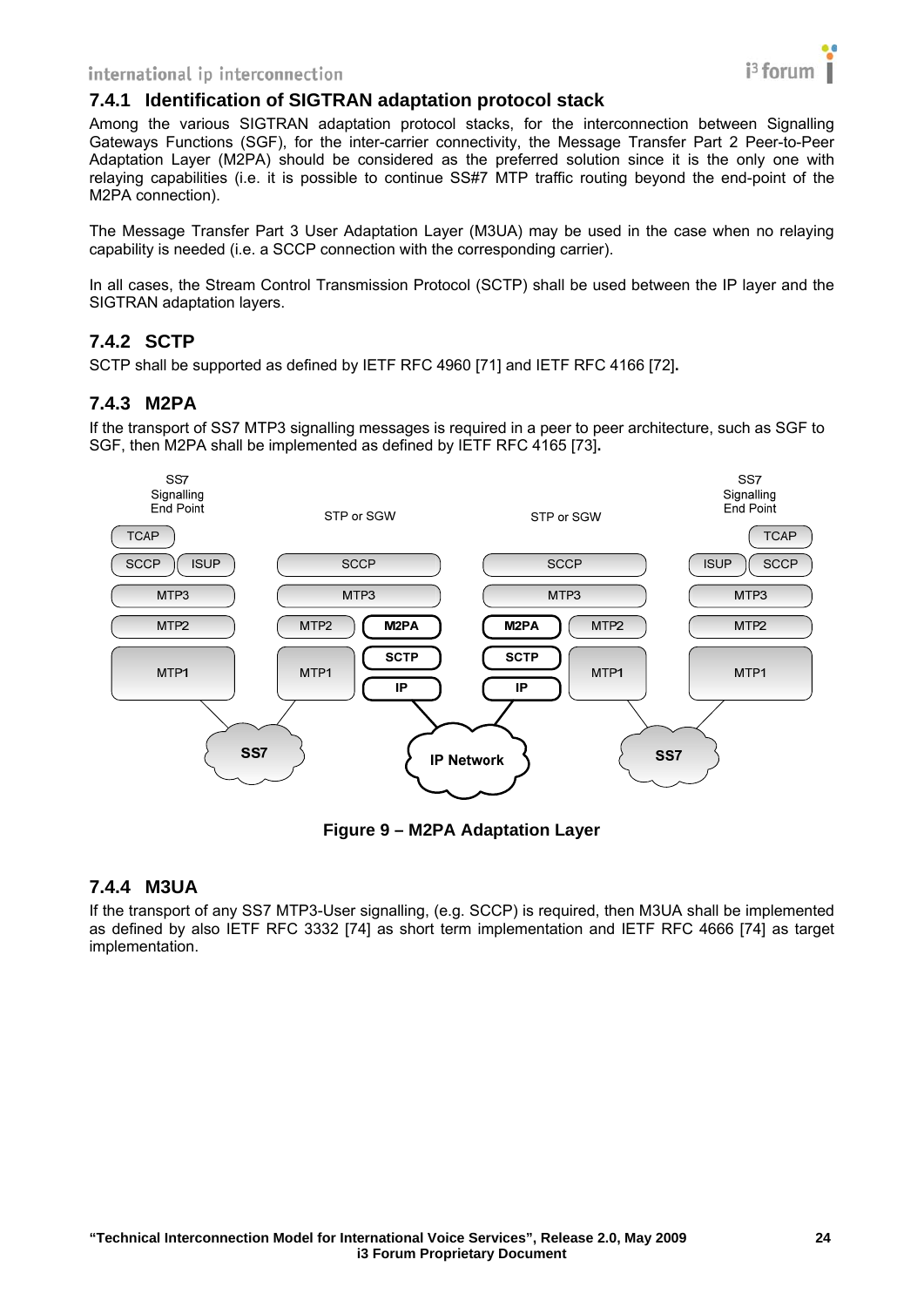<span id="page-24-0"></span>

**Figure 10 – M3UA Adaptation Layer** 

# <span id="page-24-1"></span>**7.4.5 Security**

For private interconnection configurations (Sec. 6.1), as these interconnections are by definition secure, no encryption is necessary.

For public interconnection configurations (Sec. 6.2), as per IETF RFC 3788 [\[75\],](#page-9-10) the support of IPsec is mandatory for all nodes running SIGTRAN protocols. TLS support is optional, see Sec. 11.2.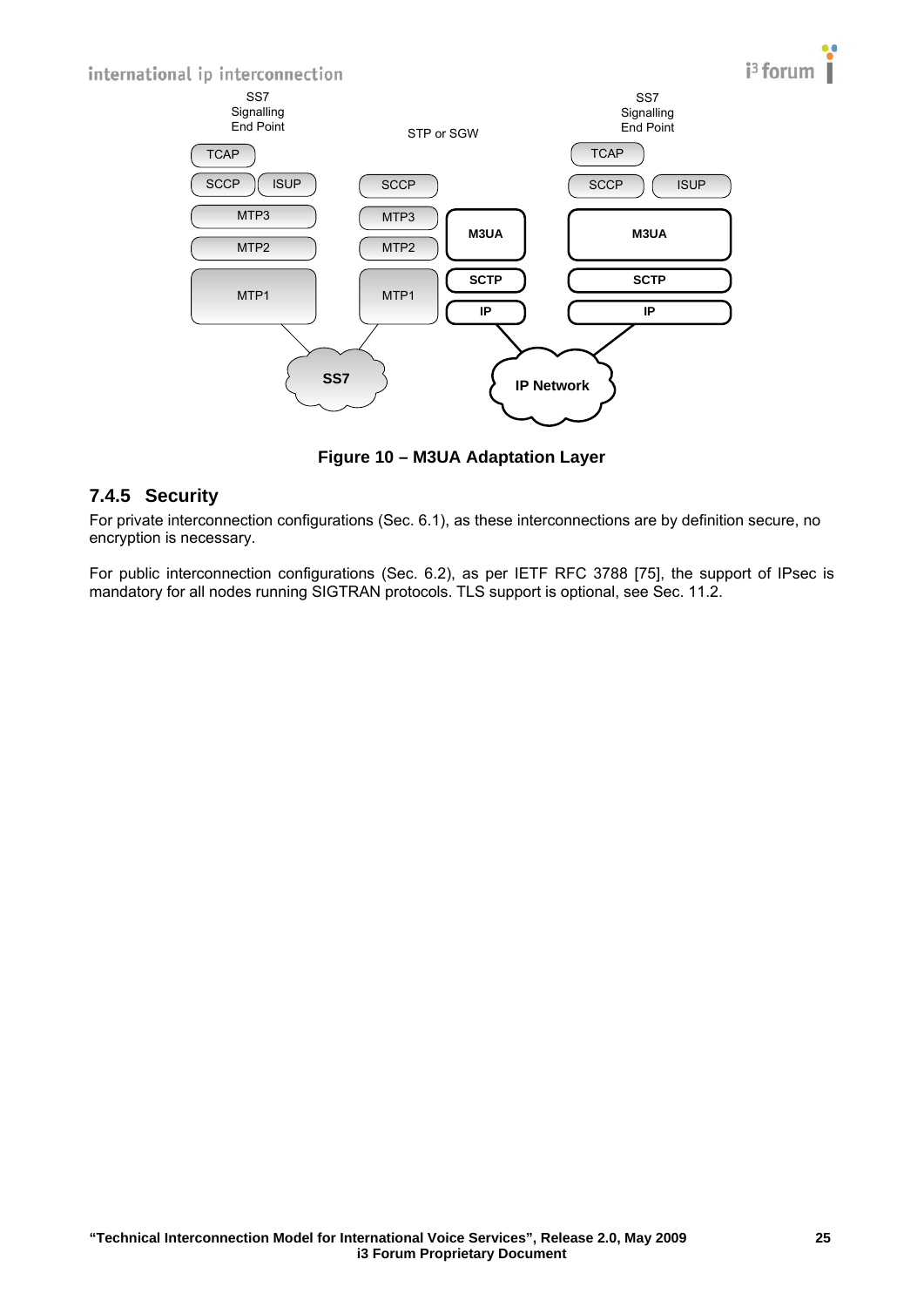

# <span id="page-25-1"></span><span id="page-25-0"></span>**8 Media Functions**

Media functions in International voice IP interconnections should ensure the following:

- Transport for all the services
- Transcoding.

An international IP voice interconnection shall support the following services:

- Voice phone calls using different codecs;
- DTMF support;
- Fax connections:
- Modem connections.

These above listed services shall be accessible for TDM and VoIP subscribers.

#### <span id="page-25-2"></span>**8.1 Voice calls**

For calls between two or more terminals the following protocol stack shall be used:

- − RTP protocol for real time media;
- − UDP protocol at the transport layer.

# <span id="page-25-3"></span>**8.1.1 RTP / RTCP Protocols**

The Real Time transport Protocol (RTP) and Real Time transport Control Protocol (RTCP) shall be used for international voice services as defined in RFC 3550 [\[23\]](#page-8-23). According to [\[23\]](#page-8-23) for particular applications the following items should be additionally defined:

- Profile definition
- Payload format specification.

In order to guarantee measurements of QoS parameters, RTP and RTCP flows have to be passed through end-to-end for the voice over IP connection except when transcoding occurs.

The profile that shall be used for international voice interconnection is defined in IETF RFC 3551 [\[24\].](#page-8-24)

The list of protocol parameters defined in this RFC that shall be used is given below.

#### **8.1.1.1 RTP data header**

RTP data header is defined in RFC 3551 [\[24\]](#page-8-24) Section 2. The content of this section is endorsed.

#### **8.1.1.2 RTP Payload types**

The following RTP payload types shall be supported:

- G.711 A-law, G.711 μ-law, G.722, G.723, G.729, G.729a,b,ab, G.722 as defined in RFC 3551 [\[24\]](#page-8-24) section 6. Table 4
- Detailed definition of above mentioned and other supported codecs payload types in section 8.1.2 below.
- Comfort Noise as defined in RFC 3389 [\[36\]](#page-8-25) section 4. (static PT 13 (8 kHz) or dynamic)
	- Telephone Events (DTMF tones) as defined in IETF RFC 2833 [\[26\]](#page-8-26) section 3.3 (dynamic) Note: RFC 2833 has been obsoleted by RFC 4733. As a consequence, the latter should be considered as the target reference specification
- Telephone tones as defined in IETF RFC 2833 [\[26\]](#page-8-26) section 4.4 (dynamic)
	- Note: RFC 2833 has been obsoleted by RFC 4733. As a consequence, the latter should be considered as the target reference specification

#### **8.1.1.3 RTP data header additions**

No RTP header additions will be used.

#### **8.1.1.4 RTP data header extensions**

Use of RTP data header extensions is not recommended.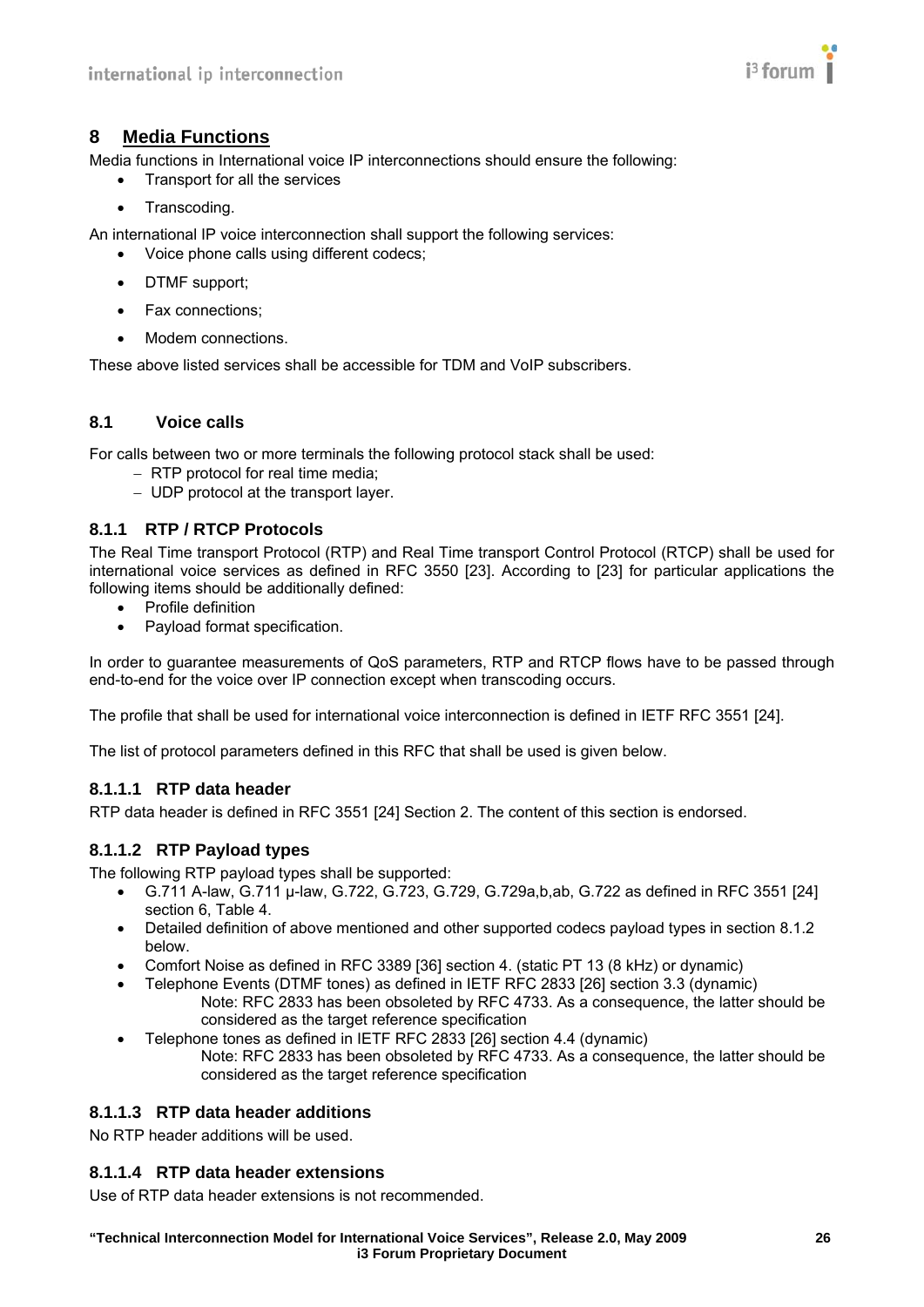

#### <span id="page-26-0"></span>**8.1.1.5 RTCP report interval**

Recommended bandwidth allocation to RTCP reports would be 1.25% of session bandwidth for senders and 3.75% for receivers. Other bandwidth allocations are possible as described in IETF RFC 3551 [\[24\]](#page-8-24) section 2.

#### **8.1.1.6 SR/RR extension**

No SR/RR extensions will be used.

#### **8.1.1.7 SDES use**

The SDES use is specified in IETF RFC 3551 section 2.

#### **8.1.1.8 Security - security services and algorithms**

According to RFC 3550 [\[23\]](#page-8-23) section 9.1 the default encryption algorithm is the Data Encryption Standard (DES) algorithm in Cipher Block Chaining (CBC) mode, as described in section 1.1 of RFC 1423 [\[58\],](#page-9-11) except that padding to a multiple of 8 octets is indicated as described for the P-bit.

In the scope of this document RTP encryption is not recommended.

#### **8.1.1.9 String-to-key mapping**

No string to key will be used.

#### **8.1.1.10 Congestion - the congestion control behaviour**

RTP and this profile may be used in different contexts: enhanced network services, or best effort services. Some congestion control guidelines to be introduced are in Section 2 of IETF RFC 3551 [\[24\].](#page-8-24) Under normal operational conditions congestion should be avoided by network engineering technique.

#### **8.1.1.11 Transport protocol**

The UDP as well as TCP protocols are defined in RFC 3551 [\[24\]](#page-8-24) section 2 as transport layer. In the scope of this document only UDP protocol shall be used as RTP transport layer for voice services.

#### **8.1.1.12 Transport mapping**

The standard mapping of RTP and RTCP addresses and ports at transport layer is used as in RFC 3551 [\[24\]](#page-8-24) section 2 with the following recommendations:

- $\triangleright$  RTP should use an even destination port number and the corresponding RTCP stream should use the next higher (odd) destination port number as described in RFC 3550 [\[23\]](#page-8-23) section 11;
- $\triangleright$  symmetrical UDP protocol should be used (the same port numbers).

#### **8.1.1.13 Encapsulation of RTP packets, multiple RTP data packets**

**Encapsulation of RTP packets in UDP protocol shall be used as defined in [\[23\].](#page-8-23)** 

#### <span id="page-26-1"></span>**8.1.2 Codecs supported in international voice interconnection**

Many different coding schemes have been defined, implemented and used for international voice service. In the scope of this document these codecs are divided into 2 categories:

Mandatory codecs: the carrier shall be able to carry all flows encoded as per any of the mandatory codecs and shall allow the negotiation of these codecs between both sides. Provided at least one of the mandatory codecs is present in session description protocol (SDP) offer, and provided at least one of the mandatory codecs is supported by the end side, then codec negotiation is guaranteed to be successful. Optional codecs: other codecs which are considered with market relevance.

| Group 1. Mandatory                        | Group 2. Optional                                                       |
|-------------------------------------------|-------------------------------------------------------------------------|
| G.711 A-law, µ-law 64 kbit/s              | G.723.1 (quality impairments have to be<br>considered using this codec) |
| G.729, G.729a, G.729b, G.729ab<br>8kbit/s | G.726                                                                   |
|                                           | AMR                                                                     |
|                                           | G.722                                                                   |
|                                           | WB-AMR                                                                  |

# **Table 8.1 Mandatory and optional codecs**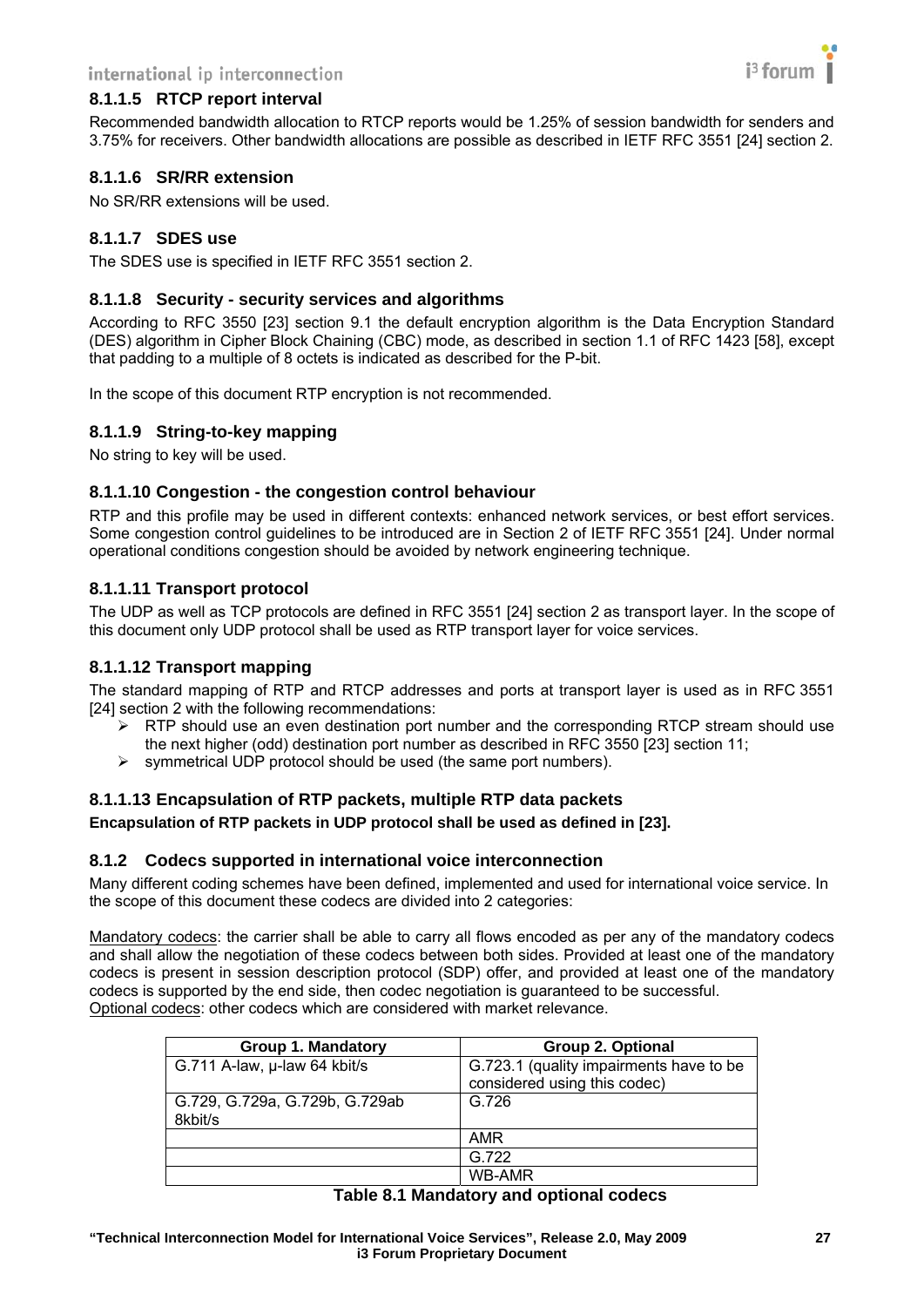<span id="page-27-0"></span>Note: The codecs presented in this table have been selected following the results of a survey carried out in late 2008 / early 2009 among all participating i3 Forum carriers at that time.

There is a general trend towards the increased use of wideband codecs (e.g. G.722, WB-AMR). Whether these codecs will be considered as mandatory codecs needs further analysis.

#### **Packetisation period for mandatory codecs:**

- for G.711 A-law and μ-law, packetisation period shall be 20 ms
- for G.729, G.729 a, G.729b, G.729 ab, packetisation period shall be 20 ms or 40 ms

# **Payload type definition for mandatory codecs:**

- $G.711 A$ -law  $PT= 8$  Static<br> $G.711 \text{ u-law} \qquad PT= 0$  Static
- **G.711 μ-law**
- G.729, G.729a PT= 18 Static
- G.729b,ab PT= 18 Static. Optional parameter "annexb" may be used according to RFC 3555 [\[25\]](#page-8-27): MIME Type Registration of RTP Payload Formats" (section. 4.1.9).

#### **Payload type definition for other codecs:**

- G.723.1 PT=4 Static Optional parameters "annexa" and "bitrate" may be used according to RFC3555.
- G.726 PT=Dynamic as defined in RFC 3555
- G.722 PT=9 Static
- AMR Dynamic as defined in RFC 4867 [\[38\]](#page-8-28)
- WB-AMR Dynamic as defined in RFC 4867 [\[38\]](#page-8-28)

In next releases of this document, other codecs can be added to the list of mandatory and optional codecs.

#### <span id="page-27-1"></span>**8.2 Fax connections**

To enable sending and receiving fax messages from TDM to VoIP or TDM – TDM via VoIP the two following modes shall be implemented:

- Mode 1: Voice Band Data (VBD = "pass through") as defined in ITU-T V.152 [64] section 6.
- Mode 2: T.38 Fax relay

In mode 1 the following stack shall be used:

- − G.711 codec as described in 8.1.2, with the addition that it is also possible to use dynamic payload instead of static in SDP negotiation
- − RTP as described in sec. 8.1.1.
- − UDP in transport layer as described in sec. 8.1.1.11

In mode 2, one of the three following stacks shall be used:

Stack 1

- − IFT protocol for T.30 media
- − UDPTL (Facsimile UDP Transport Layer)
- − UDP protocol in transport layer

#### Stack<sub>2</sub>

- − IFT for T.30 media
- − RTP
- − UDP in transport layer

#### Stack 3

- − IFT protocol for T.30 media
- − TPKT (Transport Protocol Data Unit Packet)
- − TCP protocols in transport layer.

T.38 fax coding should be supported (Version 0 mandatory, newer versions optional). All gateway transitions between VBD and T.38 fax relay mode should be performed as described in ITU-T V.152 [ ]section 10.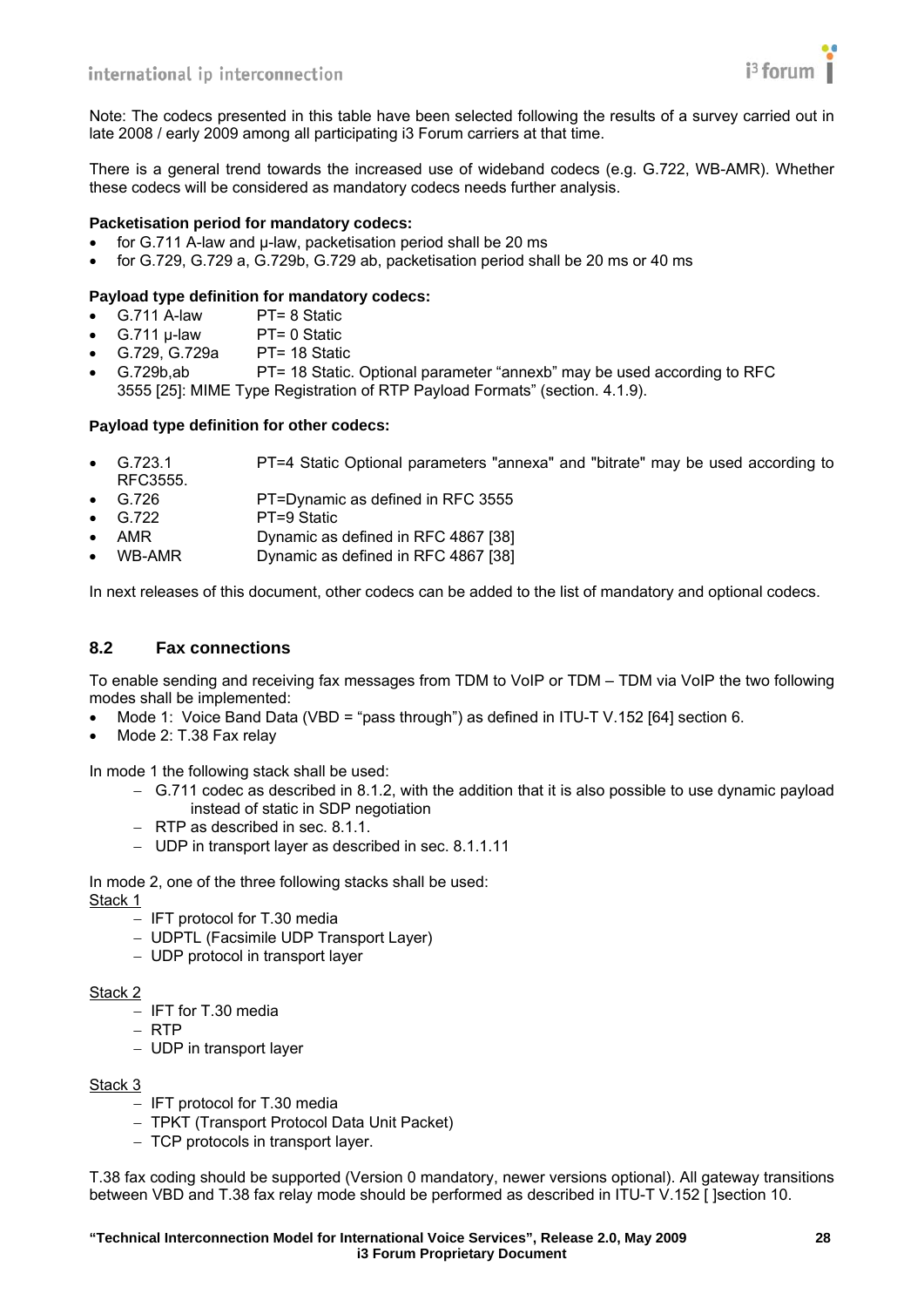

<span id="page-28-0"></span>If a gateway has both T.38 and V.150.1 capabilities the transitions from MoIP to FoIP mode shall be possible as described in T.38 Annex F. Fig F1.

Both V.34 Group and Standard G3 Group facsimile shall be supported. Mode Override from V.34 Group 3 facsimile to standard Group 3 facsimile shall be supported as described in T.38 Annex F.

#### <span id="page-28-1"></span>**8.3 Modem connections**

To enable point to point modem connections TDM – IP - TDM the following stack according to ITU-T V.150.1 [\[43\]](#page-8-29) sections 8 shall be supported:

Voice Band Data (VBD) mode, as defined in ITU-T V.152 [64] section 6. with

- G.711 A-law or μ-law codec as described in 8.1.2, with the addition that it is also possible to use dynamic payload instead of static in SDP negotiation
- RTP as media protocol;
- UDP as transport protocol.

Additionally modem relay stack may be supported:

Modem relay mode with

- Simple Packet Relay Transport (SPRT) as specified in ITU-T V150.1 [\[43\]](#page-8-29) Annex B;
- UDP as transport protocol.

Call discrimination procedure in case of modem TDM- IP –TDM connection should be performed according to V.150.1 [\[43\]](#page-8-29) Section 20. Interworking procedure between T.38 and V.150.1 should be as in T.38 Annex F [\[42\]](#page-8-30).

#### <span id="page-28-2"></span>**8.4 Support of 64k clear channel (ISDN)**

64 kbit/s clear channel shall be supported. Payload type is dynamic as defined in IETF RFC 4040 [\[27\].](#page-8-31)

#### <span id="page-28-3"></span>**8.5 Codec/Packetisation period use and transcoding guidelines**

Codec and packetisation period selection, and particularly transcoding, have a great impact on end-to-end voice quality in VoIP networks.

#### <span id="page-28-4"></span>**8.5.1 Voice quality estimation**

It is necessary to ensure that voice transmission quality is acceptable for all IP interconnection configurations and designs. In case of poor estimate, the network configuration and/or codec/packetisation period choice should be redesigned.

The detailed rules as well as the method of end to end voice quality estimation for this purpose are given in the i3 Forum white paper "Optimal codec selection in international IP-based voice networks" [\[3\]](#page-8-4)**.**

Generally the design should take into consideration:

- 1. the Codec/packetisation period parameters of all involved interconnected networks (e.g. originating domestic network – international carriers' networks – terminating domestic network)
- 2. the Packetisation period latencies taken in conjunction with both originating and terminating domestic and local access networks latencies
- 3. the international physical distance latency
- 4. the expected packet loss and codec packet loss robustness
- 5. the transmission bandwidth (cost)
- 6. the voice quality (product) required.

#### <span id="page-28-5"></span>**8.5.2 General guidelines**

The following general guidelines aim to provide default rules for codec choice and transcoding responsibility: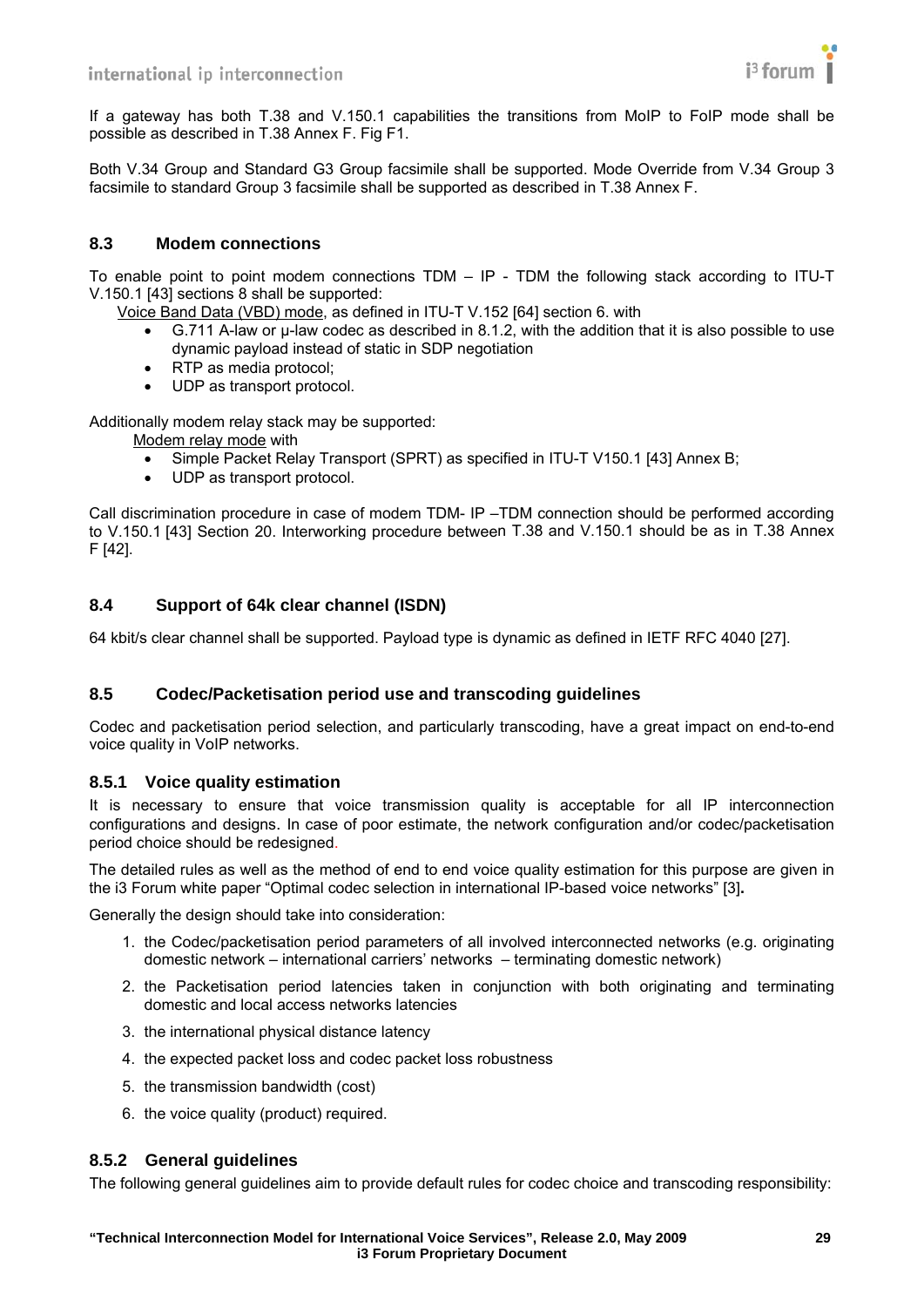- 1. transcoding should be avoided whenever possible, due to the impact on speech quality and delay;
- 2. the order of codec/packetisation period preference is determined by the originating terminal and should be honoured wherever possible;
- 3. if a call is to be routed to a TDM network and G.711 A-law/μ-law conversion is necessary then the μlaw interfacing international carrier shall perform the companding conversion;
- 4. if the call is to be routed to a TDM network, only one transcoding is recommended. It should be performed during the voice over IP/TDM conversion;
- 5. in case no common codec can be used between both end providers, in the first instance it is the responsibility of Service Providers to support transcoding in order to ensure successful voice interoperability for their services;
- 6. in the case of fixed-mobile interconnection, transcoding, if necessary, should always be performed by mobile service providers.

An extensive treatment of voice quality impairments generated by codec and/ or transcoding function is given in [\[3\].](#page-8-4)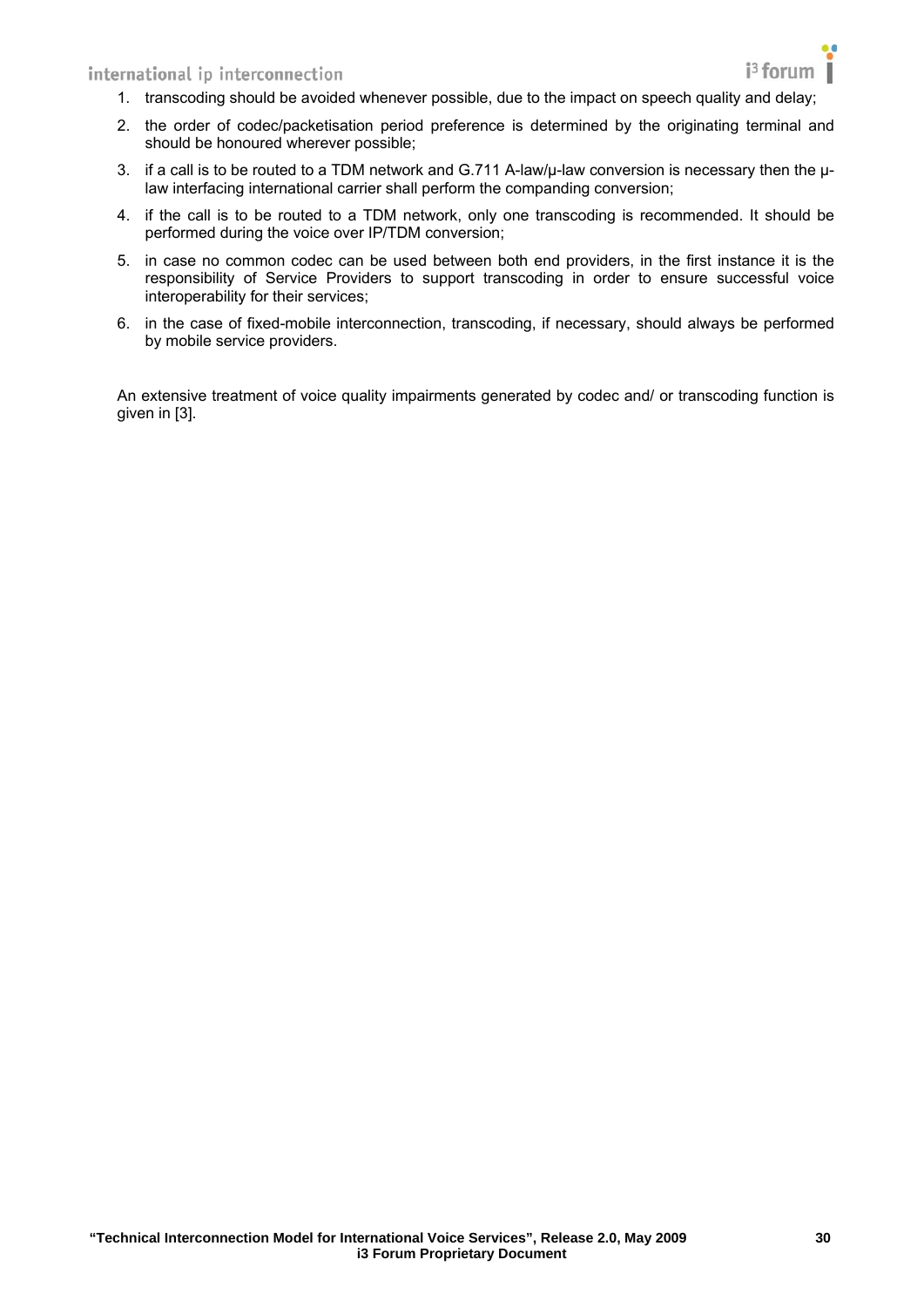

# <span id="page-30-1"></span><span id="page-30-0"></span>**9 Handling of early media**

In this document the term "*early media*" encompasses ringback tones, announcements, and in general, any type of media different than user-to user communication (i.e. any media before the sending/receiving of the 200 OK message).

In TDM networks ringback tone is rendered by the called side whereas, in IP network it is usually rendered by the calling side for SIP-based signalling. These two specifications, however, do not cover every scenario which can be encountered by a carrier interconnecting, upstream and downstream, with ISUP, SIP and SIP-I –based networks.

This section assumes a node perspective and hence focuses on the action to be performed in the Call Handling Function. It provides operational guidelines in order to ensure that a caller always hears a ringback tone or any other announcement.

If in some interworking configurations detailed below, the carrier has to generate a ringback tone, it is the carrier's decision to select this tone.

#### <span id="page-30-2"></span>**9.1 Support of P-early media header**

The support and handling of P-early media header is documented in IETF RFC 3960 [\[76\]](#page-9-12). However, this RFC does not address interworking between different types of networks.

Details of the interworking between different types of networks are specified in 3GPP TS 29.163 & TS 29.527 [\[77\]](#page-9-13) and TS 29.164 [\[78\]](#page-9-14). The following describes the actions to be performed by the carrier's Call Handling Functions for all possible interworking configurations.

*TDM (ISUP) -> SIP, SIP-I*: the carrier shall generate the ringback tone at reception of a 180 RINGING message, except when the value of the P-early media header indicates the presence of early media.

*SIP, SIP-I -> TDM (ISUP):* the carrier receives the ringback tone generated downstream and transmits it upstream with a 18x message with the P-early media header according to 3GPP TS 29.163 [\[77\]](#page-9-13) for SIP and 3GPP TS 29.164 [\[78\].](#page-9-14)for SIP-I.

*SIP, SIP-I - > SIP-I*: if the carrier receives early media it transmits it upstream (together with the relevant received signalling messages e.g. 18x type); if the carrier does not receive any early media then it passes back the message received and it does not generate any ringback tone.

*SIP, SIP-I -> SIP*: if the carrier receives early media it transmits it upstream (together with the relevant received signalling messages e.g. 18x type); if the carrier does not receive any early media then it passes back the message received and it does not generate any ringback tone.

#### <span id="page-30-3"></span>**9.2 No support of P-early media header**

*TDM (ISUP) -> SIP, SIP-I*: the carrier generates a ringback tone at reception of a 180 RINGING message. In case early media is received (e.g. for coloured ringback tone) then it transmits it upstream. Early media may be indicated by the existence of an SDP in the 180 RINGING or 18x message.

*SIP, SIP-I -> TDM (ISUP):* the carrier receives the ringback tone generated downstream and transmits it upstream with 18x message.

*SIP, SIP-I - > SIP-I*: if the carrier receives early media it transmits it upstream (together with the relevant received signalling messages e.g. 18x type); if the carrier does not receive any early media then it passes back the message received and it does not generate any ringback tone.

*SIP, SIP-I -> SIP*: if the carrier receives early media it transmits it upstream (together with the relevant received signalling messages e.g. 18x type); if the carrier does not receive any early media then it passes back the message received and it does not generate any ringback tone.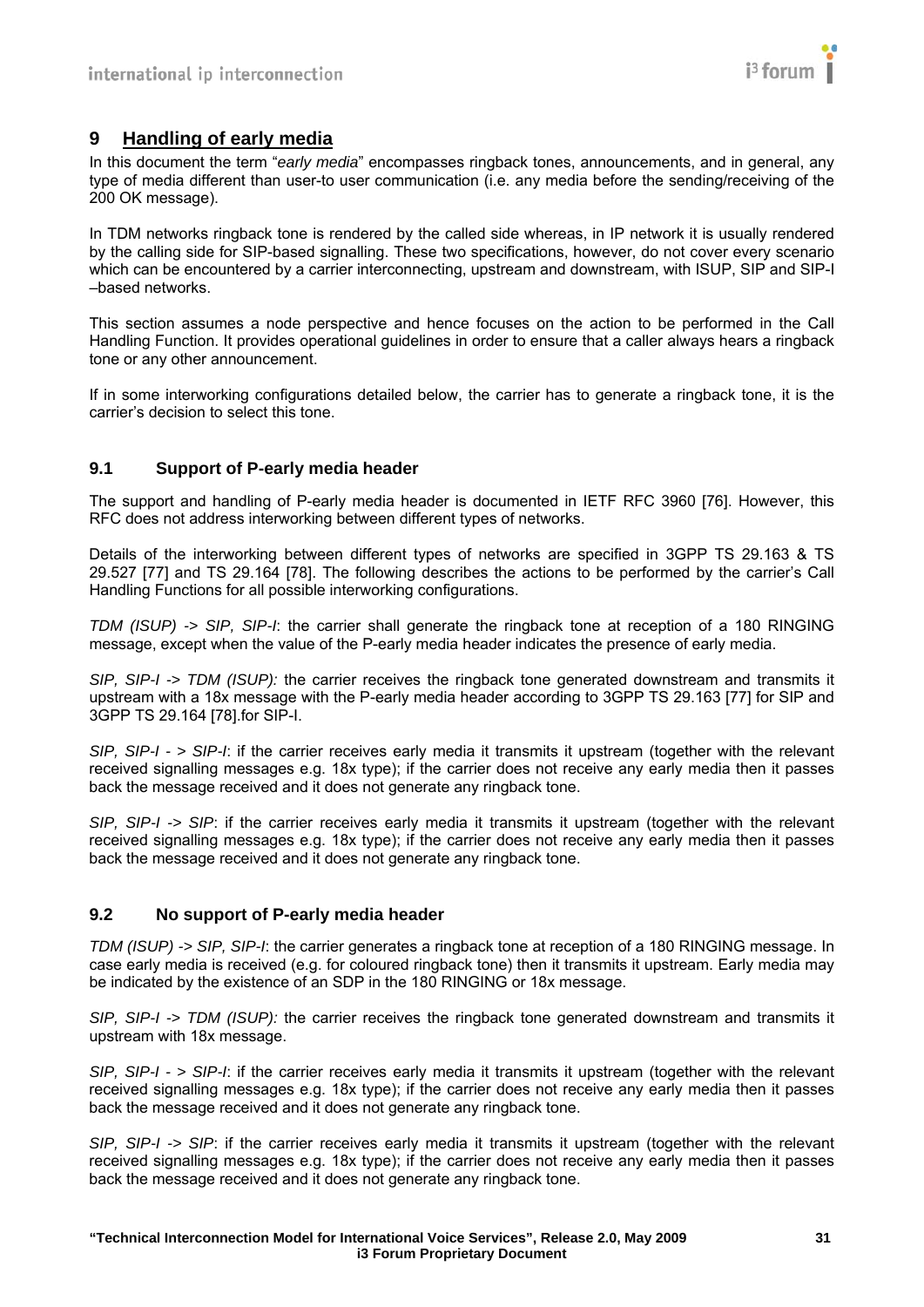

# <span id="page-31-1"></span><span id="page-31-0"></span>**10 Security Issues**

It is strongly recommended that all voice traffic coming into / leaving the carrier's network passes through Border Functions.

As a result, all IP packets (for signalling and media), crossing this bilateral voice interconnection, are originated and received by such Border Functions.

In section 5 the definitions of Border Functions as well as the mapping with the corresponding functions for the control and user plane are given.

Border Functions have to perform the following functions under the specified conditions.

#### <span id="page-31-2"></span>**10.1 Topology Hiding and NAT/NAPT Translation**

Topology hiding is the function which allows hiding Network Element addresses/names from third parties. Hiding IP addresses can be implemented by the NAT/NAPT mechanism which is applied at the IP level and is defined in [\[49\]](#page-9-15).

This IP topology hiding function is carried out for signalling traffic in the IBCF part, and for media traffic in the I-BGF part of Border Functions.

Since voice traffic will be exchanged between Border Functions, the addresses of the Border Functions will be the only visible IP endpoints.

The application of NAT/NAPT shall have no impact on the interconnection functionality and shall be transparent to the interconnecting carriers.



#### **Figure 11 – NAT/NAPT Application**

When NAT/NAPT is applied, IP addresses of IP packets are changed at IP level and ALG (Application Level Gateway) is the operation that changes IP addresses carried in SIP signalling accordingly.

#### <span id="page-31-3"></span>**10.2 Encryption**

Two methods are used for encrypting information: IPSec as specified in [\[50\]](#page-9-16) and TLS (Transport Layer Security) as specified in [51].

It is recommended to use the IPSec protocol when the encryption is needed, since it is independent from the protocols used at the upper layer and it is more widely used. Whether the TLS scheme could be used in next versions of this document, is for further study.

#### <span id="page-31-4"></span>**10.2.1 Encryption for private interconnections**

In case of interconnection configurations described in section 6.1, the use of encryption is not recommended for either the signalling or the media flows.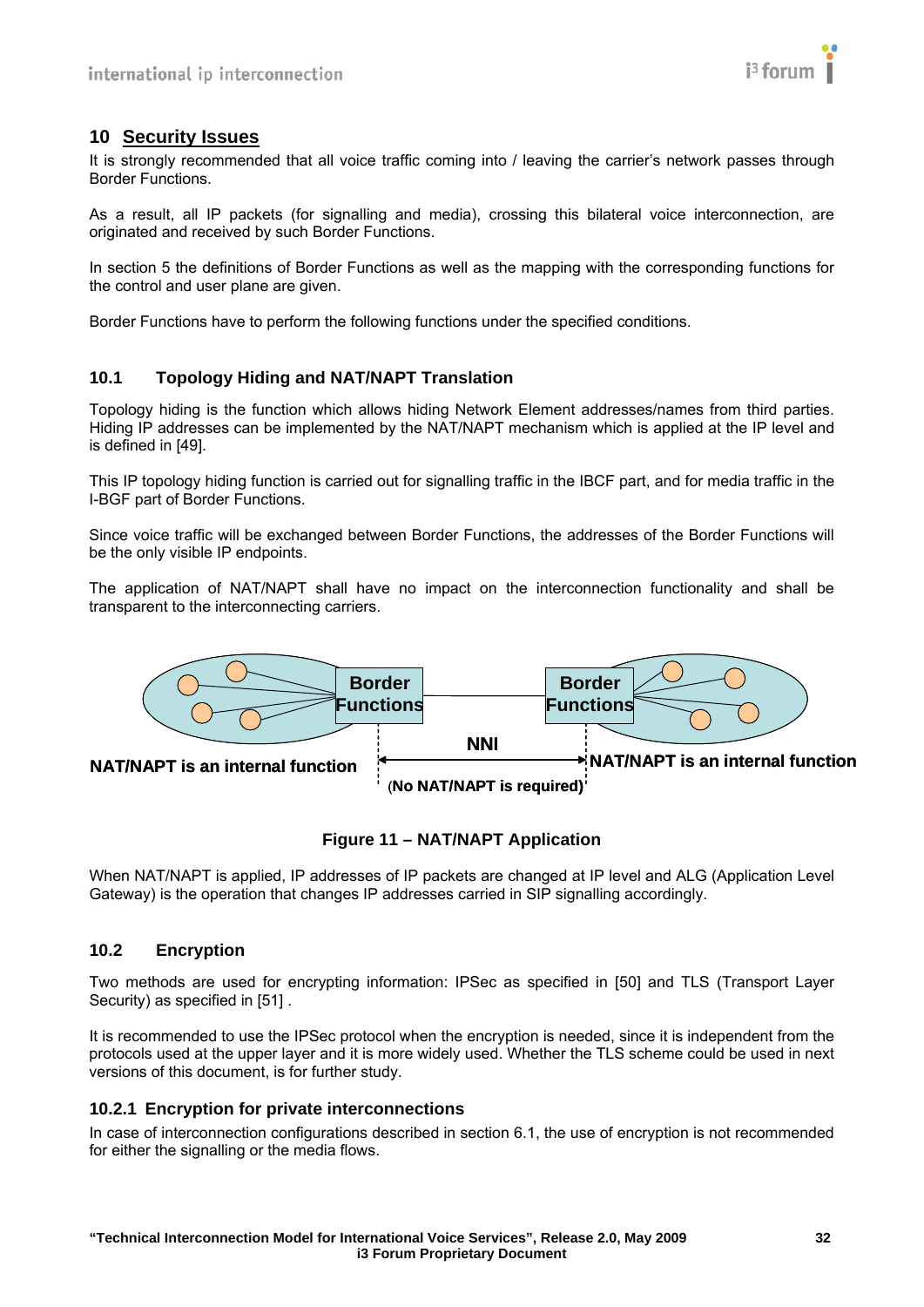

#### <span id="page-32-1"></span><span id="page-32-0"></span>**10.2.2 Encryption for public interconnections**

In case of interconnection configurations described in section 6.2, the use of encryption is recommended for signalling flows. Encrypting the media flow is not required.

#### <span id="page-32-2"></span>**10.3 Source Authentication**

When IPSec is used (see section 10.2), it shall be used also for source authentication. Exchange of keys should be based on IKEv2 [\[52\].](#page-9-18)

#### <span id="page-32-3"></span>**10.4 Access Control**

For carriers to protect their networks from threats such as:

- Distributed Denial of Service (DDoS) attack
- **Theft of Service**
- Protocol Fuzzing

it is recommended to implement IP packet access control based on the following mechanisms:

- packet screening based on Access Control Lists (ACL);
- rate limiting.

Access Control Lists are used to filter incoming packets in order to allow in only valid packets. ACL should apply as follows:

- control on source IP address: only packets originating from the partner operator are allowed in;
- control on destination IP address: optionally, only packets directed to Border Functions are allowed in.

Other techniques, such as Dynamic Port Opening (DPO), may be applied depending on specific carrier implementation.

Rate limiting implies that the overall bandwidth allocated to service requests coming from a specific source is limited, so that source can not flood the voice platform with call setups.

#### <span id="page-32-4"></span>**10.5 Functionalities for compliance with international legal framework**

No specific regulatory obligation related to security in international IP interconnection exists so far.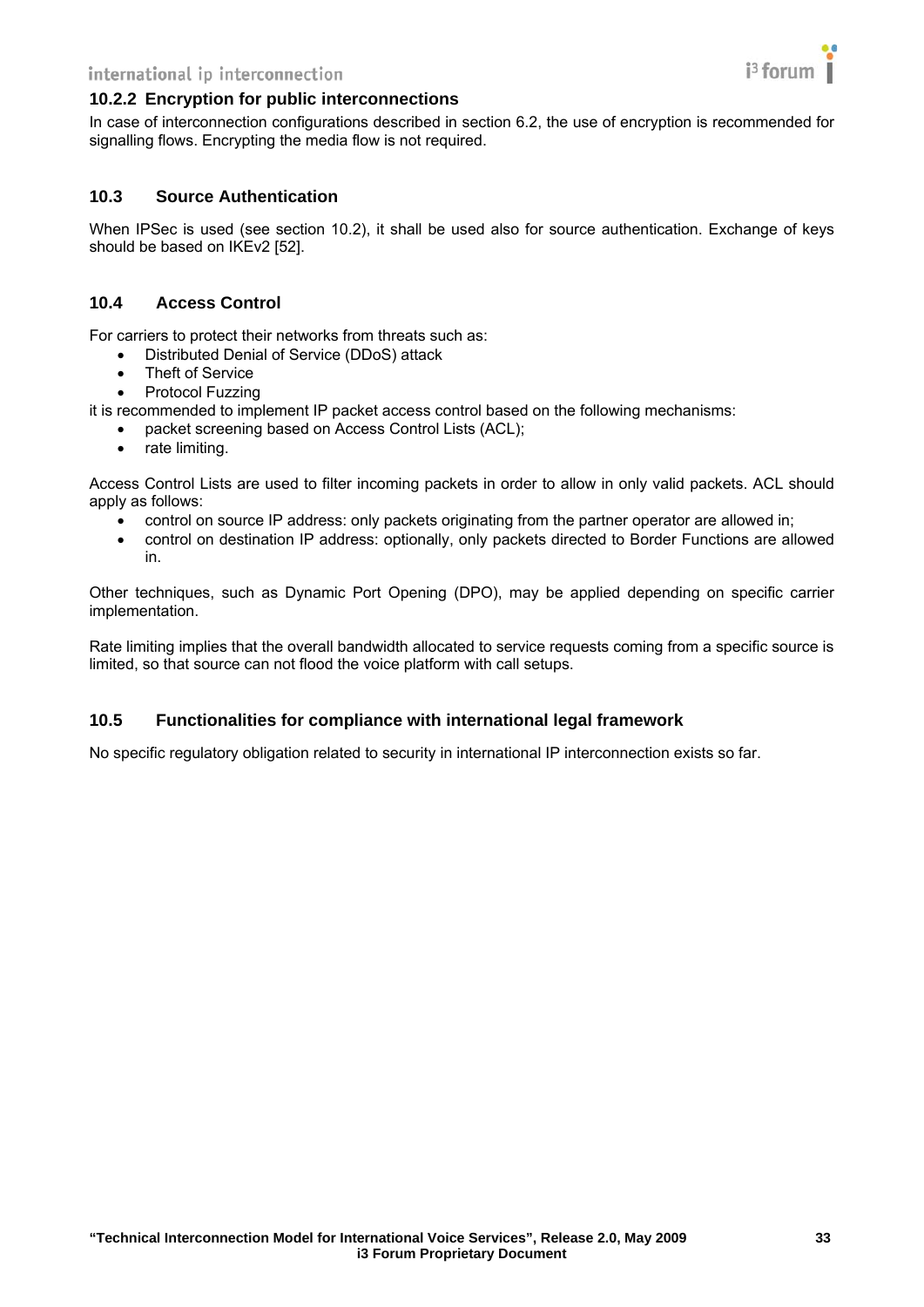

#### <span id="page-33-1"></span><span id="page-33-0"></span>**11 Quality of Service parameters**

This section describes the QoS parameters pertaining to the international interconnection between carriers and between carriers and their customers (Service Providers). A subset of the available QoS parameters instances are used as the basis for Key Performance Indicators (KPIs) in this document.

#### <span id="page-33-2"></span>**11.1 QoS parameter definitions**

The following QoS parameters are considered the most relevant and they are divided in three sets pertinent to the transport layer, the service layer and call attributes.

- *Transport parameters*
	- o round-trip delay
	- o jitter
	- o packet loss
- *Service parameters*
	- o MOSCQE / R-factor
	- o ALOC
	- o ASR
	- o NER
	- o PGRD
- *Call attributes*
	- o CLI Transparency
	- o One Way Speech

Other parameters can be measured by carriers.

No KPI specific to fax quality is defined in the scope of this document since fax quality is measured end-toend in compliance with ETSI EG 202 057-2 [\[67\]](#page-9-19).

With regard to CLI transparency, it is expected that international carriers pass on CLI unaltered. Carriers, under normal operational conditions, are not required to check CLI validity.

The KPIs are averaged values over a time period the length of which is outside the scope of this document.

In the following sections it is specified how each parameter is defined.

#### <span id="page-33-3"></span>**11.1.1 Parameters relevant to the transport layer**

#### **Round Trip Delay**

Round Trip Delay is defined as the time it takes for a packet to go from one point to another and return [\[61\]](#page-9-20).

**Jitter**

Jitter is the absolute value of differences between the delay of consecutive packets [\[61\]](#page-9-20), [\[70\]](#page-9-21)**.**

#### **Packet loss**

Packet loss is the ratio between the total lost packets and the total sent packets over a given time period [\[61\]](#page-9-20).

#### <span id="page-33-4"></span>**11.1.2 Parameters relevant to the service layer**

For the following parameters en-bloc signalling is assumed. The case of overlap signalling is out-of-scope.

#### **MOS**<sub>COE</sub> / R-factor for voice calls

MOS (Mean Opinion Score) is a subjective parameter defined in ITU-T Rec. P.10 [\[65\]](#page-9-22) as follows: "*The mean of opinion scores, i.e. of the values on a predefined scale that subjects assign to their opinion of the performance of the telephone transmission system used either for conversation or for listening to spoken material*."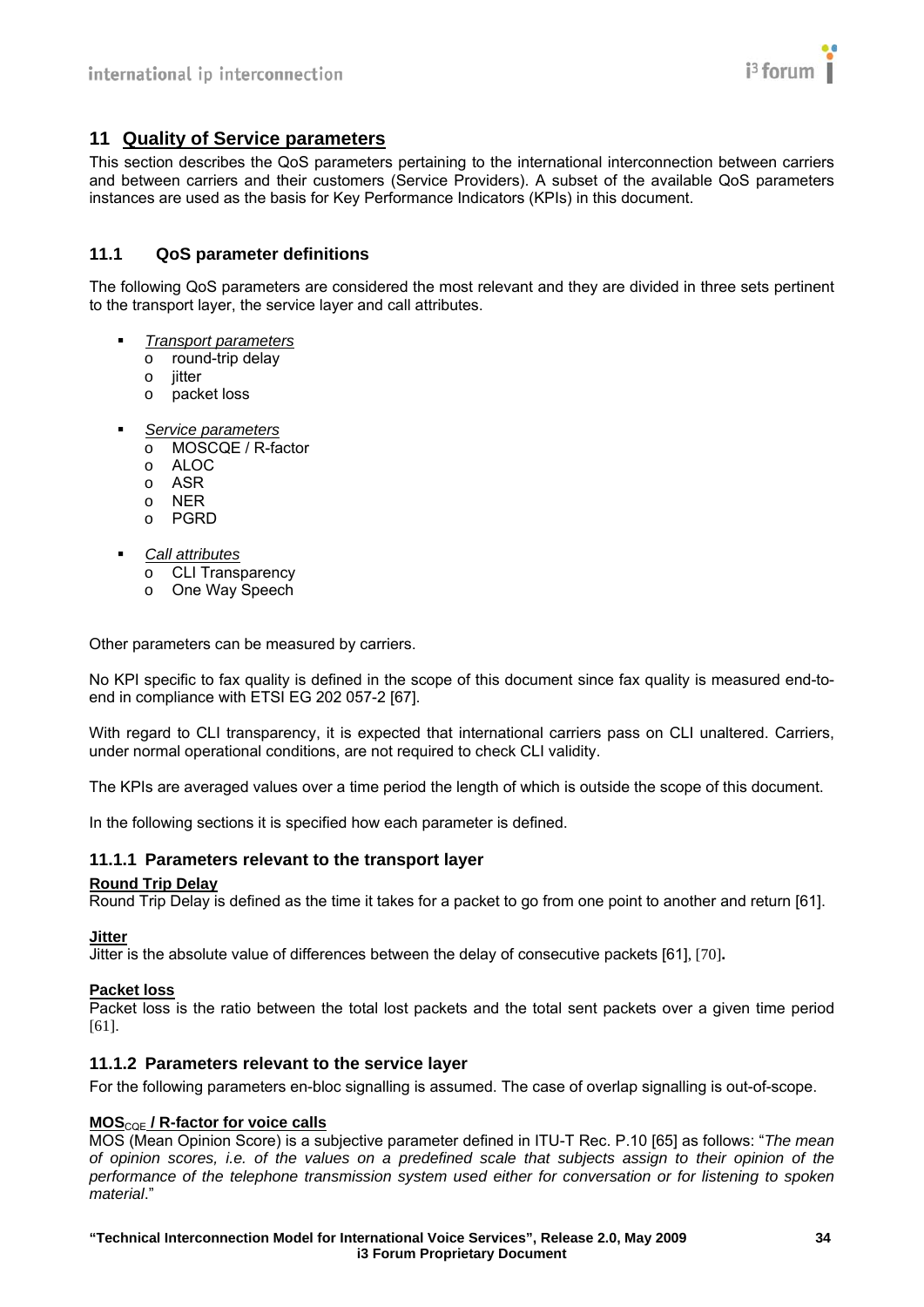

ITU-T Rec. G.107 [\[66\]](#page-9-23) defines an objective transmission rating model (the E-model) for representing voice quality as an R-Factor, accounting for transmission impairments including lost packets, delay impairments and codecs. The impairment factors of the E-model are additive, thus impairments from different network segments may be added to obtain an end-to-end value.

The R-Factor may be converted into an estimated MOS which is called MOS Communication Quality Estimated or MOSCQE (as defined in ITU-T Rec. P.10 [\[65\]](#page-9-22) ) using formula in ITU-T Rec G 107 Annex B [61]. As a result, MOS is thus an actual customer opinion score, and all measurements done by equipment (including R-Factor and MOSCQE) are estimates, and may differ from what actual customers would perceive.

 $MOS<sub>COE</sub>$  can be evaluated by Border Functions and/or Call Handling Functions. Separate measurement equipment may also be used to collect R-factor. It should be measured from the measuring equipment to the terminating RTP/RTCP end-point in both directions.

#### **ALOC**

Average Length of Call (ALOC) expresses the average time in seconds of conversations for all the calls successfully setup in a given period of time. In a TDM environment ALOC has been defined in ITU-T Recc.E.437 [\[64\]:](#page-9-24)

#### Σ **time periods between sending answer and release messages**

#### **ALOC = -----Total number of answers**

In a Voice over IP environment, and for the purpose of this document, ALOC is defined as follows:

- SIP protocol: ALOC is measured from the time of SIP 200 OK (in response to an INVITE initiating a dialog or a new transaction) to the time of call release (SIP BYE).
- SIP-I protocol: ALOC is measured from the time of a SIP 200 OK with an encapsulated ANM to the time of receiving a BYE message with encapsulated REL.

ALOC depends on the user behaviour.

ALOC can be evaluated by Border Functions and/or Call Handling Functions.

#### **ASR**

Answer Seizures Ratio (ASR) expresses the ratio of the number of calls effectively answered in a given period of time against the number of call session requests in that time. In a TDM environment, ASR has been defined in ITU-T Rec. E.411 [\[62\]](#page-9-25) with the following formula:

#### **Seizures resulting in answer signal ASR = ---------------------------------------------------------- Total Seizures**

In a Voice over IP environment, and for the purpose of this document, ASR is defined as follows:

- SIP protocol: ASR is the ratio between the number of received 200 OK (in response to an INVITE initiating a dialog or a new transaction) and the number of sent INVITE initiating a dialog or a new transaction.
- SIP-I protocol: ASR is the ratio of the number of received 200 OK INVITE with an encapsulated ANM to the number of sent INVITE with an encapsulated IAM.

ASR depends on the user behaviour.

ASR can be evaluated by Border Functions and/or Call Handling Functions.

#### **NER**

Network Efficiency Ratio (NER) expresses the ability of a network to deliver a call without taking into account user interferences (measure of network performance) in a given period of time. In a TDM environment, NER has been defined in ITU-T E.411 [\[62\]](#page-9-25) and E.425 [\[63\]](#page-9-26) released in 2002 with the following formula: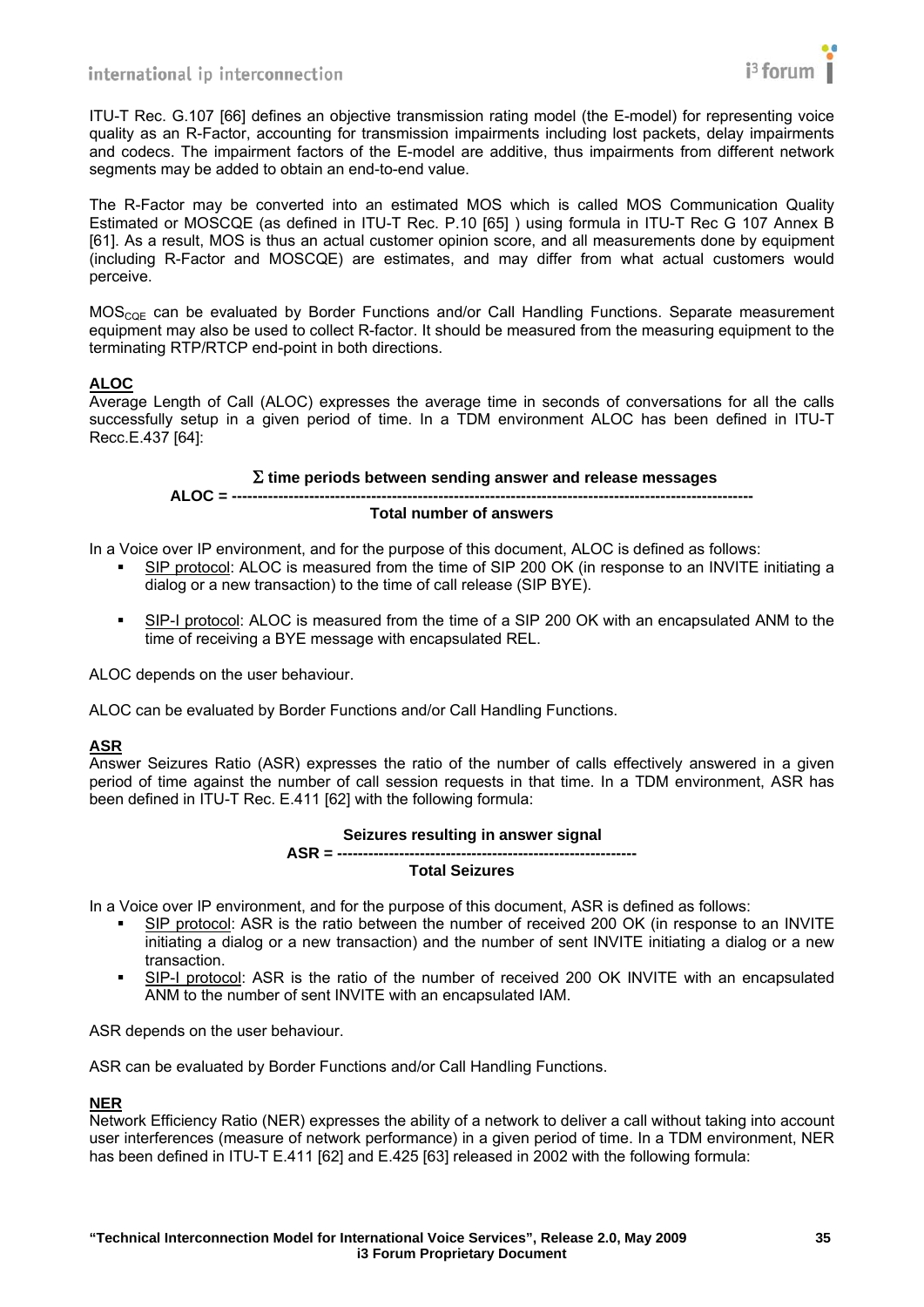

#### **Seizures (1) delivered to the far end terminal**

#### **NER= -----------------------------------------------------------------------**

#### **Total Seizures**

<span id="page-35-0"></span> (1) Seizures delivered to the far end terminal include Answers + User Busy + Ring No Answer + Terminal Rejects/Unavailability.

In a VoIP environment, and for the purpose of this document, NER is defined as follows:

- SIP protocol: NER is the ratio of the number of received responses amongst the following responses, with the number of sent INVITE initiating a dialog or a new transaction:
	- o a response 200 OK INVITE or
	- o a BYE response or
	- o a 3xx response or
	- o a 404 406 410 480 484 486 488 response or
	- o a 6xx response
	- o a CANCEL message
- SIP-I protocol: NER is the ratio of the number of received responses amongst the following responses, to the number of sent INVITE with an encapsulated IAM:
	- o a response 200 OK INVITE with an ANM encapsulated or
	- o a BYE response or message type '486 Busy Here' or message type '600 Busy everywhere' with REL encapsulated and cause release 17 or
	- o a BYE response or message type '480 Temporarily unavailable' with REL encapsulated with cause value 18 or 19 or 20 or 21 or 31, or
	- o a BYE response or message type '484 Address Incomplete' with REL encapsulated with cause value 28 or
	- o a BYE response or message type '404 Not Found' or message type '604 Does not exist anywhere' with REL encapsulated with cause value 1 or
	- o a BYE response or message type 500 'Server Internal Error' with REL encapsulated with cause value 50 or 55 or 57 or 87 or 88 or 90.
	- o a CANCEL message with REL encapsulated with cause value 16 in the forward direction

#### **PGRD**

Post Gateway Ringing Delay (PGRD) expresses the time elapsed between a request for a call setup and the alerting signal for that call. In a VoIP environment, and for the purpose of this document, PGRD is defined as follows:

- SIP protocol: PGRD is the average time between sending an INVITE initiating a dialog or a new transaction and receiving an alerting signal;
- SIP-I protocol: PGRD is the average time between sending an INVITE with an encapsulated IAM and receiving an alerting signal.

PGRD can be evaluated by Border Functions and/or Call Handling Function.

#### <span id="page-35-1"></span>**11.1.3 Attributes relevant to the call**

#### CLI Transparency

Calling Line Identification (CLI) transparency is defined as the ability to deliver a received CLI forward to the next Carrier / Service Provider, adhering to any privacy marking.

#### One Way Speech

One Way Speech is defined as occurring on a session where RTP packets flow in only one direction when the session should have duplex RTP flows.

#### <span id="page-35-2"></span>**11.2 Reference points and measurement segments**

KPIs are defined for the purpose of:

- Monitoring (supervision) against given thresholds
- Troubleshooting
- Service Level Agreement (SLA) compliance and Quality of Service reporting (i.e. carrier with another carrier or carrier with a service provider)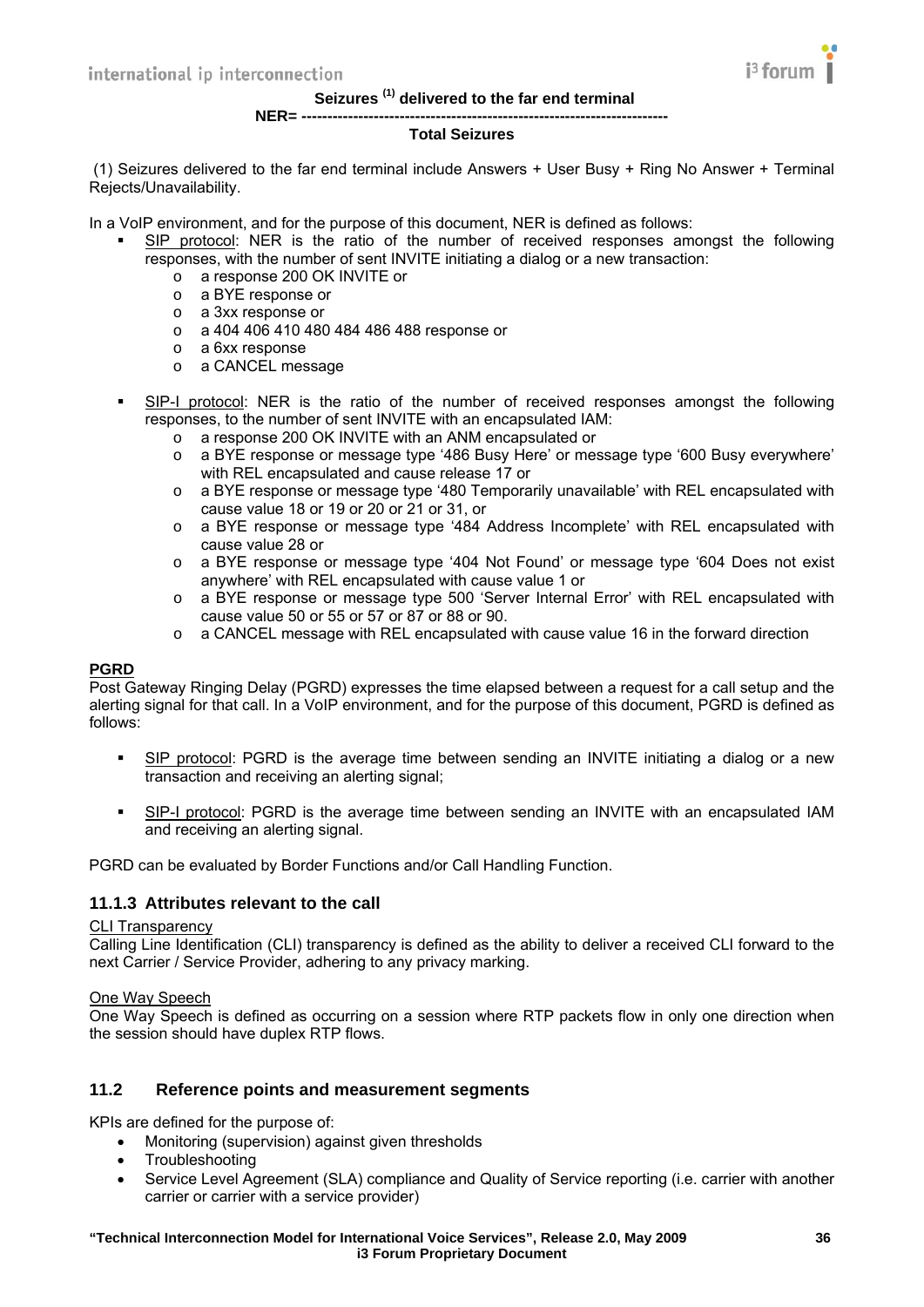

<span id="page-36-0"></span>Which KPIs are included in SLA and/or QoS reports is a matter of negotiation between parties.

Any commercial agreement associated with SLA and/or QoS reporting is outside the scope of this document and see [\[1\]](#page-8-2) for any matter related to SLA compliance and/or management.

#### <span id="page-36-1"></span>**11.2.1 For the Carrier-to-Service Provider relationship**

The following figure applies to the Carrier–to–Service Provider (SP) relationship. The SIGTRAN access type is included in the connections shown in the figure below.



#### **Figure 12 – Reference configuration for the Carrier-to-Service Provider relationship**

The following segments are defined:

1. *the access interconnection link*: from egress interconnecting element of the Service Provider A to ingress PE router of Carrier A., The entity that provides this link is responsible for ensuring the quality level for the link.

Note. The interconnection link can span a few metres in a telehouse / carrier hotel or some kilometres if a private circuit is leased or thousands of kilometres if the connection is made via the public Internet.

- 2. *the internal network segment:* from Carrier A ingress PE router to Carrier A egress PE router. This segment corresponds to the IP network platform of Carrier A.
- 3. *the Service Provider–Service Provider segment:* from Carrier A ingress PE router to Carrier B egress PE router.

Note: it is possible that more than two Carriers can be involved in the Service Provider-to-Service Provider communication. If more than two Carriers are involved, Carrier B is meant to be the last in the path, i.e. the Carrier interconnecting to Service Provider B. Consequently, Carrier A and Carrier B may not have a direct relationship.

4. *the downstream service segment:* from Carrier Call Handling Function down to the terminal of the end user.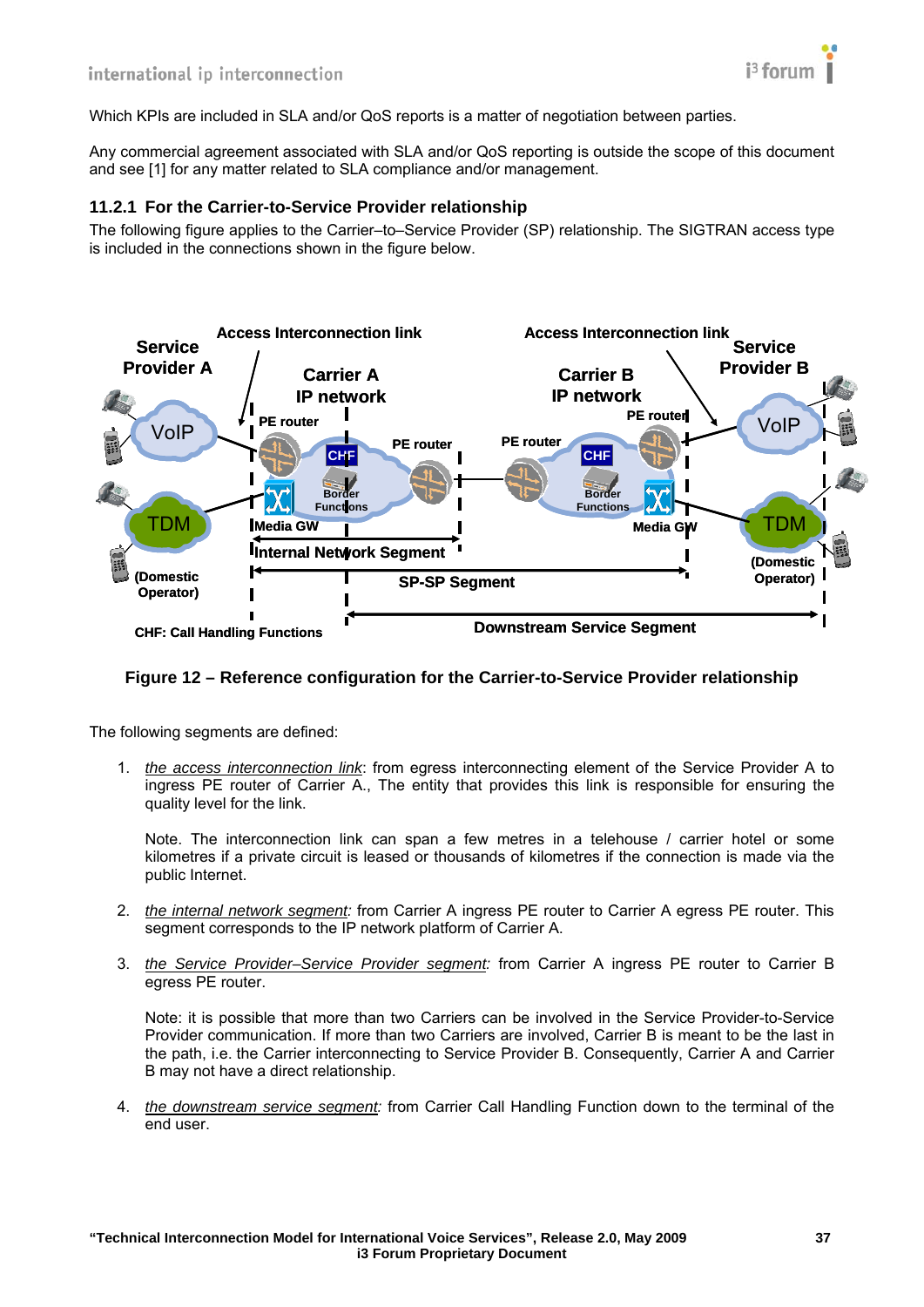#### <span id="page-37-1"></span><span id="page-37-0"></span>**11.2.2 For the Carrier-to-Carrier relationship**

The following figure applies to the inter-Carrier relationship. The SIGTRAN access type is included in the connections shown in the figure below.



#### **Figure 13 – Reference configuration for the Carrier-to-Carrier relationship**

This Carrier-to-Carrier relationship is part of an originating SP – terminating Service Provider communication which could involve more than 2 carriers.

The following segments are defined, assuming a flow of traffic from Carrier A to Carrier B:

1. *the interconnection link:* from carrier A egress PE router to carrier B ingress PE router., The entity that provides the interconnection link is responsible for ensuring the quality level for the link.

Note: The interconnection link can span a few metres in a telehouse / carrier hotel or some kilometres if a private circuit is leased or thousand of kilometres if the connection is made via the public Internet in accordance to the interconnection configurations described in Section 6 of this document.

- 2. *the internal network segment:* from Carrier B ingress PE router to Carrier B egress PE router. This segment corresponds to the IP network platform of Carrier B.
- 3. *the downstream service segment:* from Carrier Call Handling Function down to the terminal of the end user.

#### <span id="page-37-2"></span>**11.2.3 Validity of the measurement mechanism**

It has to be understood that a Carrier, for the parameters defined above, can detect a KPI degradation but cannot by itself identify the network responsible for such quality degradation.

It has to be noted that, if the Service Provider is not ready to commit to some level of service within its network, then it is not possible for the Carrier to control the Qos parameters that involve the Service Provider network, e.g. the Downstream Service segment.

#### <span id="page-37-3"></span>**11.2.4 Measurement points**

In the following table, it is specified where each parameter can be measured.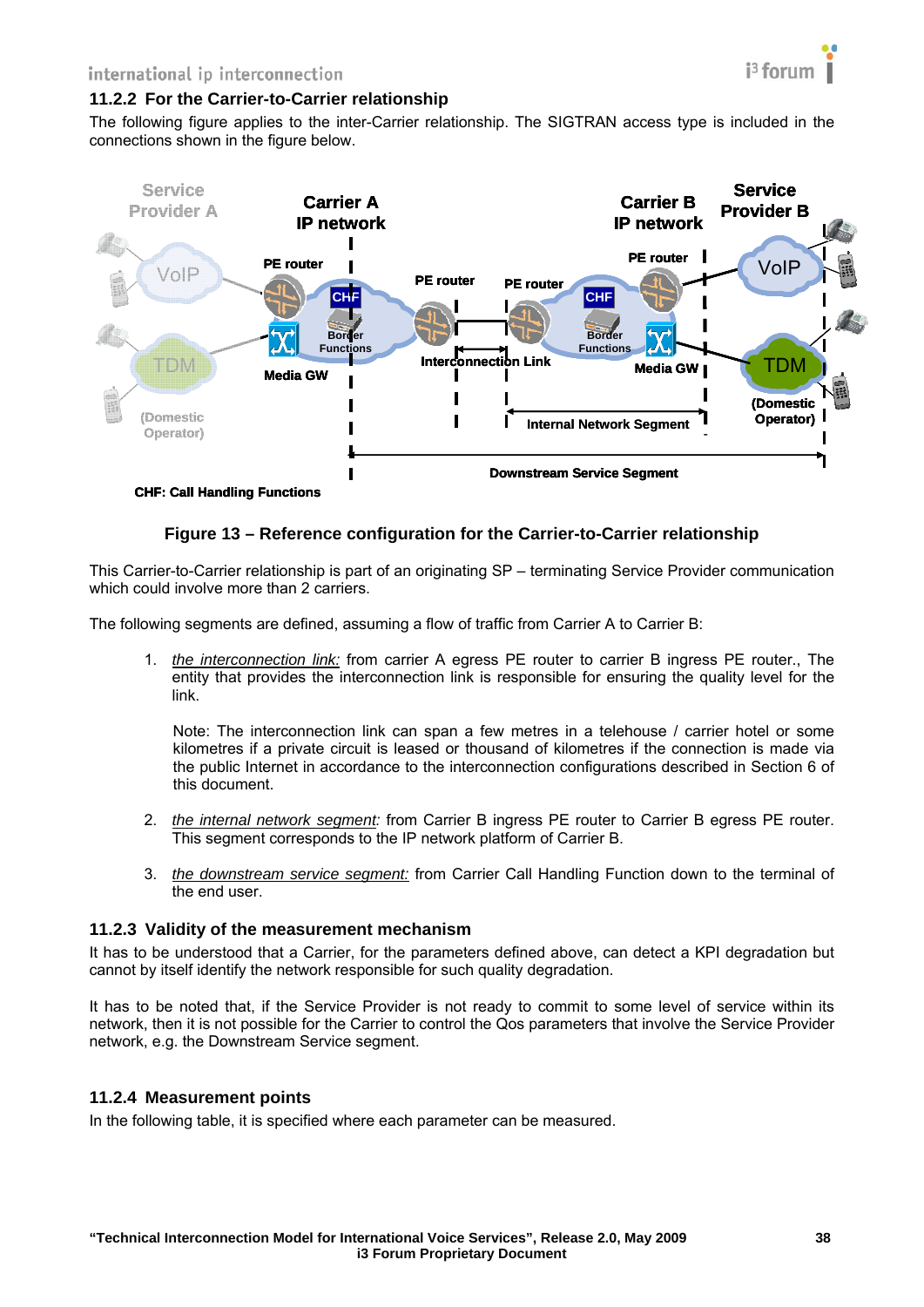# international ip interconnection



#### **For the transport parameters**

|                                       |                                                              | <b>Monitoring</b>                                            | Troubleshooting                                           |                                                                                 |
|---------------------------------------|--------------------------------------------------------------|--------------------------------------------------------------|-----------------------------------------------------------|---------------------------------------------------------------------------------|
| KPI                                   | <b>Carrier-SP</b>                                            | <b>Carrier- Carrier</b>                                      | <b>Carrier-SP</b>                                         | <b>Carrier-Carrier</b>                                                          |
| RTD,<br>Jitter;<br><b>Packet Loss</b> | Access Interc.<br>Link<br><b>Internal Network</b><br>Segment | Access Interc.<br>Link<br><b>Internal Network</b><br>Segment | Access Interc. Link<br><b>Internal Network</b><br>Segment | $\checkmark$ Access Interc. Link<br>Internal Network<br>$\checkmark$<br>Segment |

|                    | <b>SLA / QoS Reporting</b>                   |                                    |  |
|--------------------|----------------------------------------------|------------------------------------|--|
| <b>KPI</b>         | <b>Carrier-SP</b>                            | <b>Carrier- Carrier</b>            |  |
|                    | with no SP-SP commitment.                    | with no SP-SP commitment.          |  |
|                    | Access Interc. Link and<br>$\checkmark$      | Interc. Link and                   |  |
| RTD,               | <b>Internal Network Segment</b><br>✓         | <b>Internal Network Segment</b>    |  |
| Jitter,            | with SP-SP commitment.                       | with SP-SP commitment.             |  |
| <b>Packet Loss</b> | Access Interc. Link;<br>✓                    | Interc. Link;                      |  |
|                    | Internal Network Segment and<br>✓            | Internal Network Segment and<br>✓  |  |
|                    | $\checkmark$ all downstream Network Segments | all downstream Network Segments    |  |
|                    | with the support of the downstream           | with the support of the downstream |  |
|                    | carriers according to a cascading            | carriers according to a cascading  |  |
|                    | scheme                                       | scheme                             |  |

In case RTD, Jitter and Packet Loss values are estimated via Border Functions the geographical scope of the measure spans up to the SIP end-point (i.e. up to the end-point of the RTCP protocol). If this flow is blocked by a network (see sec. 8.1.1) or if an IP-> TDM conversion takes place, the RTD, Jitter and Packet Loss values assume a limited geographical scope.

Whether the parameters Round Trip Delay, Jitter and Packet loss are suitable for a SLA agreement is in the scope of [\[1\]](#page-8-2).

#### **For MOS**<sub>COE</sub>

|             | <b>Monitoring</b>                                                                                                                                                                                                                                                                                         |                                                                                                                                                                                                                                                                                                       |                                                                                                                            | <b>Troubleshooting</b>                                                                                               |
|-------------|-----------------------------------------------------------------------------------------------------------------------------------------------------------------------------------------------------------------------------------------------------------------------------------------------------------|-------------------------------------------------------------------------------------------------------------------------------------------------------------------------------------------------------------------------------------------------------------------------------------------------------|----------------------------------------------------------------------------------------------------------------------------|----------------------------------------------------------------------------------------------------------------------|
| <b>KPI</b>  | <b>Carrier-SP</b>                                                                                                                                                                                                                                                                                         | <b>Carrier- Carrier</b>                                                                                                                                                                                                                                                                               | <b>Carrier-SP</b>                                                                                                          | <b>Carrier-Carrier</b>                                                                                               |
| $MOS_{COE}$ | $\checkmark$ from<br>ingress measuring<br>equipment upstream to<br>RTP end point (provided<br>that RTCP flows are not<br>blocked)<br>$\checkmark$ from ingress<br>measuring<br>downstream<br>equipment<br><b>RTP</b><br>point<br>end<br>to<br><b>RTCP</b><br>(provided)<br>that<br>flows are not blocked) | $\checkmark$ from ingress measuring<br>equipment upstream to<br>RTP<br>point<br>end<br>(provided that RTCP<br>flows are not blocked)<br>$\checkmark$ from ingress measuring<br>equipment downstream<br><b>RTP</b><br>point<br>end<br>tο<br>(provided<br>that<br><b>RTCP</b><br>flows are not blocked) | $MOS_{CQE}$ levels<br>$\checkmark$<br>may indicate<br>problems but<br>they are not<br>directly used for<br>troubleshooting | <b>MOSCOE</b><br>✓<br>levels may<br>indicate<br>problems but<br>they are not<br>directly used for<br>troubleshooting |

|             | <b>SLA / QoS Reporting</b>                       |                                                          |  |
|-------------|--------------------------------------------------|----------------------------------------------------------|--|
| KPI         | <b>Carrier-SP</b>                                | <b>Carrier- Carrier</b>                                  |  |
|             | with no SP-SP commitment.                        | with no SP-SP commitment.                                |  |
|             | $\checkmark$ not applicable                      | $\checkmark$ not applicable                              |  |
|             | with SP-SP commitment.                           | with SP-SP commitment.                                   |  |
| $MOS_{COE}$ | $\checkmark$ from ingress measuring equipment to | $\checkmark$ from ingress measuring equipment to RTP end |  |
|             | RTP end point (provided that RTCP                | point (provided that RTCP flows are not blocked)         |  |
|             | flows are not blocked)                           |                                                          |  |

It is to be noted that  $MOS_{COE}$  can be estimated by Border Functions, or other equipment, relying on the information transported via RTCP protocol. If this flow is blocked by a network (see sec. 8.1.1) or if an IP-> TDM conversion takes place,  $MOS_{COE}$  values assume a limited geographical scope;

Other equipment (e.g external probes) could be used for MOSCQE computation. Whether this equipment is suitable, effective and cost-effective needs further analysis.

Whether the parameter MOS<sub>COF</sub> is suitable for a SLA agreement is in the scope of [\[1\]](#page-8-2).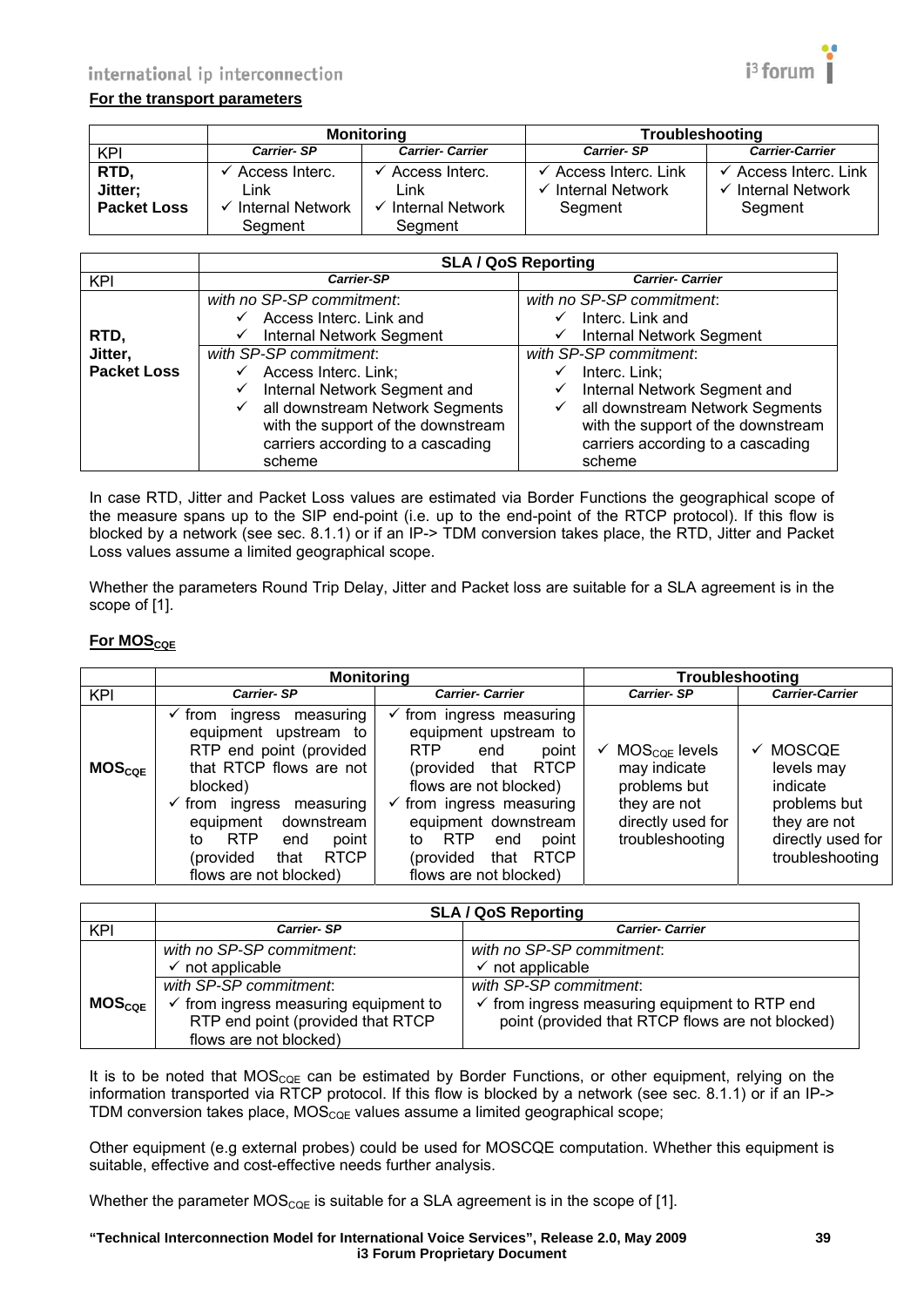

#### **For the service parameters**

|             |                               | <b>Monitoring</b>             |                             | Troubleshooting             |
|-------------|-------------------------------|-------------------------------|-----------------------------|-----------------------------|
| KPI         | <b>Carrier-SP</b>             | <b>Carrier- Carrier</b>       | <b>Carrier-SP</b>           | <b>Carrier-Carrier</b>      |
| ALOC,       | $\checkmark$ At Call Handling | $\checkmark$ At Call Handling | $\checkmark$ KPI levels may | $\checkmark$ KPI levels may |
| ASR,        | Functions for                 | Functions for                 | indicate problems           | indicate problems           |
| NER,        | the downstream                | the downstream                | but they are not            | but they are not            |
| <b>PGRD</b> | direction                     | direction                     | directly used for           | directly used for           |
|             |                               |                               | troubleshooting             | troubleshooting             |

|                                      | <b>SLA / QoS Reporting</b>                                                                                     |                                                                                                                |  |
|--------------------------------------|----------------------------------------------------------------------------------------------------------------|----------------------------------------------------------------------------------------------------------------|--|
| KPI                                  | <b>Carrier-SP</b>                                                                                              | <b>Carrier - Carrier</b>                                                                                       |  |
| ALOC,<br>ASR,<br>NER,<br><b>PGRD</b> | $\checkmark$ At Call Handling Functions for the<br>downstream direction i.e. the<br>downstream service segment | $\checkmark$ At Call Handling Functions for the<br>downstream direction i.e. the<br>downstream service segment |  |

Whether the parameters ALOC, ASR, NER and PGRD are suitable for a SLA agreement is in the scope of [\[1\].](#page-8-2)

#### **For CLI**

|            | Monitorina        |                         | <b>Troubleshooting</b> |                        |
|------------|-------------------|-------------------------|------------------------|------------------------|
| <b>KPI</b> | <b>Carrier-SP</b> | <b>Carrier- Carrier</b> | <b>Carrier-SP</b>      | <b>Carrier-Carrier</b> |
| <b>CLI</b> | not applicable    | not applicable          | not applicable         | not applicable         |

|            | <b>SLA / QoS Reporting</b> |                                       |  |
|------------|----------------------------|---------------------------------------|--|
| KPI        | <b>Carrier-SP</b>          | <b>Carrier - Carrier</b>              |  |
| <b>CLI</b> | with no SP-SP commitment.  | with no SP-SP commitment.             |  |
|            | Internal Network Segment   | $\checkmark$ Internal Network Segment |  |
|            | with SP-SP commitment.     | with SP-SP commitment.                |  |
|            | not applicable             | not applicable                        |  |

The carrier can ensure that a CLI received is always passed on unmodified across their own domain except that it shall be changed from National format to International format if receive over a TDM link at the originating international gateway. A CLI in SIP would normally be in the format specified in sec. 12 and so no change of format would be necessary. The carrier can also have an agreement with any interconnecting carrier that they will guarantee reliable behaviour in their network.

There is no certainty that:

- CLI will be transmitted by Service Provider A;
- a CLI received from Service Provider A is a valid value; is a value of a CLI 'owned' or ported to Service Provider A; and indeed, is the correct CLI for the calling party;
- a CLI forwarded to an interconnecting carrier, even where that carrier has undertaken to guarantee transmission across its' network, will be delivered to the far end user, or delivered without any error being introduced beyond the interconnecting carrier.

Whether CLI is suitable for a SLA agreement is in the scope of [\[1\].](#page-8-2)

#### **For one-way speech**

|         |                   | <b>Monitoring</b>       | <b>Troubleshooting</b> |                        |
|---------|-------------------|-------------------------|------------------------|------------------------|
| KPI     | <b>Carrier-SP</b> | <b>Carrier- Carrier</b> | <b>Carrier-SP</b>      | <b>Carrier-Carrier</b> |
| One-way | Thternal Network  | Internal Network        | not applicable         | not applicable         |
| speech  | Seament           | Seament                 |                        |                        |

|         | <b>SLA / QoS Reporting</b>                    |                           |  |
|---------|-----------------------------------------------|---------------------------|--|
| KPI     | <b>Carrier-SP</b><br><b>Carrier - Carrier</b> |                           |  |
| One-way | with no SP-SP commitment.                     | with no SP-SP commitment. |  |
| speech  | Internal Network Segment                      | Internal Network Segment  |  |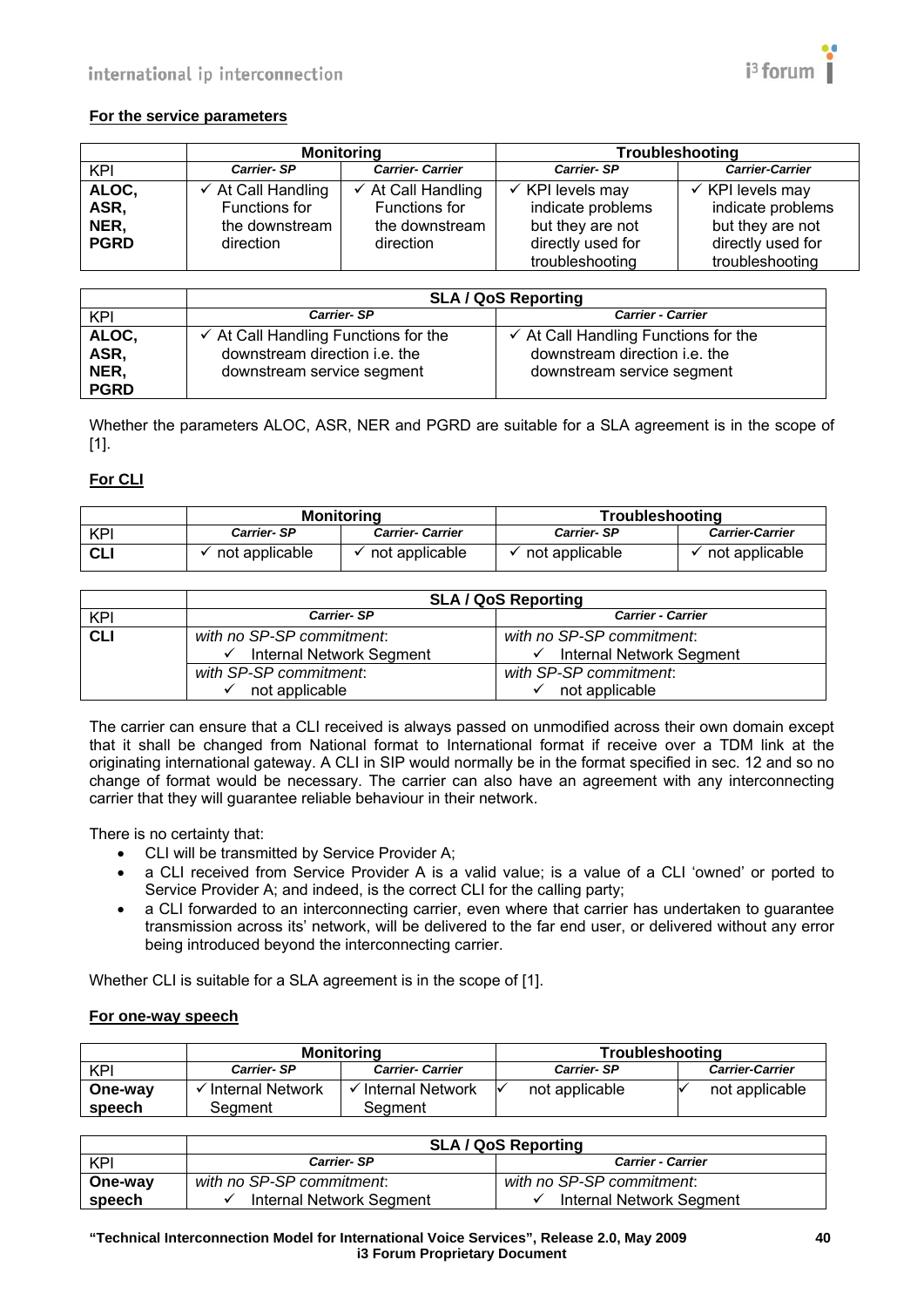Whether one-way speech is suitable for a SLA agreement is in the scope of [\[1\].](#page-8-2)

 $i<sup>3</sup>$  forum |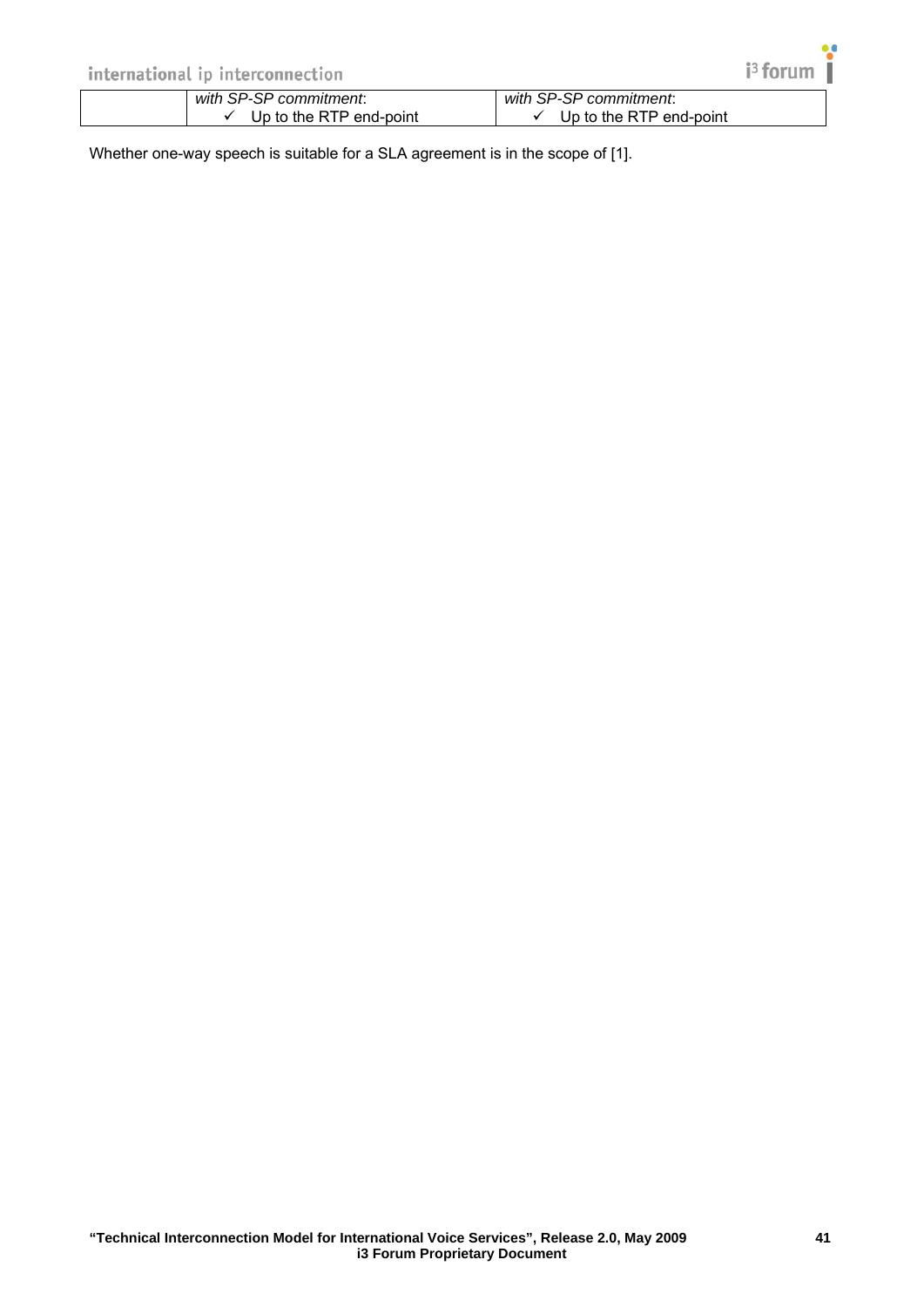

# <span id="page-41-1"></span><span id="page-41-0"></span>**12 Numbering and Addressing Scheme (E.164-based)**

This first deliverable is E.164-based [\[31\]](#page-8-32). ENUM addressing scheme will be considered in future releases of this deliverable on the basis of the output of the Work Stream "Service and Requirements". The target of this section is to define the format of numbers and addresses which will be exchanged in signalling messages between operators in international IP interconnection for voice services.

#### <span id="page-41-2"></span>**12.1 Numbering and addressing in E.164-based International interconnection**

International IP interconnection for voice services will be based on SIP [\[16\]](#page-8-16) and SIP-I [\[21\].](#page-8-21) In the first phase of implementation only E.164 numbers shall be used as destination address. These numbers shall be used in tel-URI and SIP URI as described in sections 11.3 and 11.4 respectively.

#### <span id="page-41-3"></span>**12.2 International numbering scheme in TDM network**

International number format used in International IP interconnect for voice shall conform to E.164 standard [\[31\]](#page-8-32). A telephone number is a string of decimal digits that uniquely indicates the network termination point. The number contains the information necessary to route the call to this point.

According to this standard full international number in global format contains a maximum of 15 digits starting from Country Code (E.164 [\[31\]](#page-8-32) Section 6) and has the following format:

| 1. For geographical areas:  | CC NDC SN | maximum 15 digits. |
|-----------------------------|-----------|--------------------|
| 2. For global services:     | CC GSN    | maximum 15 digits. |
| 3. For networks:            | CC IC SN  | maximum 15 digits. |
| 4. For groups of countries: | CC GIC SN | maximum 15 digits. |

Where:

| CC.        | Country Code for geographic area 1 – 3 digits |                |
|------------|-----------------------------------------------|----------------|
| NDC.       | <b>National Destination Code</b>              |                |
| <b>SN</b>  | Subscriber Number                             |                |
| <b>GSN</b> | <b>Global Subscriber Number</b>               |                |
| IC.        | <b>Identification Code</b>                    | $1 - 4$ digits |
| <b>GIC</b> | Group Identification Code                     | 1 digit        |
|            |                                               |                |

Support of ISDN sub addressing as defined in E.164 [\(\[31\]](#page-8-32) Appendix B, Section B. 3.3) in international voice IP interconnect is OPTIONAL as it is very rarely used.

#### <span id="page-41-4"></span>**12.3 TEL URI Addressing scheme**

Tel-URI shall conform to IETF RFC 3966 [\[17\]](#page-8-33) "The tel URI for Telephone Numbers". According to this RFC global unique telephone numbers are identified by leading "+" character so E.164 based addressing used in SIP INVITE message SHALL be as follows:

| 1. For geographical areas:  | +CC NDC SN | maximum 15 digits. |
|-----------------------------|------------|--------------------|
| 2. For global services:     | +CC GSN    | maximum 15 digits. |
| 3. For networks:            | +CC IC SN  | maximum 15 digits. |
| 4. For groups of countries: | +CC GIC SN | maximum 15 digits. |

#### <span id="page-41-5"></span>**12.4 SIP URI Addressing scheme**

SIP-URI shall conform to IETF RFC 2396 [\[59\]](#page-9-27). In order to setup an international voice call, the telephone number used in the SIP URI shall be a valid E.164 number preceded with the "+"character and the user parameter value "phone" should be present as described in RFC 3261 [\[16\]](#page-8-16) section 19.1.1. As an example of SIP URI the following format is given:

sip:+14085551212@domain.com;user=phone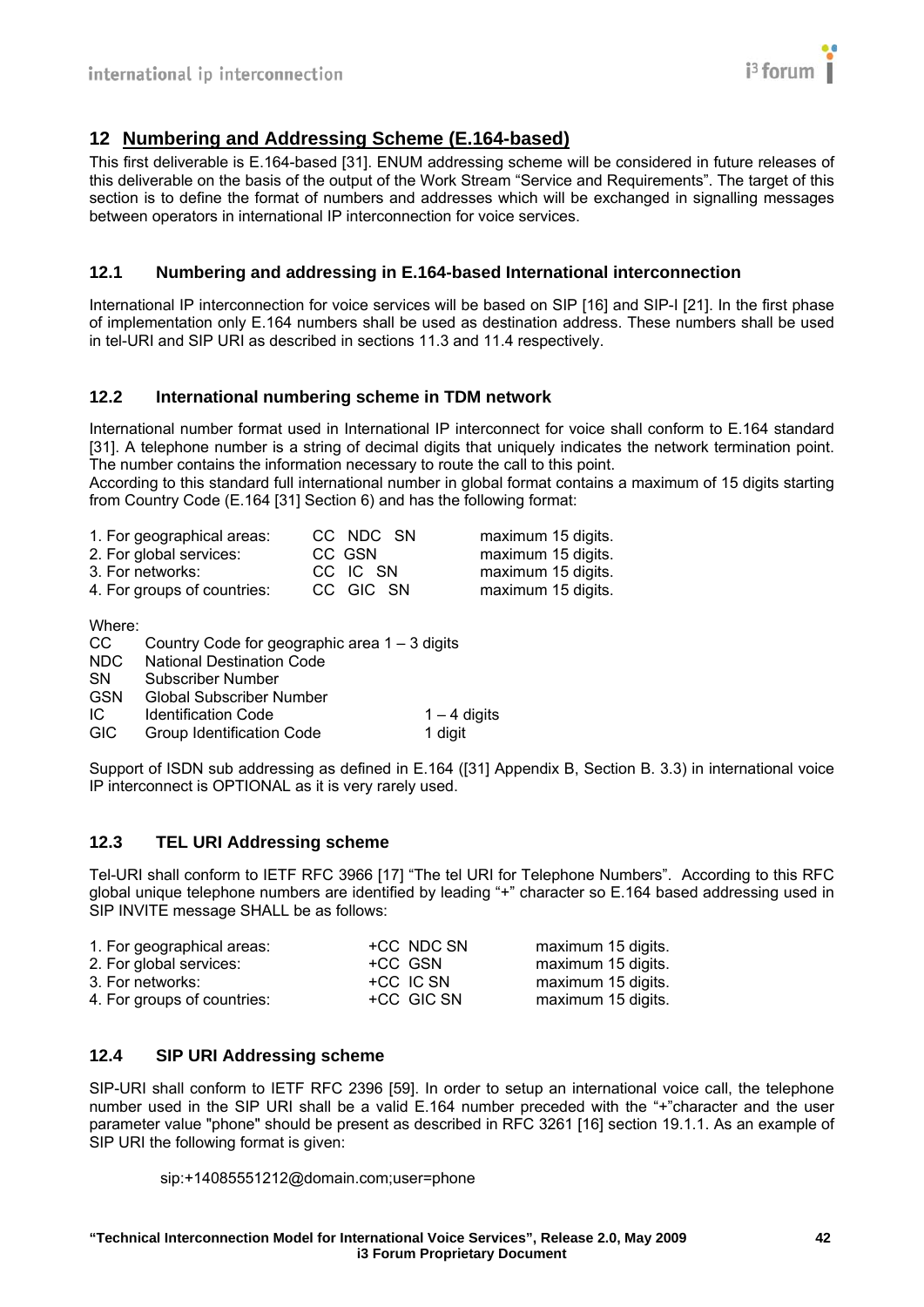

# <span id="page-42-1"></span><span id="page-42-0"></span>**13 Accounting and Charging capabilities**

The information flow to be exchanged from the transport and switching platforms with the relevant OSS/BSS systems is outside the scope of this document.

The information recorded in the Call Detail Record (CDR) shall support settlement and performance. The scope of this section includes only the data that require for exchange the information for settlement and performance. The CDR may also serve as a troubleshooting tool for certain information. This section does not address the format of the CDR in a carrier's network nor the collecting method. Each carrier may have additional proprietary fields for internal uses, which is not in the scope of this section.

Since calls may be originated or terminated in TDM or VoIP network, the CDR shall support data attributes for these two types of calls and services

#### <span id="page-42-2"></span>**13.1 Call Detail Record format**

The CDR shall support the following information or the data that can derive the following information. Optional information is identified in the column.

| $\#$             | <b>Information</b>                               | <b>Note</b>                                                       |
|------------------|--------------------------------------------------|-------------------------------------------------------------------|
| 1.               | Originating Carrier                              | Mandatory. This field includes the country of the                 |
|                  |                                                  | carrier. The originating carrier may be:                          |
|                  |                                                  | A domestic carrier for calls originating in a                     |
|                  |                                                  | domestic location                                                 |
|                  |                                                  | Int'l carrier for calls originating in an int'l<br>$\blacksquare$ |
|                  |                                                  | location                                                          |
|                  |                                                  | The carrier itself for calls originating in its<br>٠              |
| $\overline{2}$ . | <b>Terminating Carrier</b>                       | own network.<br>Mandatory. This field includes the country of the |
|                  |                                                  | carrier. The terminating carrier may be:                          |
|                  |                                                  | A domestic carrier for calls terminating in a<br>$\blacksquare$   |
|                  |                                                  | domestic location.                                                |
|                  |                                                  | Int'l carrier for calls terminating in an int'l<br>$\blacksquare$ |
|                  |                                                  | location                                                          |
|                  |                                                  | The carrier itself for calls terminating in its<br>$\blacksquare$ |
|                  |                                                  | own network.                                                      |
| 3.               | Ingress TSG Number / virtual TSG Number /        | Mandatory. Source IP address/Port Number                          |
|                  | <b>IP Address</b>                                |                                                                   |
| 4.               | Egress TSG Number / virtual TSG Number /         | Mandatory. Destination IP address/Port Number                     |
|                  | <b>IP Address</b><br>Call Identifier             |                                                                   |
| 5.               |                                                  | Mandatory. If the SIP protocol is used, Call-ID and               |
| 6.               | Ingress Protocol                                 | CSeq are recorded.<br>Mandatory. SIP, SIP-I, ITU-T C7, TUP, etc.  |
| 7.               | <b>Egress Protocol</b>                           | Mandatory. SIP, SIP-I, ITU-T C7, TUP, etc.                        |
| 8.               | Dialed Digit in CC+NN format                     | Mandatory. It is assumed the called number is an                  |
|                  |                                                  | E.164 number.                                                     |
| 9.               | Caller Number in CC+NN format, if available      | Optional. A caller number may not be received.                    |
|                  |                                                  | CLIR indicator, if CLI is received.                               |
| 10.              | Service Information (e.g., Toll Free, Int'l Long | Mandatory. This information is used for                           |
|                  | Distance, etc.)                                  | determining the billing direction. For example,                   |
|                  |                                                  | outgoing Int'l Toll Free Service is foreign billed.               |
| 11.              | Ingress Codec                                    | Mandatory. G.711 A, G.711 u, G.729, etc.                          |
| 12.              | <b>Egress Codec</b>                              | Mandatory. G.711 A, G.711 u, G.729, etc.                          |
| 13.              | Original Called Number (OCN)                     | Optional. This information is used for call                       |
|                  |                                                  | forwarding, e.g., Mobile's voice mail.                            |
| 14.              | Redirecting Information (RI)                     | Optional. This information is used for call                       |
|                  |                                                  | forwarding, e.g., Mobile's voice mail.                            |
| 15.              | Redirecting Number (RgN)                         | Optional. This information is used for call                       |
|                  |                                                  | forwarding, e.g., Mobile's voice mail.                            |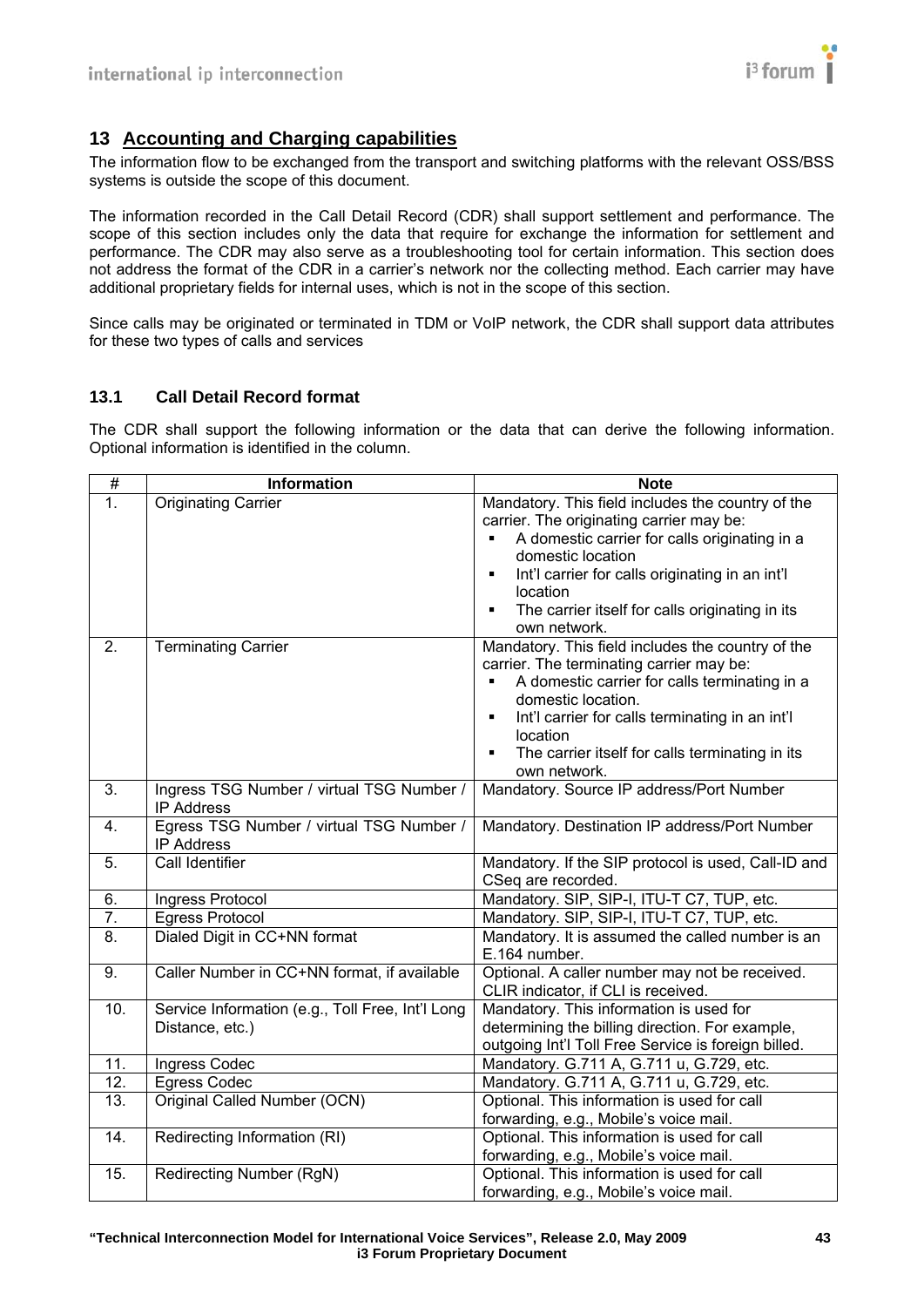OK



Optional. For media traffic quality of service

27. RTP Lost Packets **Container Containers** Optional. For media traffic quality of service 28. RTP Jitter Optional. For media traffic quality of service<br>29. RTCP Lost Packets Optional. For media traffic quality of service

30. RTCP Jitter COLLECT CONTROLLECT CONTROLLECT CONTROLLECT CONTROLLECT CONTROLLECT CONTROLLECT CONTROLLECT CO 31. | MOS | Optional. For media traffic quality of service

32. | Total octets received **The Contract of Contract Total traffic received** 33. Total octets sent **The Contract of Contract Contract Contract Contract Contract Contract Contract Contract Contract Contract Contract Contract Contract Contract Contract Contract Contract Contract Contract Contract Con**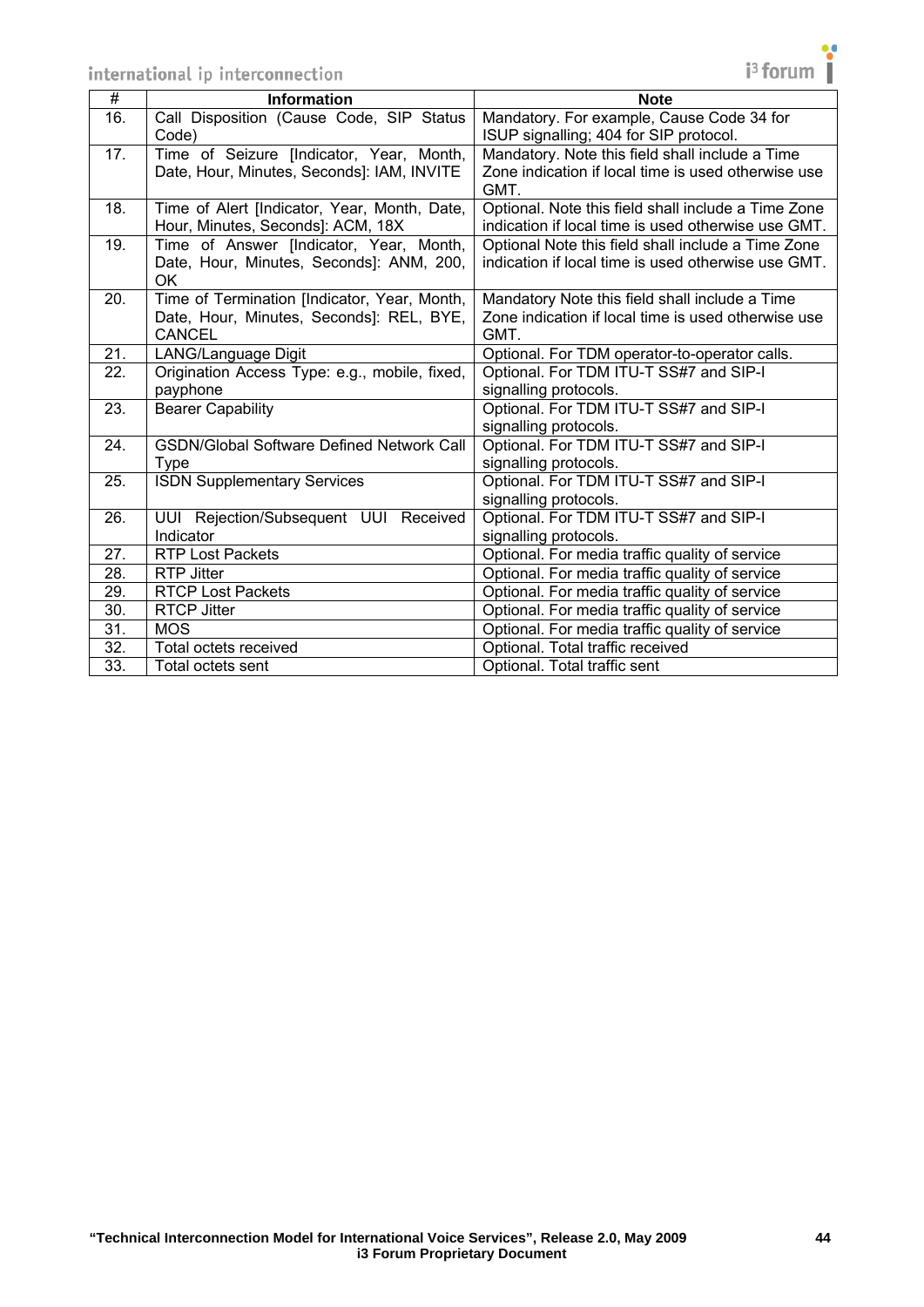# <span id="page-44-1"></span><span id="page-44-0"></span>**1 Annex on Network Interconnection Examples**

On the basis of the content of the main part of this document, various interconnection models can be implemented for a bilateral international Voice service depending on the transport configurations, adopted signalling protocol and media codec and additional, interconnection models that imply different quality levels.

In order to better address carriers' needs, it has been recognised useful to complete the specification describing two network examples covering different market scenarios:

- *1) direct private-oriented interconnection (dedicated to voice service)*
- *2) indirect public-oriented interconnection (via Public Internet)*

in terms of transport configuration, IP protocol parameters, suggested signalling protocol, suggested codec, suggested network security features.

#### <span id="page-44-2"></span>**1.1 Direct Private-oriented interconnection (dedicated to voice service)**

#### *Transport Characteristics*

**Transport configuration**: as specified in sec. 6.1.1

**Transmission Interface:** either SDH/Sonet- based or Ethernet-based

**Type of the IP addresses (of the PE router and Border Functions)**: Public not announced onto the Internet

**IP TOS field marking**: DSCP = 46/EF or IP Precedence = 5

**IP Dimensioning Criterion**: with a 15% over-provisioning factor taking into account IP packet payload and protocols overhead

#### *Service Characteristics*

**Signalling Protocol:** SIP-I as specified in ITU-T Rec. Q.1912.5 Annex C Profile C transported over UDP protocol (specified in IETF RFC 768) **Voice Codec**: as specified in ITU-T Rec. G.711 with RTP protocol as specified in IETF RFC 3550 **Fax Protocol**: as specified in ITU-T Rec. T.38 **DTMF Support**:: as specified in IETF RFC 2833 **Numbering and Addressing**: as specified in ITU-T Rec. E.164

#### *Security Characteristics*

**Border Functions: required Signalling Encryption:** no encryption needed **Media Encryption:** no encryption needed

#### <span id="page-44-3"></span>**1.2 Indirect Public-oriented interconnection (via Public Internet)**

#### *Transport Characteristics*

**Transport configuration**: as specified in sec. 6.2.2

**Transmission Interface:** either SDH/Sonet- based or Ethernet-based

**Type of the IP addresses (of the PE router and Border Functions)**: Public announced onto the Internet **IP TOS field marking**: (DSCP = 46/EF / IP Precedence=5) or (DSCP DF/CS0 / IP Precedence=0) **IP Dimensioning Criterion**: with a 15% over-provisioning factor taking into account IP packet payload and protocols overhead

#### *Service Characteristics*

**Signalling Protocol:** SIP as SIP signalling profile specified in sec. 7.1 based on IETF RF3261 transported over UDP protocol (specified in IETF RFC 768) **Voice Codec**: as specified in ITU-T Rec. G.729a with RTP protocol as specified in IETF RFC 3550 **Fax Protocol**: as specified in ITU-T Rec. T.38 **DTMF Support**:: as specified in IETF RFC 2833 **Numbering and Addressing**: as specified in ITU-T Rec. E.164

#### *Security Characteristics*

**Border Functions: required Signalling Encryption:** encryption required by means of IPSec protocol **Media Encryption:** no encryption needed.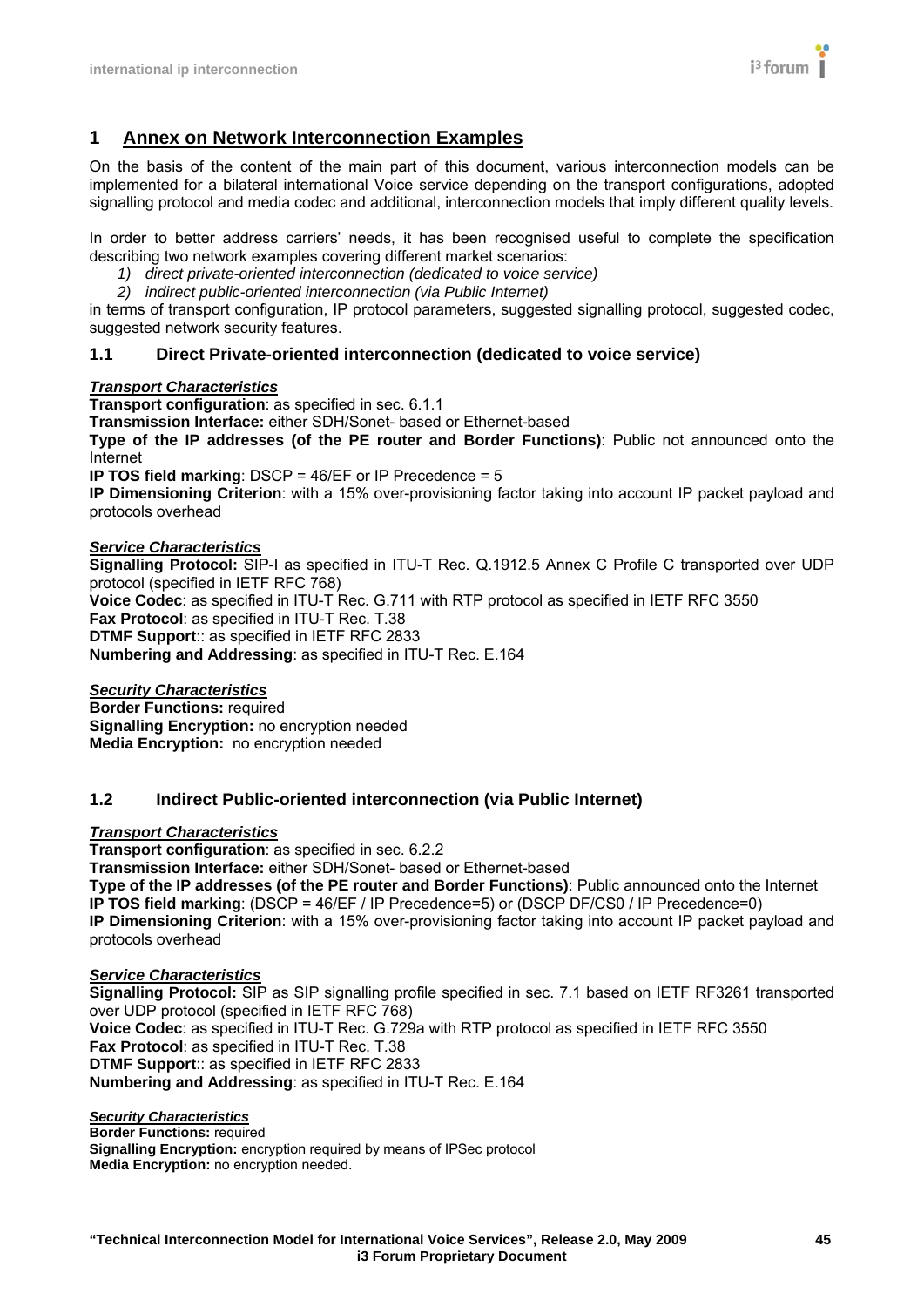#### <span id="page-45-1"></span><span id="page-45-0"></span>**1.3 Comparison of the Interconnection Examples**

The two given examples of bilateral international interconnection are intended to meet different market requirements.

The first example (private-oriented) describes a possible interconnection configuration to be implemented between two carriers with co-located IP backbones nodes, or that are willing to build a transmission circuit. This interconnection configuration, providing the highest level of quality both in terms of voice call quality, service quality, network availability and network security, can replace existing TDM-based ones and, the more the number of channels is high, the more the suitability of this configuration is high.

The second example (via Public Internet) is more suitable for cases where the two carriers are not colocated and accept the lower quality levels generated by the Public Internet. This interconnection implies a lower cost (resources shared with other services) and, in general, lower provisioning time (no need to set-up an ad-hoc link).

The two examples can both be used to transport International voice traffic, however due to the lower quality levels achievable onto the public internet, carriers that want to provide a high and stable quality of voice services should favour a private and dedicated interconnection solution.

Two tables below provide *target values* for the two discussed network scenarios.

#### *Relevant to Voice Service layer*

|                                                                    | <b>Case 1) Private-oriented</b>                                                                                  | Case 2) via Public Internet                                                                              |
|--------------------------------------------------------------------|------------------------------------------------------------------------------------------------------------------|----------------------------------------------------------------------------------------------------------|
|                                                                    | <b>Higher</b>                                                                                                    | Lower                                                                                                    |
| <b>ASR</b>                                                         | (on the basis of historical data)                                                                                | (on the basis of historical data)                                                                        |
|                                                                    | ASR includes customer behaviour<br>and is route dependant                                                        | ASR includes customer behaviour and is<br>route dependant                                                |
| <b>NER</b>                                                         | NER values depend on destination<br>and type of destination<br>(fixed/mobile).                                   | Lower than Private-oriented case                                                                         |
|                                                                    | The same values of the existing<br><b>TDM interconnection should be</b><br>achieved.                             |                                                                                                          |
| <b>MOS</b><br>(model E)                                            | Higher than 4                                                                                                    | Higher than 3,6                                                                                          |
| <b>PGRD</b><br>(POST<br><b>GATEWAY</b><br><b>RINGING</b><br>DELAY) | <b>Under Evaluation</b>                                                                                          | <b>Under Evaluation</b>                                                                                  |
| <b>ALOC</b>                                                        | <b>Higher</b><br>(on the basis of historical data)<br>ALOC includes customer behaviour<br>and is route dependant | Lower<br>(on the basis of historical data)<br>ALOC includes customer behaviour and is<br>route dependant |
| <b>ISUP</b><br>information<br>transport                            | <b>Supported</b>                                                                                                 | <b>Partly Supported</b>                                                                                  |